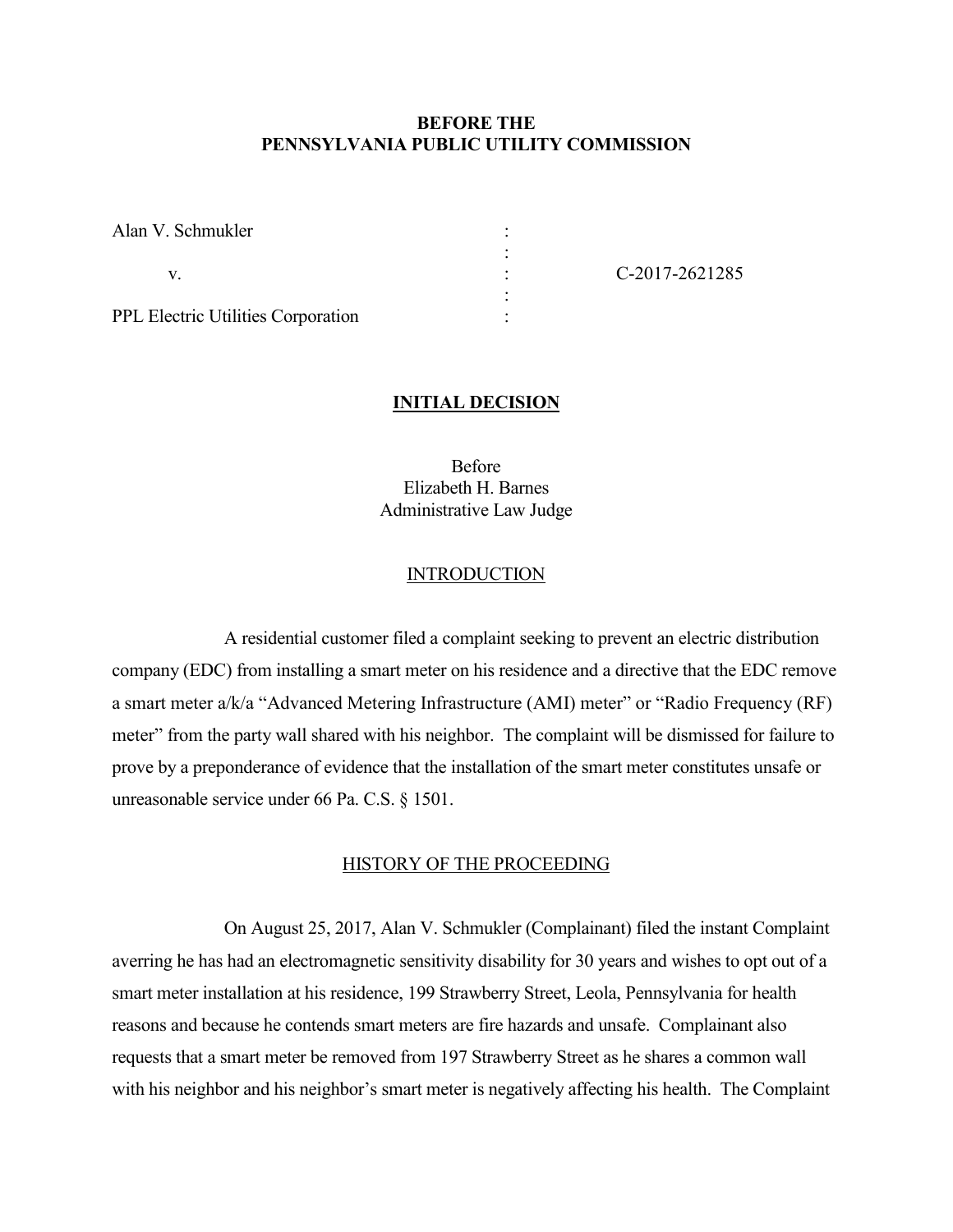was served upon PPL Electric Utilities Corporation (PPL, PPL Electric, Company or Respondent) on September 26, 2017.<sup>1</sup> On October 16, 2017, Respondent filed a timely Answer with New Matter. The Answer admitted that the Respondent provides electric service to the Complainant at the address shown on the Complaint. The Answer contends that the Respondent is required to install AMI, or smart meters, for all automatic meter reading (AMR) customers and that it has the right to terminate service for failure of the customer to permit access to the meter.

On October 26, 2017, a Hearing Notice was issued scheduling a hearing for February 2, 2018 and assigning the case to me as presiding officer. A Prehearing Order was issued on November 3, 2017. On December 18, 2017, PPL filed a Motion to admit Curtis S. Renner, Esquire *pro hac vice* and represent PPL as additional counsel. On December 21, 2017, PPL requested a continuance of the evidentiary hearing. On January 3, 2018, a Call-In Telephone Cancellation/Reschedule Hearing Notice was issued rescheduling the hearing to March 9, 2018. A Second Prehearing Order was issued on January 3, 2018. On January 8, 2018, an Interim Order was issued admitting Mr. Renner *pro hac vice*. On March 6, 2018, PPL filed a Motion in Limine seeking to exclude Complainant's pre-marked exhibits from being admitted into evidence. Oral argument regarding the Motion in Limine was heard at the hearing on March 9, 2018.

At the hearing, Complainant appeared *pro se* with one witness, William Bathgate, EE, ME. Respondent appeared represented by Devin Ryan, Esquire and Curtis Renner, Esquire with four witnesses: William Hennegan, Scott Larson, Christopher Davis, Ph.D., and Mark Israel, M.D. Complainant's Exhibits Nos. 1, 1B, 1C, 2, 2B, 3, 5, 6, 8, 10, 12, 13, 14, 15, 16, 17, 18, 21-27 were admitted into the record. Respondent's Exhibits Nos. 2-6 and PPL Electric Statements Nos. 1 and 2 were also admitted.

<sup>&</sup>lt;sup>1</sup> PPL signed a waiver of the Section 702 requirement for registered or certified mail service of formal complaints, 66 Pa. C.S. § 702, and agreed to electronic service under the Commission's waiver of 702 program. *See In Re: Electronic Service of Formal Complaints,* Secretarial Letter Dated December 22, 2014, at Docket Nos. M-2013-2398153 *et al.* Service is listed in the electronic Audit History of the case as entered by the Secretary's Bureau as having been affected on September 26, 2017 because an attempt to e-serve on August 25, 2017 was unsuccessful. Additionally, in its Main Brief, PPL stated it was served the Complaint on September 26, 2017. Thus, PPL's Answer filed on October 16, 2017 is deemed timely filed.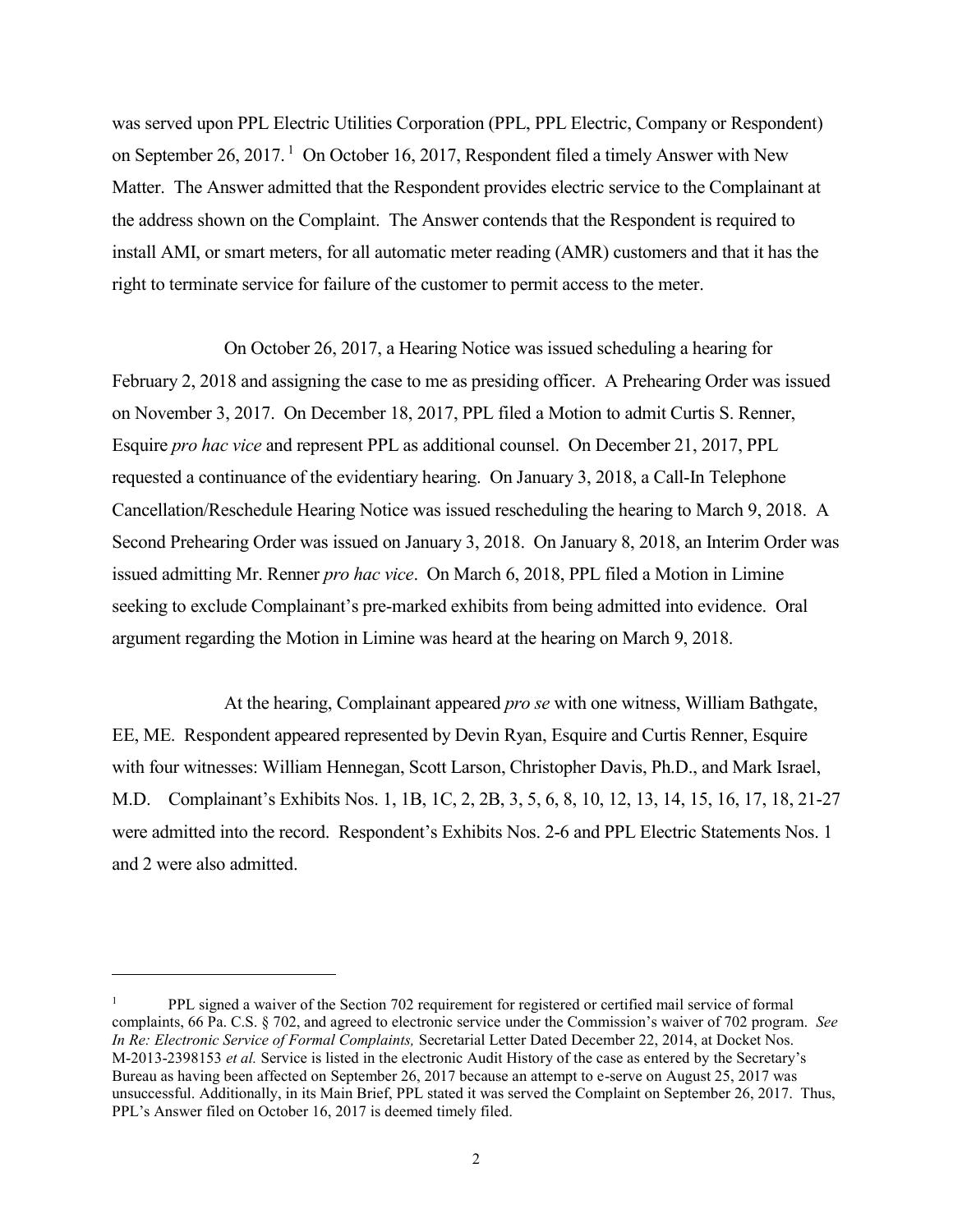On March 15, 2018, a Briefing Order was issued. Also, on March 15, 2018, PPL filed a Motion to Exclude Exhibits seeking exclusion of the same exhibits PPL had sought to exclude in its Motion in Limine. A transcript consisting of 312 pages was filed on April 2, 2018. On April 26, 2018, Complainant e-mailed and submitted his Main Brief directly to the presiding officer with a copy served to PPL. On April 27, 2018, PPL filed its Main Brief. On May 15, 2018, Reply Briefs were submitted by both parties. Although the presiding officer and PPL were served copies of Complainant's Reply Brief, it was not properly filed with the Secretary's Bureau. On June 6, 2018, PPL filed a Motion to Strike Portions of Reply Brief seeking to exclude from the record evidence that was not in the record but raised for the first time in Complainant's Reply Brief. Complainant e-mailed an Answer to Motion to Strike to the presiding officer on June 21, 2018. I sent a copy of the Answer to Motion to Strike to counsel for PPL to cure any possible *ex parte* as it was not clear to me PPL had been served with a copy. The Secretary's Bureau attached Complainant's Answer to Motion to Strike, Reply Brief and Main Brief to the case on July 27, 2018 per my instruction. The record was closed on July 27, 2018. This case is ripe for a decision.

## FINDINGS OF FACT

1. The Complainant in this proceeding is Alan V. Schmukler, who resides with his wife, Janice Zalewski, at the service property, 199 Strawberry Street, Leola, Pennsylvania 17540. Tr. 11, Complainant Exhibit 2B.<sup>2</sup>

2. The Respondent in this proceeding is PPL Electric Utilities Corporation, an electric distribution company (EDC). Tr. 11.

3. On June 30, 2014, PPL filed its new Smart Meter Plan intended to comply with all the requirements of Act 129 and the Commission's Smart Meter Implementation Order. PPL Electric Exhibit No. 3.

 $\overline{a}$ 

<sup>&</sup>lt;sup>2</sup> Hereinafter "Complainant Exhibit" will be referred to as "C Exhibit."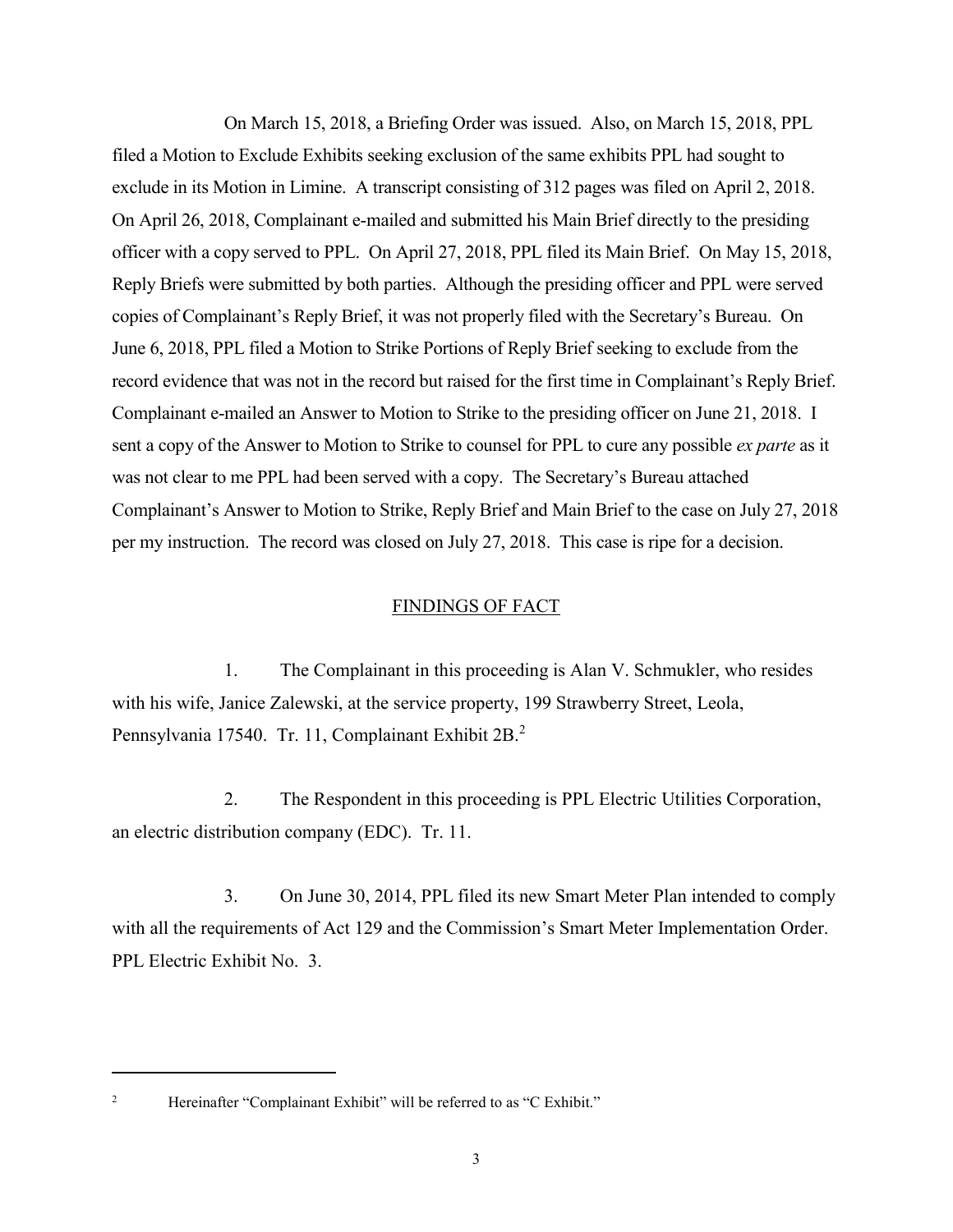4. PPL selected Radio Frequency ("RF") Mesh meters and metering system because the Company determined that the RF Mesh system would support the 15 capabilities required by Act 129 and the Smart Meter Implementation Order. PPL Electric Exhibit No. 3 at 5-6, Tr. 232-233.

5. The RF Mesh system allows the Company to receive data from the customer's meter wirelessly, unlike PPL's previous powerline carrier (PLC) system that used the customer's actual wires. Tr. 234.

6. The individual RF Mesh meters are used as relay points to transmit data back to PPL. Tr. 240-241.

7. Under the Smart Meter Plan, the RF Mesh meters are to be deployed between 2017 and 2019 for all of PPL's 1.4 million customers. PPL Electric Exhibit No. 3 at 3, 32, Tr. 233.

8. PPL had deployed 700,000 RF Mesh meters as of the March 9, 2018 hearing. Tr. 232-33, PPL Electric Exhibit No. 3.

9. On July 31, 2017, PPL sent Complainant a letter notifying him that it intended to install the new AMI meter on his property within approximately the next three weeks. PPL Electric Exhibit No. 2.

10. The Company installed the new RF Mesh meter on Complainant's neighbor's property on or about August 14, 2017. Tr. 13, Complainant's Introduction and MB at 1-3.

11. The RF Mesh meter to be installed for the Complainant's residential account is the Landis + Gyr Focus AXR-SD meter. Tr. 245.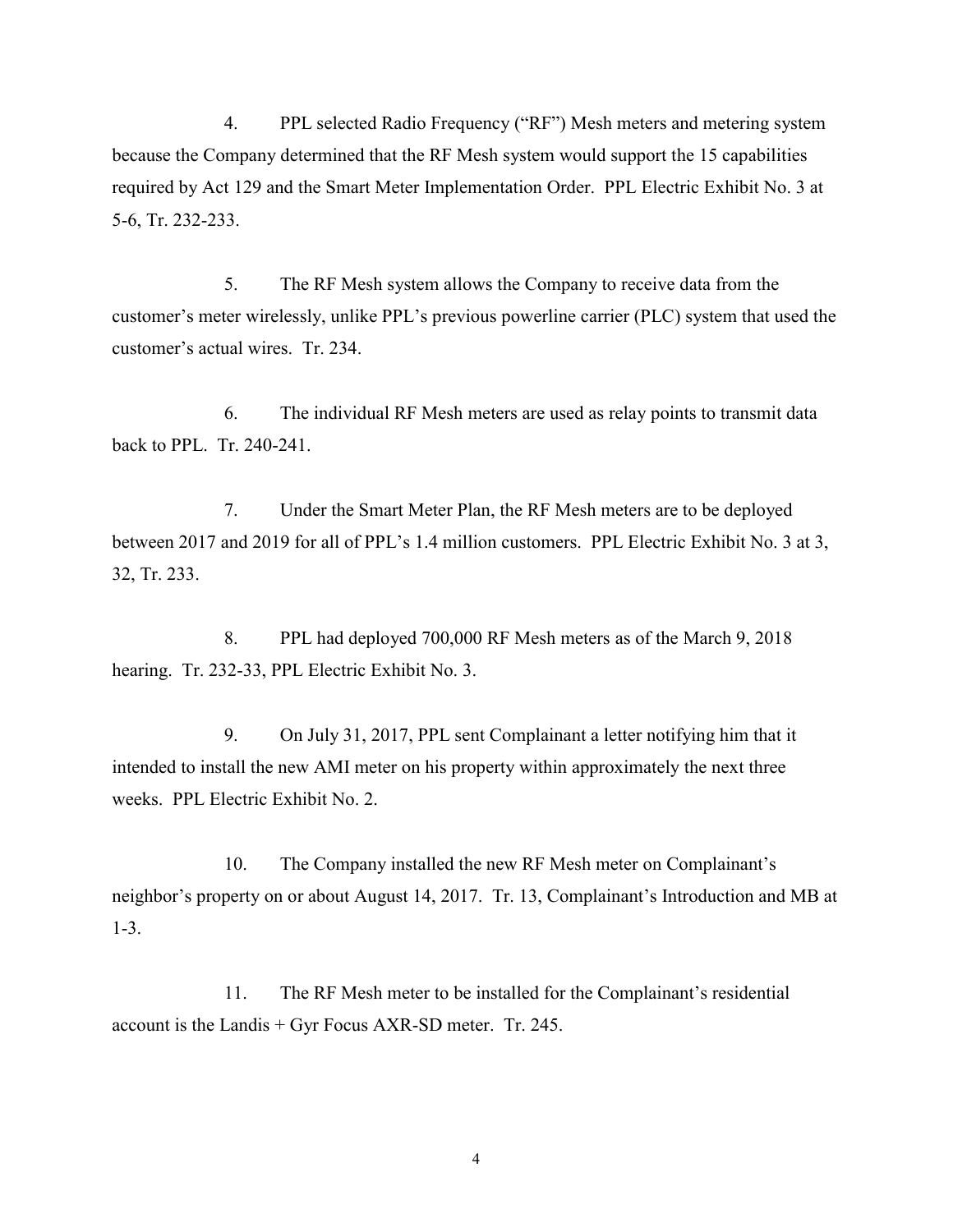12. Complainant is 73-years old with work experience in respiratory therapy at Einstein Hospital, Philadelphia and as a Hearing Examiner and Investigator for the Philadelphia Commission on Human Relations (PCHR). Tr. 14, C Introduction.

13. Complainant graduated from Temple University in 1979 with a Bachelor of Arts degree in interpersonal communications. Tr. 197.

14. Complainant has no college degrees in medicine, physics, chemistry, engineering, electromagnetics or bioelectromagnetics. Tr. 197-198.

15. Complainant is a homeopathy teacher/consultant and the author of "Homeopathy – An A to Z Home Handbook" that was published on July 8, 2006. Tr. 200, C Introduction.

16. Complainant does not possess a certification in homeopathy. Tr. 199.

17. Complainant does not currently have an AMI meter at 199 Strawberry Street; however, there is an AMI meter attached to the party wall he shares with his neighbor at 197 Strawberry Street. Tr. 11-12.

18. The AMI Meter at 197 Strawberry Street is located on the party wall approximately one foot from Complainant's service property as the house numbers 199 and 197 are two semi-detached residential homes. Tr. 11-12.

19. Since August 14, 2017, Complainant's chronic insomnia that he has experienced for many years became more severe to the point he is sleeping just two or three hours a night. Tr. 12-13, 201. C Introduction at 1.

20. Since August 14, 2017, Complainant has had difficulty concentrating. Tr. 13.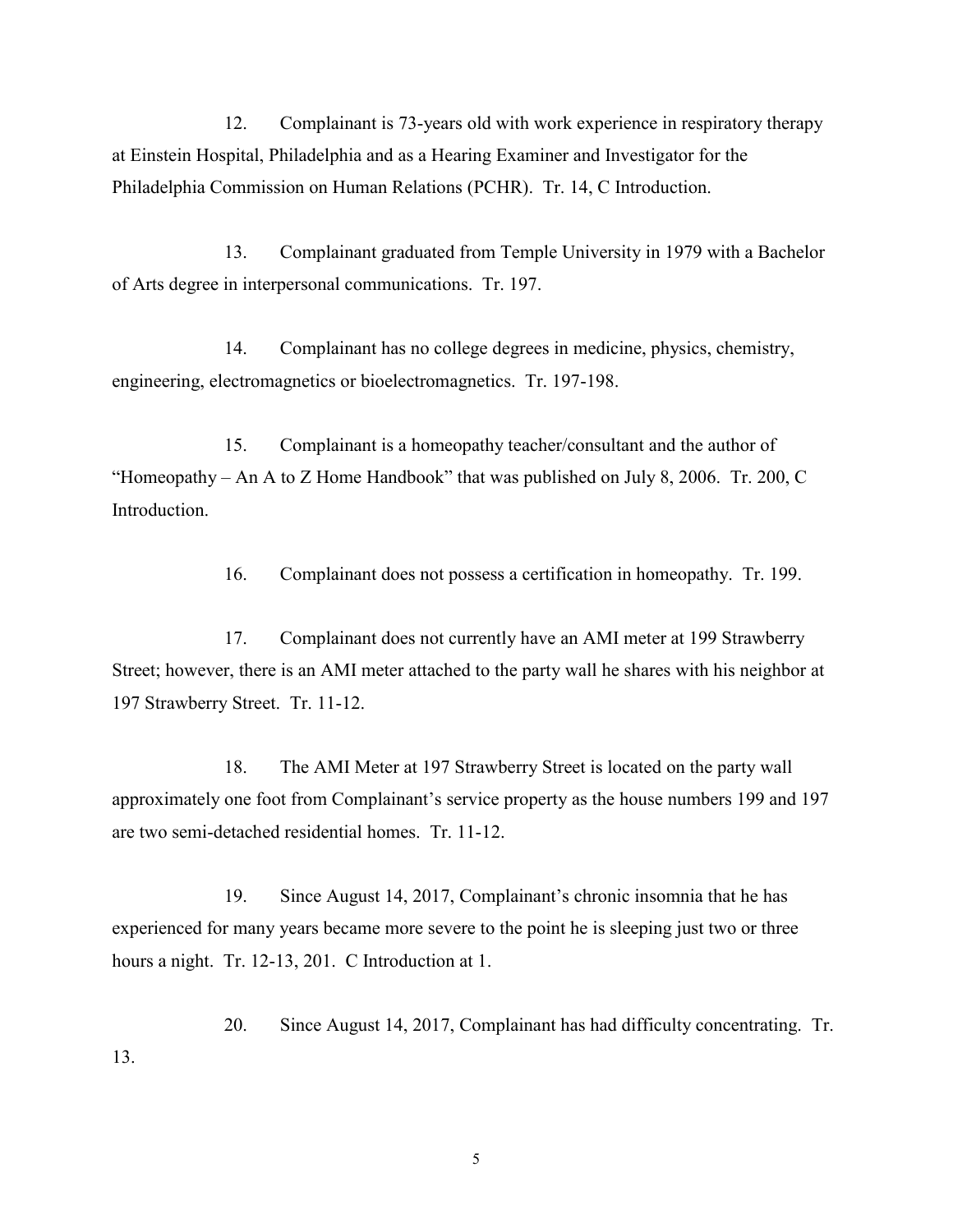21. Complainant sleeps in a mylar/aluminum foil poncho and an aluminum hat in a room farthest from his neighbor's AMI meter. Complainant covered some walls with aluminum foil and mylar and all of these measures provide him "minimal relief." C Introduction at 1, Tr. 203-204.

22. Complainant has been diagnosed with insomnia, lag sleep disorder and electromagnetic sensitivity to electric and magnetic fields (EMFs). Tr. 110-120. C Exhibit 1.

23. In the early 1990s, Complainant found it difficult to switch from typewriters to computers when he worked at PCHR and he believes he became electromagnetic sensitive as early as 1991. Tr. 125-127, 208, C Exhibit 3.

24. Complainant uses a computer at the service property, but he purchased a special color monitor for his computer that he believes emits less radiation. Tr. 122, C Exhibit 2 and 2B.

25. Complainant shut off his Wi-Fi and installed a hard wire cable connection for internet service in his residence in 2011 in order to reduce his exposure to EMFs. Tr. 123- 125, C Exhibit 2B.

26. Complainant had good employee work evaluations at PCHR until he refused to use a computer and insisted upon using a typewriter to do his work. Tr. 208.

27. Complainant's Witness Bathgate is a retired electrical and mechanical engineer. Tr. 30-33.

28. Mr. Bathgate worked for 8 years as Head of Project Development in power switching and distribution systems at Emerson Electric Corporation, St. Louis, Missouri. Tr. 30-33.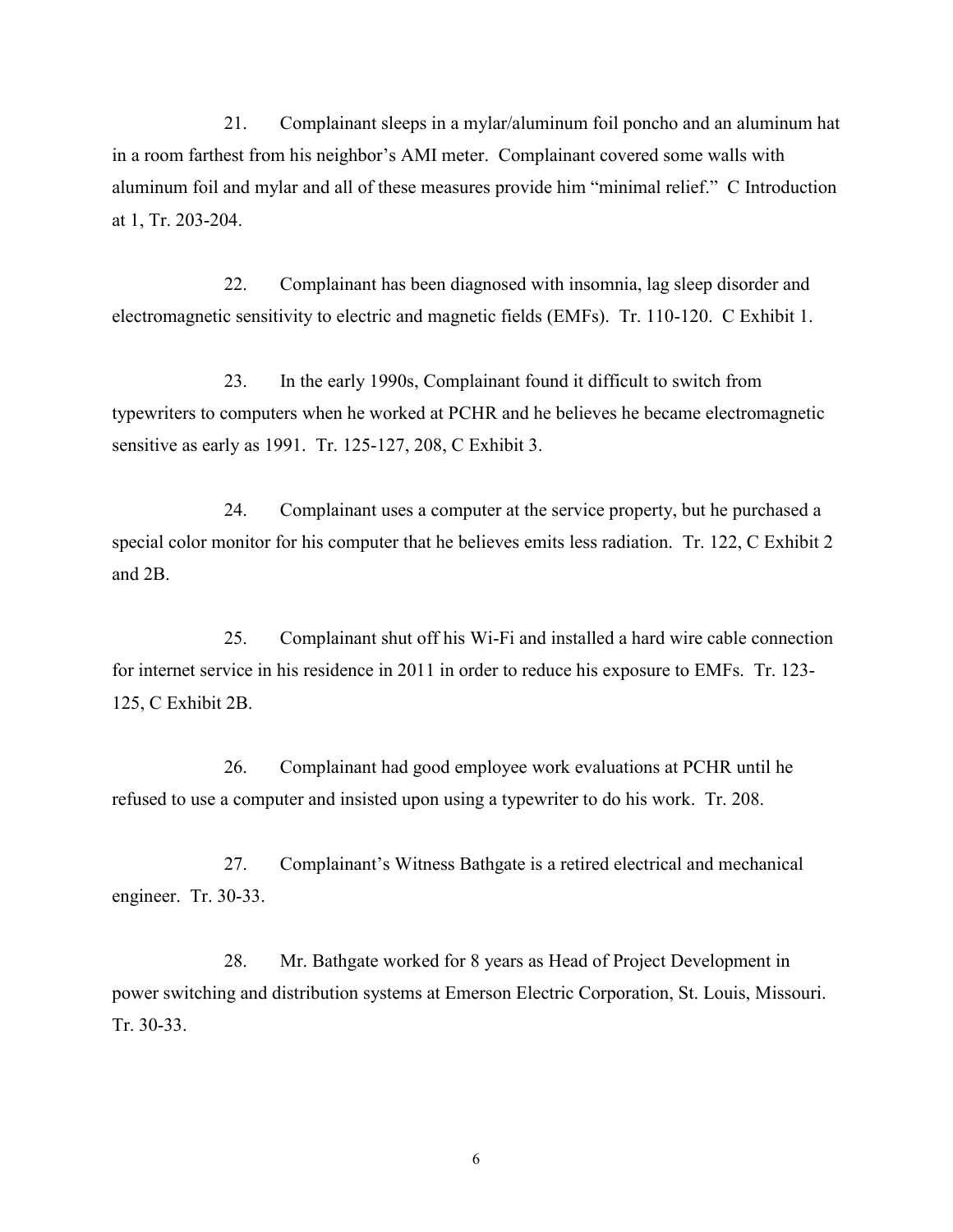29. Mr. Bathgate holds mechanical and electrical engineering degrees from Iowa State University and the University of Illinois but is not a licensed engineer. Tr. 29-30.

30. Mr. Bathgate has experience taking apart AMI meters, and in particular the Landis + Gyr Focus AXR-SD meter. Tr. 34, 39-40.

31. Mr. Bathgate is an electrical engineering expert with knowledge in the area of radiofrequency; however, he is neither a physicist nor a medical doctor. Tr. 40-41.

32. There is both a magnetic field and a radiofrequency field created by conducted emissions, which travel on the wires inside a home. Tr. 68.

33. Transients feed into appliances and affect the varistors, which are electronic components used as protectors or surge suppressors in appliances including smart meters. Tr. 70-71, 75.

34. Varistors have limited numbers of cycles of discharging a surge to ground and at failure will not discharge a power surge. Tr. 70.

35. If a varistor fails in a smart meter, the electrical components in the smart meter will be damaged. Tr. 70-73, C Exhibit 25 at 12.

36. Mr. Bathgate performed his measurements in Michigan using a different AMI Itron meter with the ZigBee radio inside of it turned on, which attempts to connect with smart appliances even if such appliances are not installed. Tr. 81-83, 96-97, C Exhibit 25 at 12.

37. When some AMI meters are installed, a ZigBee radio is on regardless of whether there are appliances that can communicate with it. Tr. 96-97.

38. When PPL installs its Landis + Gyr AXR-SD AMI meters, the ZigBee radio is not turned on.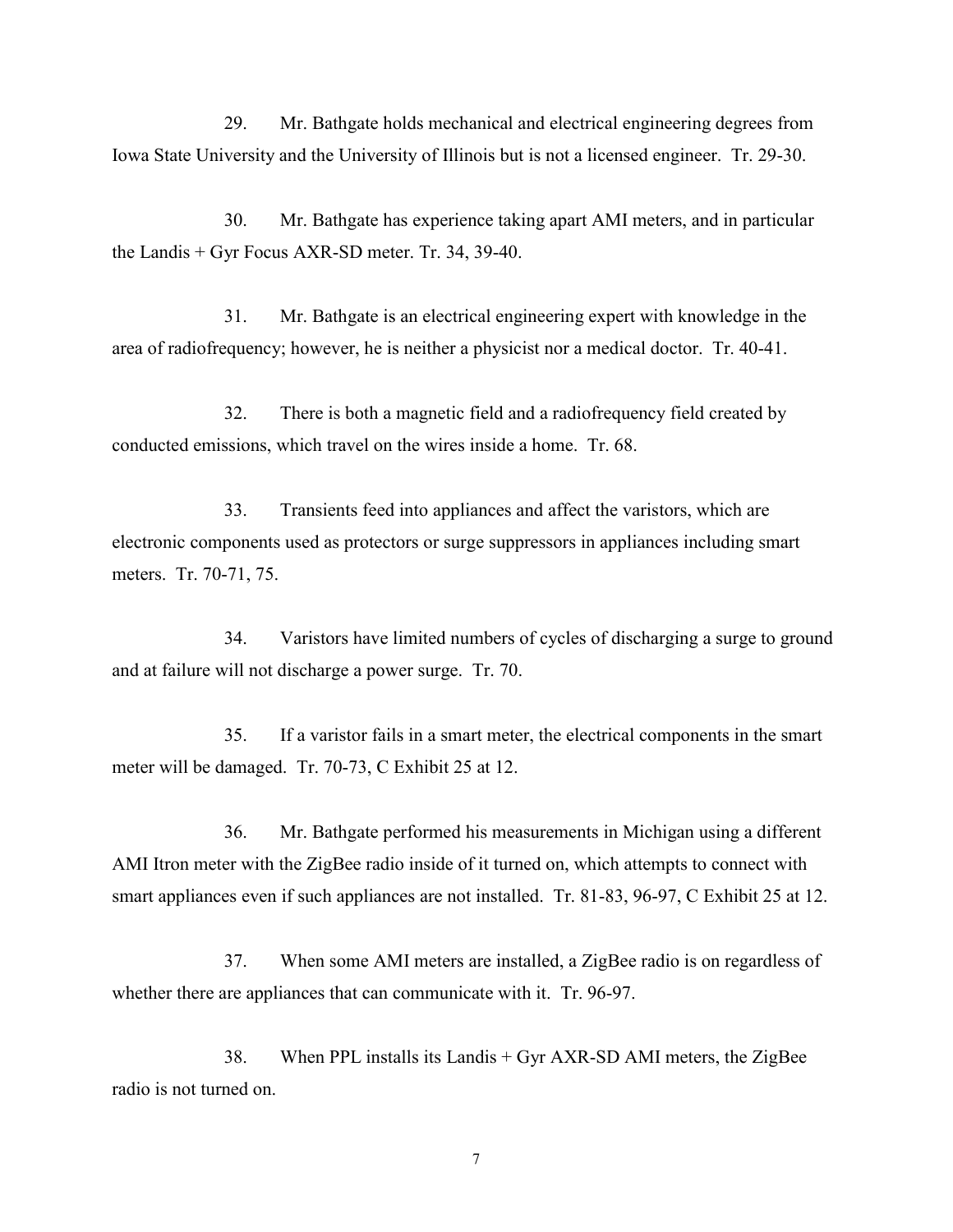39. PPL is looking into a pilot program whereby the ZigBee radio would be turned on only upon a customer's request, so the customer could view their own usage in an inhome display. Tr. 239.

40. Mr. Bathgate witnessed an Itron AMI smart meter explode off of his neighbor's house after a lightning strike; whereas, he has personally had strikes to his house in Michigan where his analog meter did not explode because the tremendous voltages were negated to the ground via its design. Tr. 78-82, 101.

41. Ionizing radiation has an ability to break molecular bonds in cells and has a thermal heating effect. Tr. 91.

42. Non-ionizing radiofrequency radiation is at the low energy end of the electromagnetic spectrum. Tr. 91.

43. The Landis  $+$  Gyr Focus AXR-SD meter is certified by the Underwriters Laboratories at UL 2735. Tr. 78-79.

44. PPL Witness Davis has a Ph.D. in Physics and is a fulltime Professor with an endowed Chair at the University of Maryland, where for over 30 years he has taught Physics, Electrical Engineering, Electromagnetics, and RF Electromagnetics to undergraduate and graduate students. PPL Electric Statement No. 1 at 1-2.

45. In addition to his teaching, Dr. Davis is an active scientific researcher in the fields of Physics, Biophysics, Electrical Engineering, Bioelectromagnetics and RF Bioelectromagnetics, conducting many scientific studies in these fields and publishing over 250 studies in peer-reviewed scientific journals. PPL Electric Statement No. 1 at 2.

46. Dr. Davis conducted a substantial amount of research on RF fields of the type produced by the AMI meters being used by PPL. PPL Electric Statement No. 1 at 3.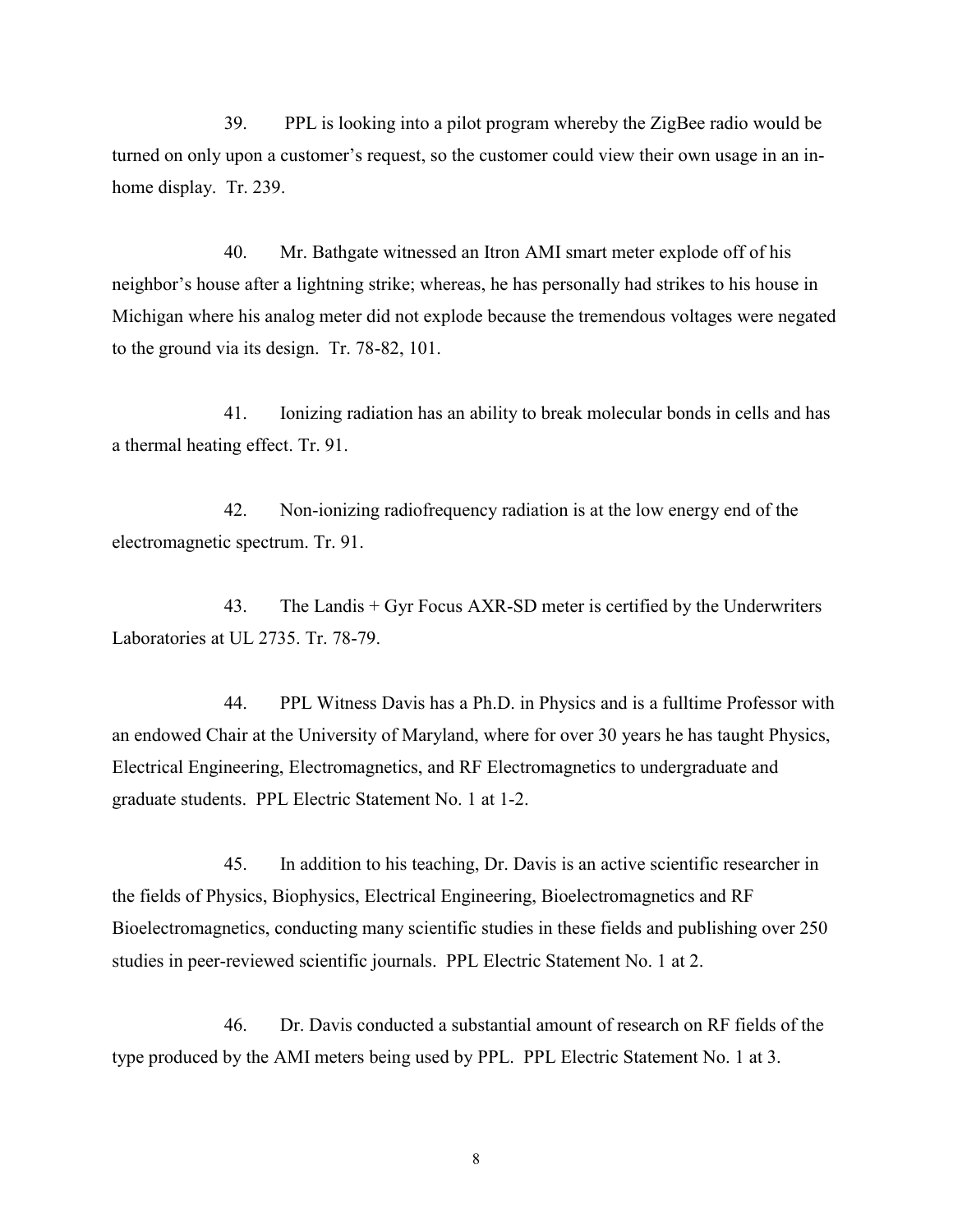47. RF fields are part of the lower energy, non-ionizing portion of the electromagnetic spectrum which consists of lower frequency signals that do not have enough energy to break chemical bonds in cells or DNA. PPL Electric Statement No. 1 at 5-6.

48. RF fields come from many sources in our everyday environments, including AM/FM radio, television broadcast, cell phones and their communication networks, portable phones, garage door openers and Wi-Fi networks. PPL Electric Statement No. 1 at 5-6, 12.

49. The Federal Communications Commission (FCC) has determined safe public exposure levels for RF fields from devices that transmit RF signals, such as the AMI meters. PPL Electric Statement No. 1 at 8.

50. The FCC safe public exposure limits are based on evaluations of the body of scientific research on RF fields and were adopted in consultation with other federal agencies, including the Food and Drug Administration (FDA) and the Environmental Protection Agency (EPA). PPL Electric Statement No. 1 at 8-9.

51. The levels of RF fields from the Landis + Gyr Focus AXR-SD AMI meters are 98,000 times lower than the RF exposure safety limits established by the FCC. PPL Electric Statement No. 1 at 9, 14, PPL Electric Exhibit CD2.

52. RF signals from the AMI meter are of very short duration and will occur for only a total of 84 seconds over a 24-hour period. PPL Electric Statement No. 1 at 7.

53. There are eight television broadcast towers within a 50 mile radius of Complainant's location in Leola, Pennsylvania. PPL Electric Statement No. 1 at 13.

54. Based on the locations of each tower and their RF power outputs, the constant background level of RF fields at Complainant's residence are 16.7 times higher than the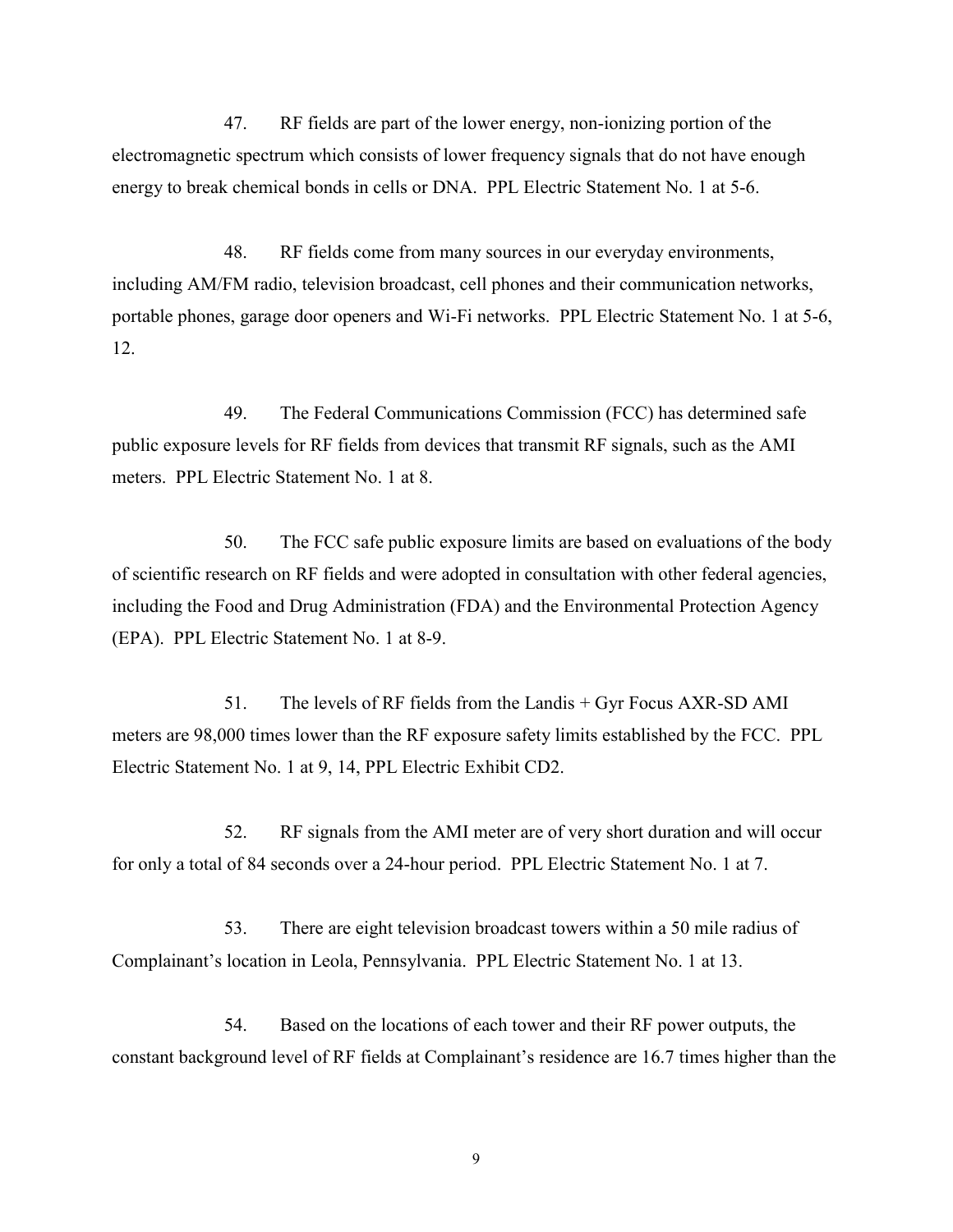RF signals from the AMI meter. PPL Electric Statement No. 1 at 13, Tr. 260-61, PPL Electric Exhibit CD-5.

55. The RF exposure from a cell phone used at a person's head is 260,000 times higher than the average RF levels 1 meter away from the Company's new smart meter. C Introduction at 2, PPL Electric Statement No. 1 at 11, PPL Electric Exhibit CD-4.

56. A transient event is a short-lived burst of energy in a system caused by a sudden change of state typically appearing as a short burst of oscillation. C Exhibit 26.

57. The new smart meter does not generate electrical power, does not produce additional harmonics over and above what is already coming into the meter, and does not interfere with the operation of house wiring. C Exhibit 26, Tr. 41-42, 55-74, 102, PPL Electric Statement No. 1 at 11

58. The very low level RF signals from power supplies in modern electronics are either filtered out and/or are heavily attenuated by resistance if they try to travel on household wiring. PPL Electric Statement No. 1 at 11.

59. The filter on the Complainant's current meter is not different in function than that on the meter to be installed on his property. Tr. 229-237.

60. RF fields are always non-ionizing because they do not have sufficient energy to break chemical bonds. Tr. 256, PPL Electric Exhibit CD1, PPL Electric Statement No. 1 at 5-6.

61. RF fields are not capable of being in the ionizing portion of the electromagnetic spectrum and cannot switch back and forth between ionizing and non-ionizing as claimed by Mr. Bathgate. Tr. 258.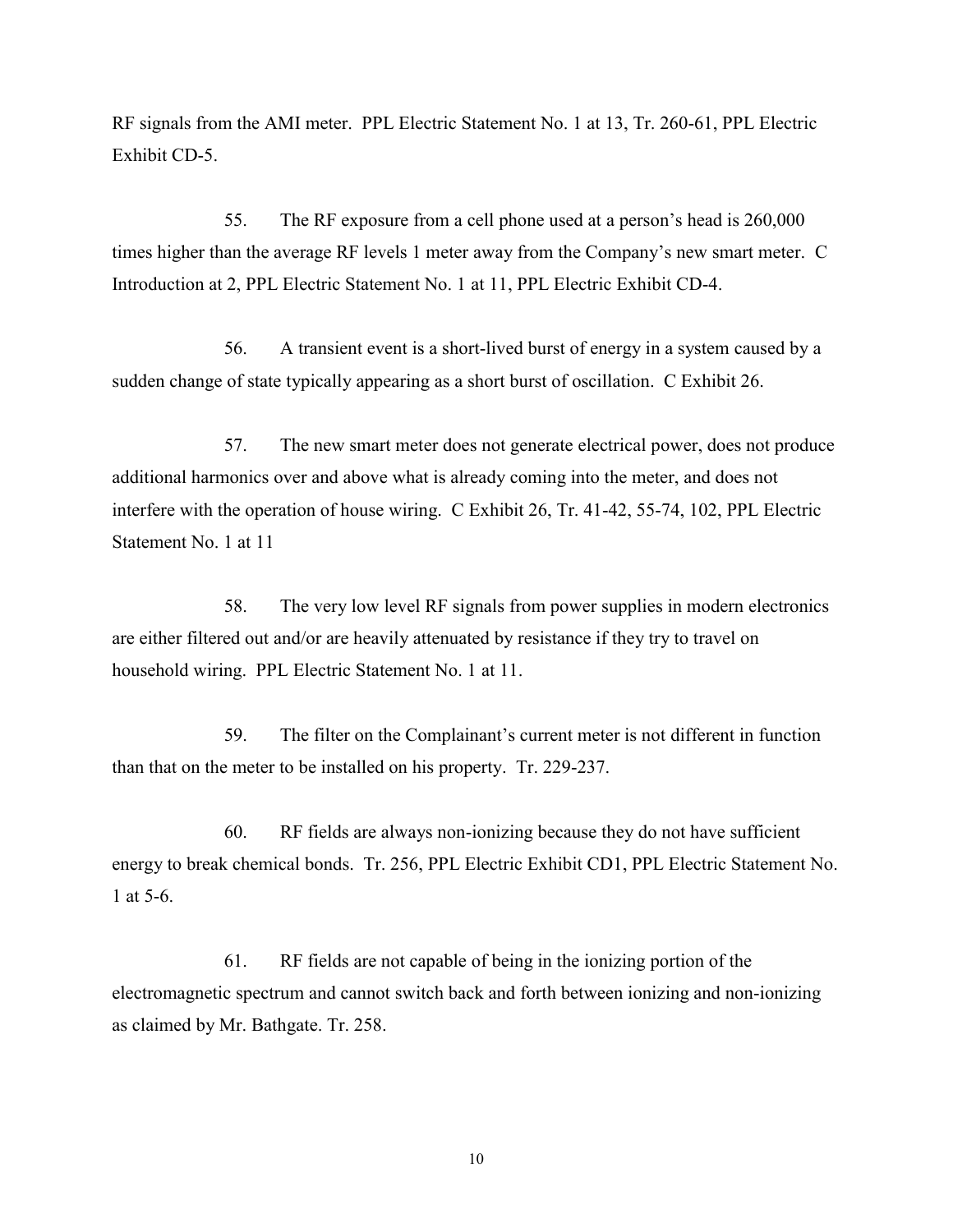62. PPL Witness Israel received his undergraduate degree from Hamilton College and his medical degree from the Albert Einstein College of Medicine, and he completed his medical training at Harvard Medical School. PPL Electric Statement No. 2 at 1.

63. Dr. Israel is a Professor of Medicine, Pediatrics, and Molecular and Systems Biology at the Dartmouth Medical School and the Executive Director of the Israel Cancer Research Fund in New York, an international charitable fund for medical and scientific research programs. PPL Electric Statement No. 2 at 1.

64. Dr. Israel is board certified and licensed to practice medicine. PPL Electric Statement No. 2 at 3.

65. Dr. Israel has conducted medical research for 40 years in a wide variety of areas, including systems biology, biochemistry, cell biology, cancer, molecular biology, and molecular genetics and has published over 245 medical research studies in leading peer-reviewed scientific journals. PPL Electric Statement No. 2 at 3-4.

66. Dr. Israel also has taught medicine and science for more than 30 years to medical students, graduate students, interns, residents, and practicing physicians in a number of fields, including endocrinology, immunology, hematology, neurology, cardiology, biochemistry, cell biology, genetics, molecular genetics, medical oncology, and radiation oncology. PPL Electric Statement No. 2 at 3.

67. Claimed symptoms related to Electromagnetic Hypersensitivity (EHS) are more accurately described as "Idiopathic Environmental Intolerance" ("IEI"), in which "idiopathic" means "cause unknown," rather than electromagnetic hypersensitivity. PPL Electric Statement No. 2 at 8.

68. Other than Complainant's Exhibits 1 and 2, consisting of one letter dated January 9, 2018 from a medical doctor, Michael J. McGee M.D. and three letters from homeopathic doctors as well as a discharge summary from the National Institutes of Health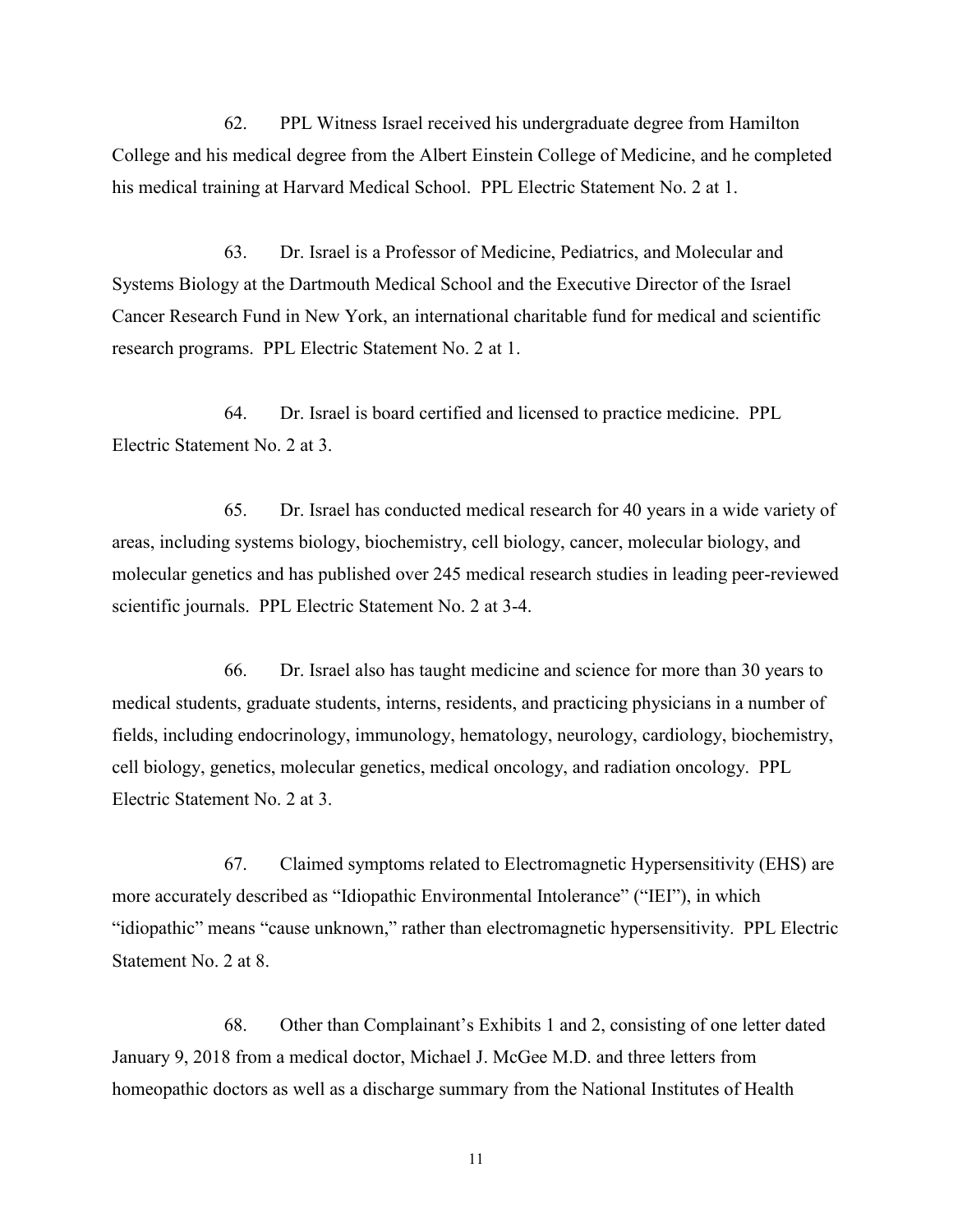(NIH), Complainant showed no medical records supporting his claimed EHS or IEI symptoms. C Exhibit 1 and 2, PPL Electric Statement No. 2 at 15.

69. There are no established medical criteria for the diagnosis or treatment of IEI. PPL Electric Statement No. 2, p. 16, lines 8-9.

70. IEI and the variety of symptoms attributed to it are not caused by exposure to RF fields. PPL Electric Statement No. 2 at 9-11.

71. The World Health Organization and a number of other public health authorities have concluded that the scientific research on RF exposures from cell phone use, which are far higher than the RF from PPL's smart meters, has not shown that RF fields cause adverse health effects. PPL Electric Statement No. 2A at 11, PPL Electric Statement No. 2B at 10-11.

72. Several U.S. state public health authorities also have investigated claims about health effects from smart meters and have concluded that there is no credible scientific evidence that RF fields from smart meters will cause or contribute to any adverse health effects. PPL Electric Statement No. 2A at 12, PPL Electric Statement No. 2B at 11.

73. None of Complainant's exhibits are actual scientific studies and most appear to be taken from activist websites. PPL Electric Statement No. 2 at 17-20.

74. There is no reliable medical basis to conclude that RF fields from the AMI meters being used by PPL will cause or contribute to the development of illness or disease. PPL Electric Statement No. 2 at 21.

75. There is no reliable medical basis to conclude that RF fields from the AMI meters being used by PPL would cause, contribute to, or exacerbate any of the symptoms claimed by the Complainant, or any other adverse health effects. PPL Electric Statement No. 2.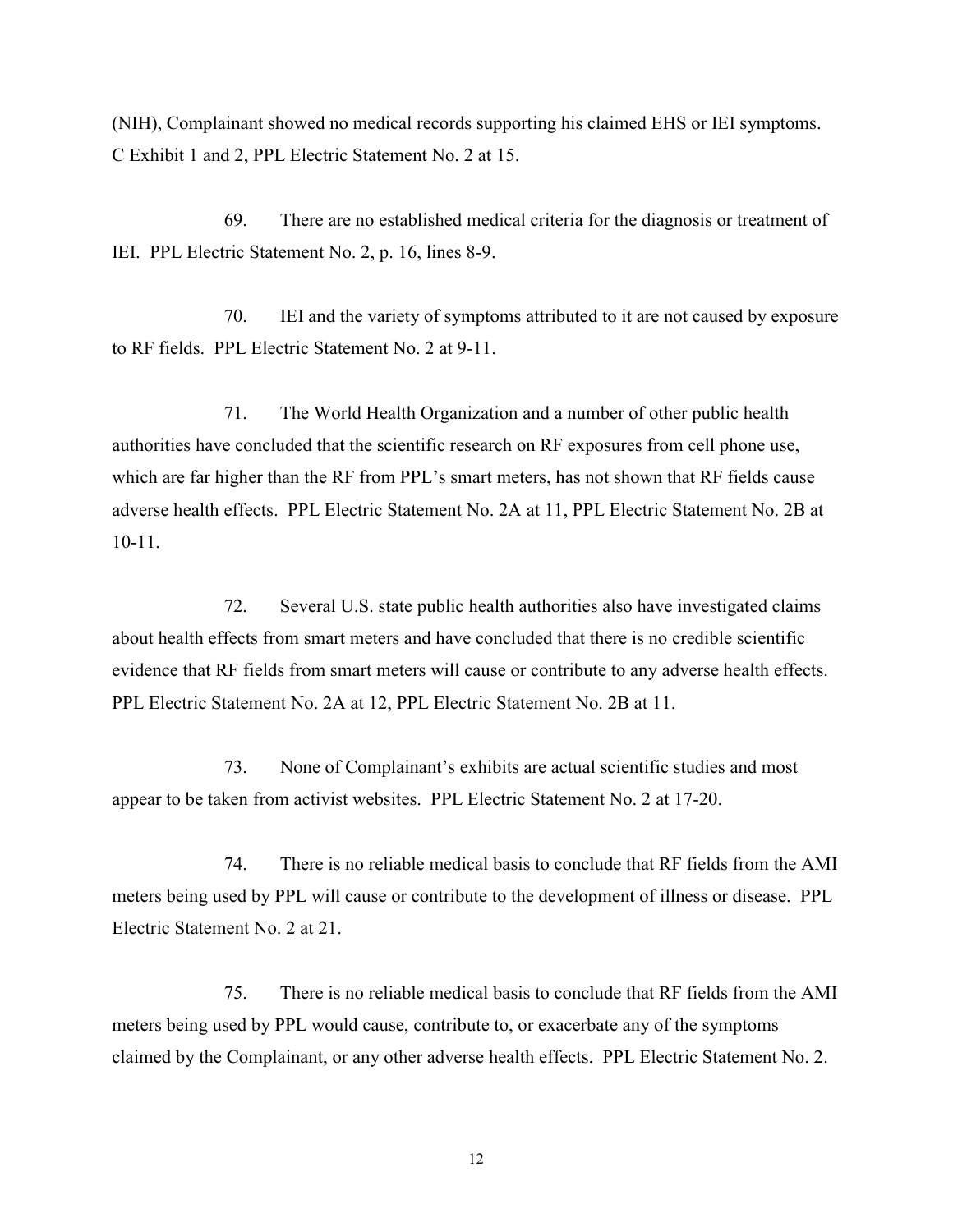76. PPL's new AMI meters are equipped with software and mechanisms that better alert the Company if there is an issue with overheating.

77. Specifically, there is a heat alarm set within the meter software program, so when the temperature of the meter hits an established level, the Company is alerted of the issue. Tr. 247.

78. PPL takes 15-minute interval temperature readings from the meter, so it can track the meter's temperature and identify any current issues or problematic trends. Tr. 247.

79. If the Company detects an issue with the meter's temperature, PPL will dispatch a technician to investigate. Tr. 247-248.

80. PPL has conducted substantial research and taken many steps to prevent fire incidents similar to the ones alleged by the Complainant.

81. From the Company's research, "the root cause of the vast majority" of any fires involving new meters is the customer-owned meter bases wearing out and producing loose connections between the "blade" of the meter and the "jaw" of the meter base. Tr. 235.

82. PPL has taken several steps to mitigate the risk of these worn out meter bases, including analyzing the materials utilized for meter bases, enhancing its inspection criteria so that its service technicians are better able to "identify loose jaws in the field," and ensuring the new AMI meters meet the American National Standards Institute ("ANSI") and Institute of Electrical and Electronics Engineers ("IEEE") requirements. Tr. 236, 238.

83. The new meter is not a fire risk due to any alleged inadequate surge protection. Tr. 283.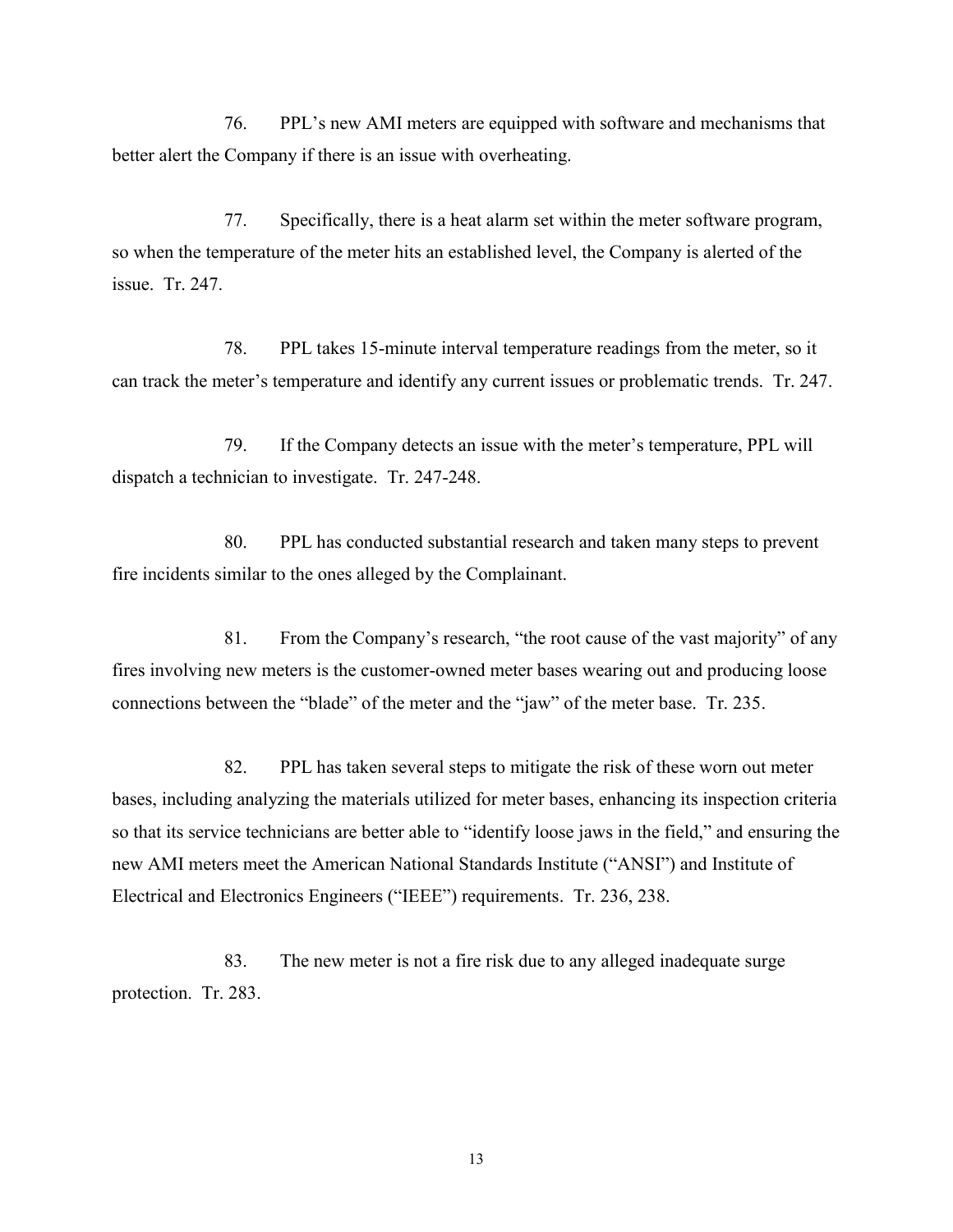84. The new digital meter, as compared to the analog meter, can better withstand damage from a surge because of the padding materials that are utilized when building transformers. Tr. 245.

85. These padding materials are tested to withstand up to 6,000 volts. Tr. 245.

86. The surge protection on the new AMI meter also is no different in function than the Complainant's current meter. Tr. 236-237.

87. The new AMI meter to be installed by the Company is not a fire or safety hazard. Tr. 235-238, 247-248, 283-284.

88. As a part of its Smart Meter Plan proceeding, PPL filed a detailed AMI Customer Privacy Policy, which sets forth the data PPL will collect through the new smart meter, the steps the Company will take to protect the data, and the ways in which PPL will use the data. Tr. 221, PPL Electric Exhibit No. 5.

89. PPL is collecting data on the amount of electricity used and significant event information, such as outages, voltage, heat alarms, and meter tampering alerts. Tr. 221- 222, PPL Electric Exhibit No. 5, Section 1.2.

### DISCUSSION

# Legal Standards

Under Section 332(a) of the Public Utility Code, 66 Pa. C.S. § 332(a), "the proponent of a rule or order has the burden of proof." It is well-established that "[a] litigant's burden of proof before administrative tribunals as well as before most civil proceedings is satisfied by establishing a preponderance of evidence which is substantial and legally credible." *Samuel J. Lansberry, Inc. v. Pa. Pub. Util. Comm'n*, 578 A.2d 600, 602 (Pa. Cmwlth. 1990). The preponderance of evidence standard requires proof by a greater weight of the evidence.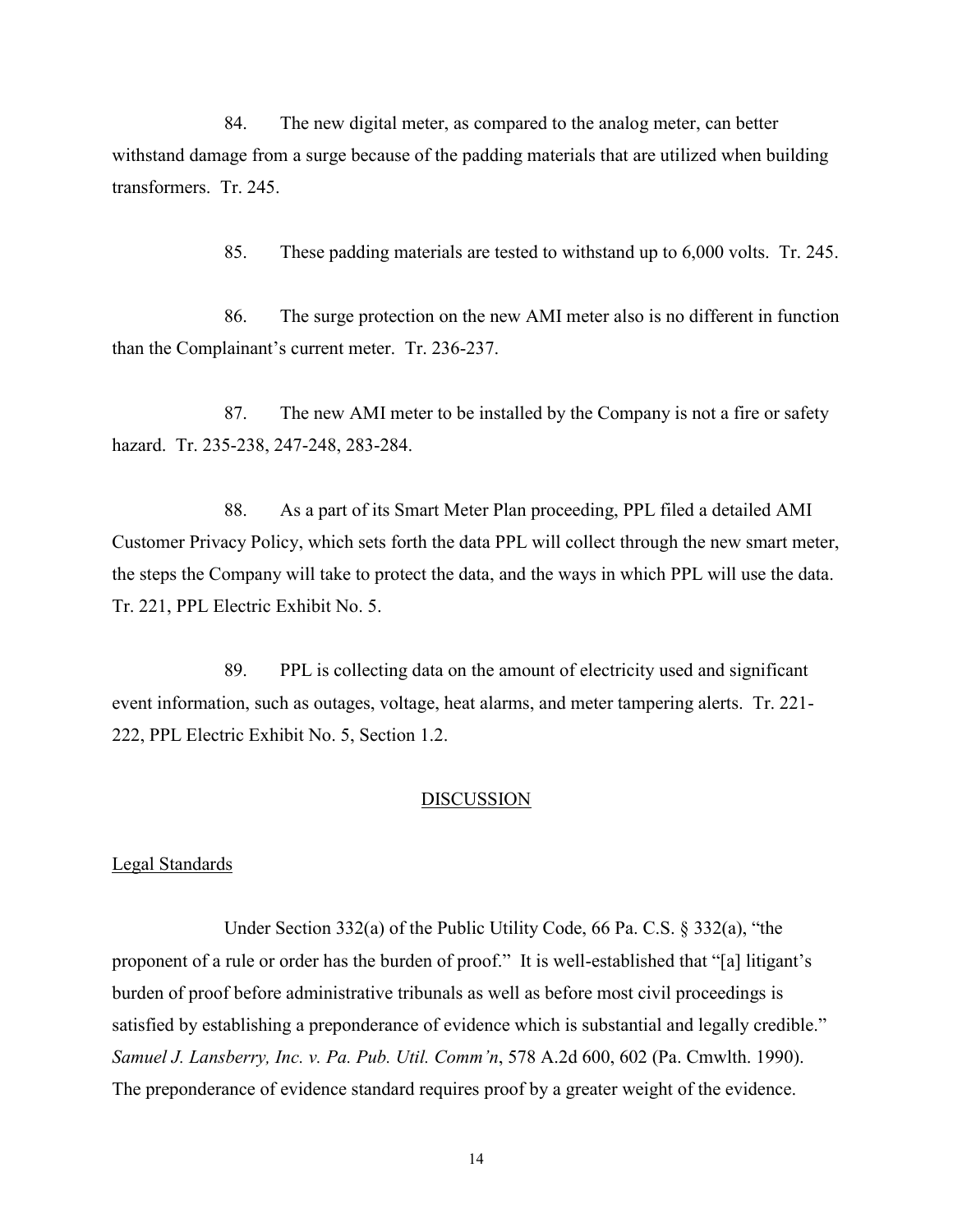*Commonwealth v. Williams*, 557 Pa. 207, 732 A.2d 1167 (1999). This standard is satisfied by presenting evidence more convincing, by even the smallest amount, than that presented by another party. *Brown v. Commonwealth*, 940 A.2d 610, 614 n.14 (Pa. Cmwlth. 2008).

If the party seeking a rule or order from the Commission sets forth a *prima facie* case, then the burden shifts to the opponent. *MacDonald v. Pa. R.R. Co.*, 348 Pa. 558, 36 A.2d 492 (1944). Establishing a *prima facie* case requires either evidence sufficient to make a finding of fact permissible or evidence to create a presumption against an opponent which, if not met, results in an obligatory decision for the proponent. Once a *prima facie* case has been established, if contrary evidence is not presented, there is no requirement that the party seeking a rule or order from the Commission must produce additional evidence to sustain its burden of proof. *See Replogle v. Pa. Elec. Co.*, 54 Pa. PUC 528, 1980 Pa. PUC LEXIS 20 (Order entered Oct. 9, 1980); *see also Dist. of Columbia's Appeal*, 21 A.2d 883 (Pa. 1941); *Application of Pennsylvania-American Water Co. for Approval of the Right To Offer, Render, Furnish or Supply Water Serv. to the Pub. in Additional Portions Of Mahoning Twp., Lawrence County,*  Pa., Docket No. A-212285F0148, 2008 Pa. PUC LEXIS 874 (Order entered Oct. 29, 2008).<sup>3</sup>

In addition, a person does not sustain his or her burden of proof in an electric and magnetic field exposure case when the record evidence, "taken as a whole, leads to the ultimate finding and conclusion that the scientific studies at present are inconclusive." *Letter of Notification of Phila. Elec. Co. Relative to the Reconstructing and Rebuilding of the Existing 138 kV Line to Operate as the Woodbourne-Heaton 230 kV Line in Montgomery and Bucks Counties*, 1992 Pa. PUC Lexis 160, at \*210-11 (June 29, 1992) (Initial Decision) ("*Woodbourne-Heaton*"). Rather, the person must demonstrate by a preponderance of the evidence that such exposure actually causes adverse health effects. *Id.* at \*211. Specifically, in AMI meter-related matters,

 $\overline{a}$ 

<sup>3</sup> In addition, any finding of fact necessary to support an adjudication of the Commission must be based upon substantial evidence. *Met-Ed Indus. Users Grp. v. Pa. Pub. Util. Comm'n*, 960 A.2d 189, 193 n.2 (Pa. Cmwlth. 2008) (citing 2 Pa.C.S. § 704). Substantial evidence is such relevant evidence as a reasonable mind might accept as adequate to support a conclusion. *Borough of E. McKeesport v. Special/Temporary Civil Serv. Comm'n*, 942 A.2d 274, 281 n.9 (Pa. Cmwlth. 2008) (citation omitted). Although substantial evidence must be "more than a scintilla and must do more than create a suspicion of the existence of the fact to be established," *Kyu Son Yi v. State Bd. of Veterinary Med.*, 960 A.2d 864, 874 (Pa. Cmwlth. 2008) (citation omitted), the "presence of conflicting evidence in the record does not mean that substantial evidence is lacking." *Allied Mech. and Elec., Inc. v. Pa. Prevailing Wage Appeals Bd.*, 923 A.2d 1220, 1228 (Pa. Cmwlth. 2007) (citation omitted).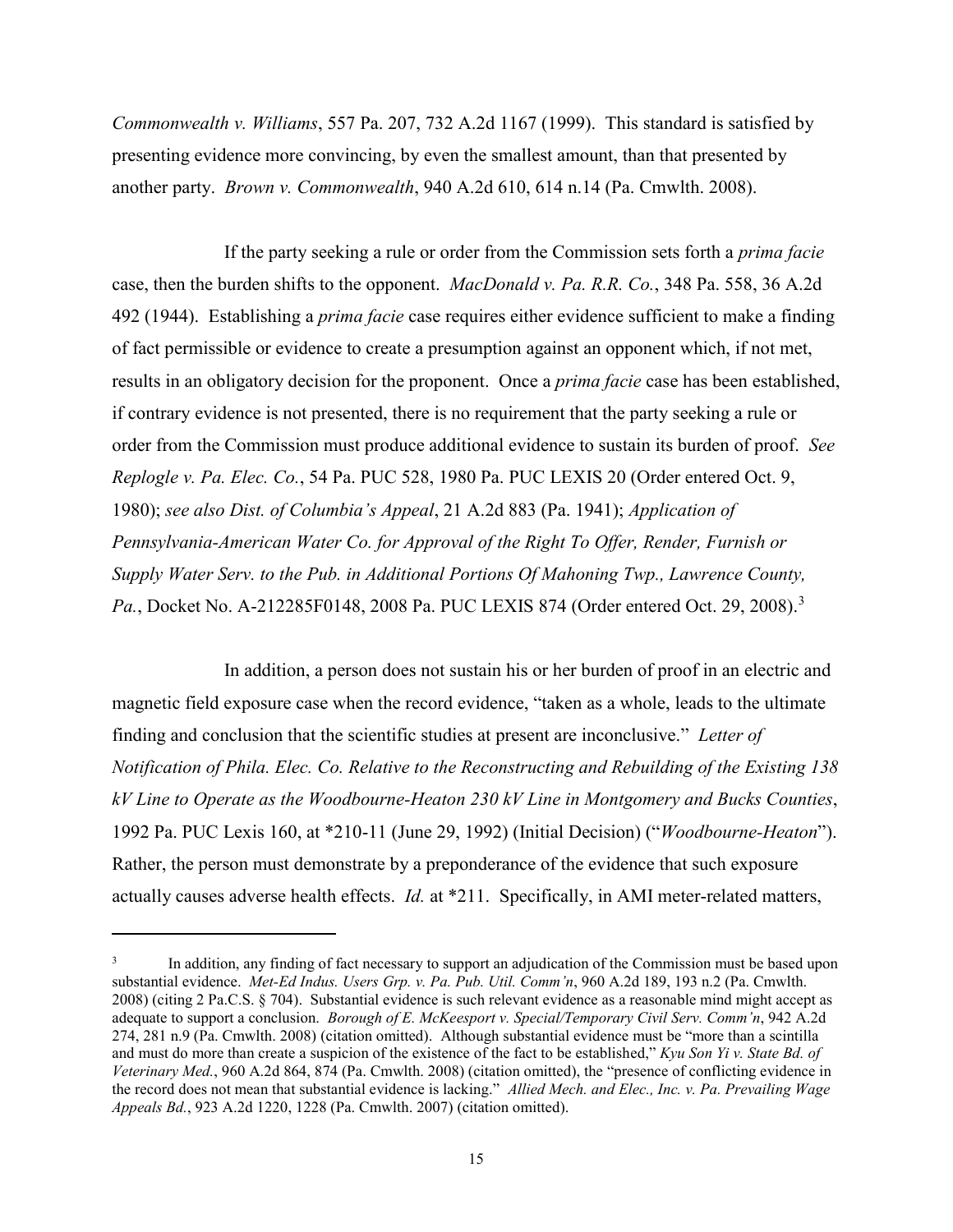the Commission has held that "[t]he Complainant will have the burden of proof during the proceeding to demonstrate, by a preponderance of the evidence, that [the utility] is responsible or accountable for the problem described in the Complaint." *Kreider v. PECO Energy Co.*, Docket No. P-2015-2495064, p. 18 (Order entered Sept. 3, 2015); *see also Romeo v. Pa. Pub. Util. Comm'n*, 154 A.3d 422, 429 (Pa. Cmwlth. 2017) (finding that the smart meter complainant should have a hearing to try to prove his claim through "the testimony of others as well as other evidence that goes to that issue").

Section 701 of the Public Utility Code provides that "any person . . . having an interest in the subject matter . . . may complain in writing, setting forth any act or thing done or omitted to be done by any public utility in violation, or claimed violation, of any law which the commission has jurisdiction to administer, or of any regulation or order of the commission." 66 Pa. C.S. § 701. Therefore, a complainant must generally demonstrate that the public utility violated the Public Utility Code or a Commission regulation or order.

The Commission has exclusive jurisdiction to adjudicate "issues involving the reasonableness, adequacy, and sufficiency" of a public utility's facilities and services. *See Elkin v. Bell of Pa.*, 420 A.2d 371, 374 (Pa. 1980) (citations omitted). Section 1501 of the Public Utility Code states, in pertinent part, that:

> Every public utility shall furnish and maintain adequate, efficient, safe, and reasonable service and facilities, and shall make all such repairs, changes, alterations, substitutions, extensions, and improvements in or to such service and facilities as shall be necessary or proper for the accommodation, convenience, and safety of its patrons, employees, and the public. Such service also shall be reasonably continuous and without unreasonable interruptions or delay. Such service and facilities shall be in conformity with the regulations and orders of the commission. Subject to the provisions of this part and the regulations or orders of the commission, every public utility may have reasonable rules and regulations governing the conditions under which it shall be required to render service. . .

66 Pa. C.S. § 1501.

.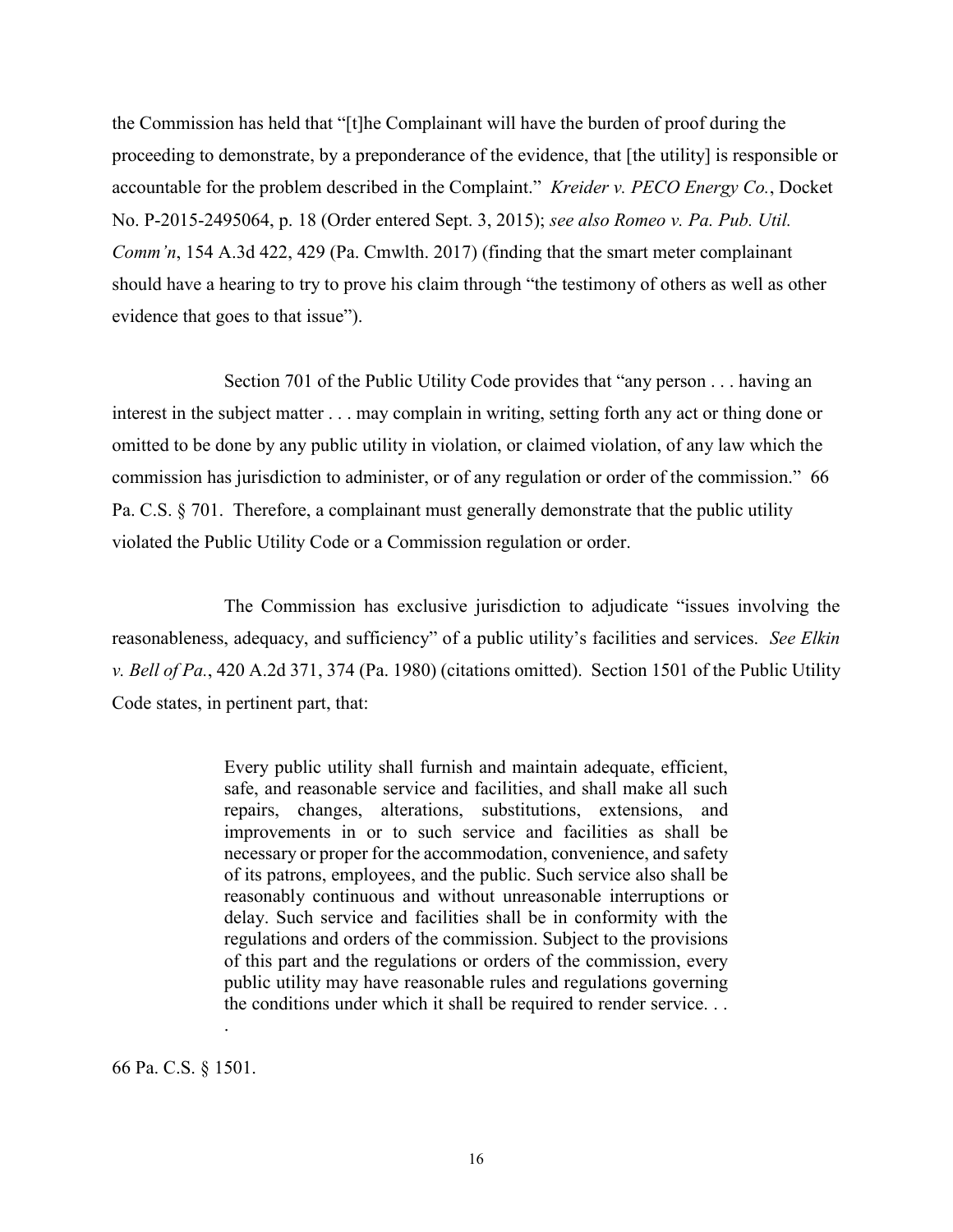When presented with a challenge to an AMI meter installation, the Commission has pronounced that "[t]he ALJ's role . . . will be to determine based on the record in this particular case, whether there is sufficient evidence to support a finding that the Complainant was adversely affected by the smart meter or whether [the utility's] use of a smart meter will constitute unsafe or unreasonable service in violation of Section 1501 under the circumstances in this case." *Kreider v. PECO Energy Co.*, Docket No. P-2015-2495064 at 23 (Opinion and Order entered January 28, 2016) (citing *Woodbourne-Heaton*, 1992 Pa. PUC Lexis 160, at \*12-13). *Frompovich v. PECO Energy Co.,* Docket No. C-2015-2474602 at 10 (Opinion and Order entered May 3, 2018).

A public utility's Commission-approved tariff is prima facie reasonable, has the full force of law and is binding on the utility and the customer. 66 Pa.C.S. § 316, *Kossman v. Pa. Pub. Util. Comm'n*, 694 A.2d 1147 (Pa. Cmwlth. 1997) (*Kossman*); *Stiteler v. Bell Telephone Co. of Pennsylvania,* A.2d 339 (Pa. Cmwlth. 1977) (*Stiteler*).

## PPL's Motion In Limine and Motion to Strike Certain Portions of the Complainant's Reply Brief

PPL objected to Complainant's Exhibits 1-27 in its Motion in Limine on the grounds that the exhibits are hearsay evidence and not subject to a hearsay exception. (See PPL Electric Motion in Limine ¶¶ 14, 16-19, Tr. 113-187). PPL contends that although C Exhibits 1- 10, and 12-27 were admitted into the record, the exhibits should not be used to support any findings of fact. Tr. 113-187. PPL M.B. 1-14. PPL's Motion in Limine was granted in part and denied in part. Tr. 111-308.

It is well-established that parties cannot present new evidence at the briefing stage. *See, e.g., Pa. Pub. Util. Comm'n v. Nat'l Fuel Gas Distrib. Corp*., 1993 Pa. PUC LEXIS 95, at \*7-10 (Order entered July 30, 1993); *Petition of the Borough of Cornwall for a Declaratory Order*, 2016 Pa. PUC LEXIS 3, at \*24-26 (Jan. 6, 2016) (Recommended Decision), adopted as modified, Docket No. P-2015-2476211 (Order entered Aug. 11, 2016). "The Commission, as an administrative body, is bound by the due process provisions of constitutional law and by the principles of common fairness." *Hess v. Pa. Pub. Util. Comm'n*, 107 A.3d 246,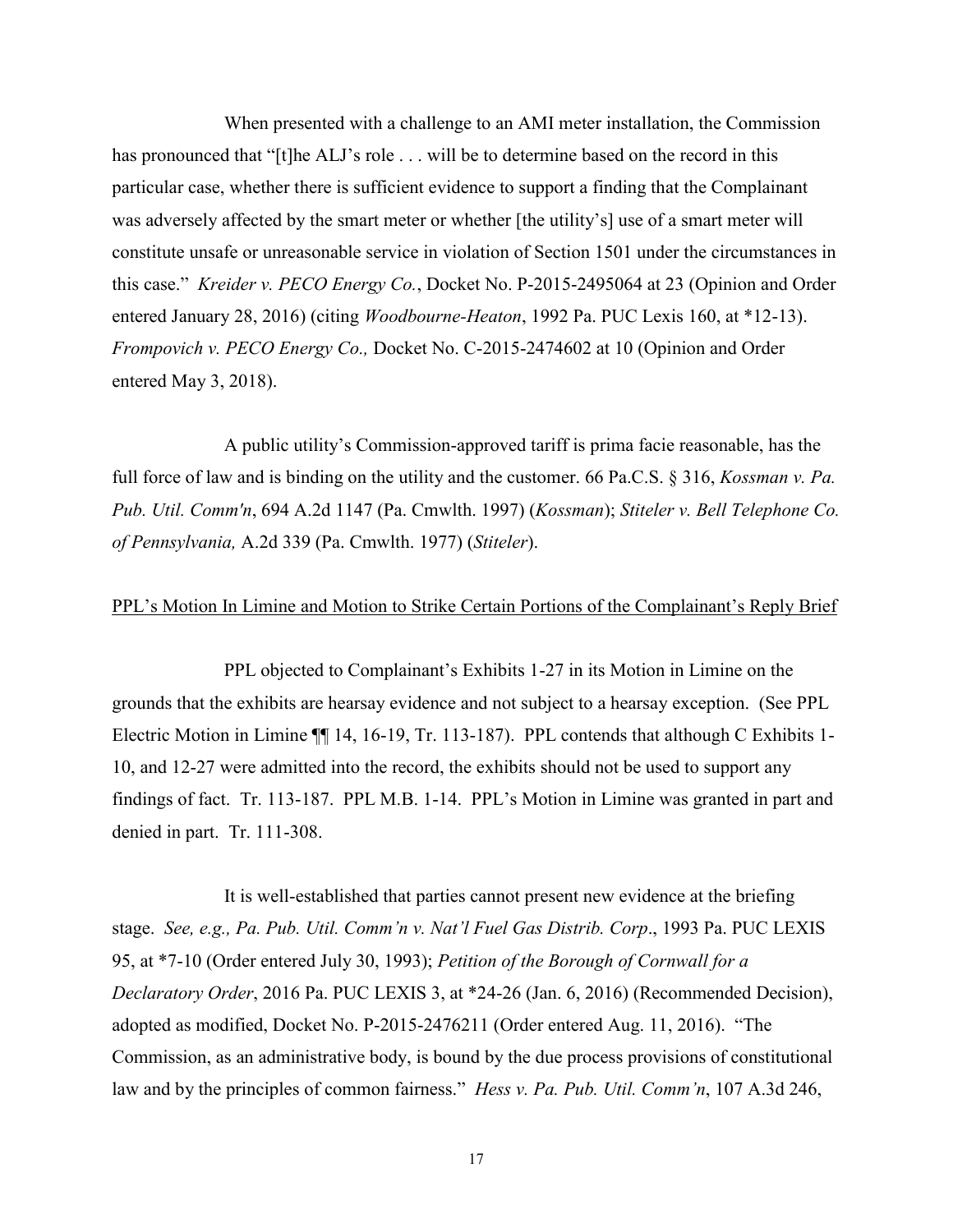266 (Pa. Cmwlth. 2014) (citations omitted). "Among the requirements of due process are notice and an opportunity to be heard on the issues, to be apprised of the evidence submitted, to crossexamine witnesses, to inspect documents, and to offer evidence in explanation or rebuttal." *Id.* (citations omitted).

Section 332(c) of the Public Utility Code entitles every party to, among other things, "submit rebuttal evidence" and "conduct such cross-examination as may be required for a full and true disclosure of the facts." 66 Pa. C.S. § 332(c); *see Nat'l Fuel,* 1993 Pa. PUC LEXIS at \*10 ("[S]uch material was outside the record and could be detrimental to the rights of other parties to confront such evidence."). Accordingly, extra-record evidence in briefs is commonly stricken because including extra-record materials in a party's brief "brings up hearsay problems and problems associated with the right to respond to evidence." *Pa. Pub. Util. Comm'n v. Pa. Power & Light Co.*, 1995 Pa. PUC LEXIS 190, at \*232 (July 28, 1995) (Recommended Decision) ("PP&L").

I agree with PPL that Complainant's attempt to place additional evidence into the record should be stricken as these materials and testimony were either introduced for the first time in the Complainant's Main Brief or Reply Brief. By waiting until the briefing stage to present any of this new evidence, the Complainant denied PPL Electric an opportunity to review and inspect those materials and testimony, to cross-examine the Complainant or other witnesses about them, and to present evidence in rebuttal. Therefore, it would violate PPL Electric's due process rights for any findings of fact to be based upon or influenced by the Complainant's extrarecord evidence. Accordingly, the motion to strike will be granted and the extra-record evidence in Complainant's Reply Brief will be stricken.

### Health and Safety Concerns

Complainant claims he has suffered from Electromagnetic Hypersensitivity (EHS) for 30 years and after PPL placed an AMI meter on his neighbor's adjoining party wall on August 14, 2017, Complainant's insomnia became severe and he struggled to concentrate. Tr. 6, 12-13. To show he suffered from EMS, Mr. Schmukler produced a photocopied letter dated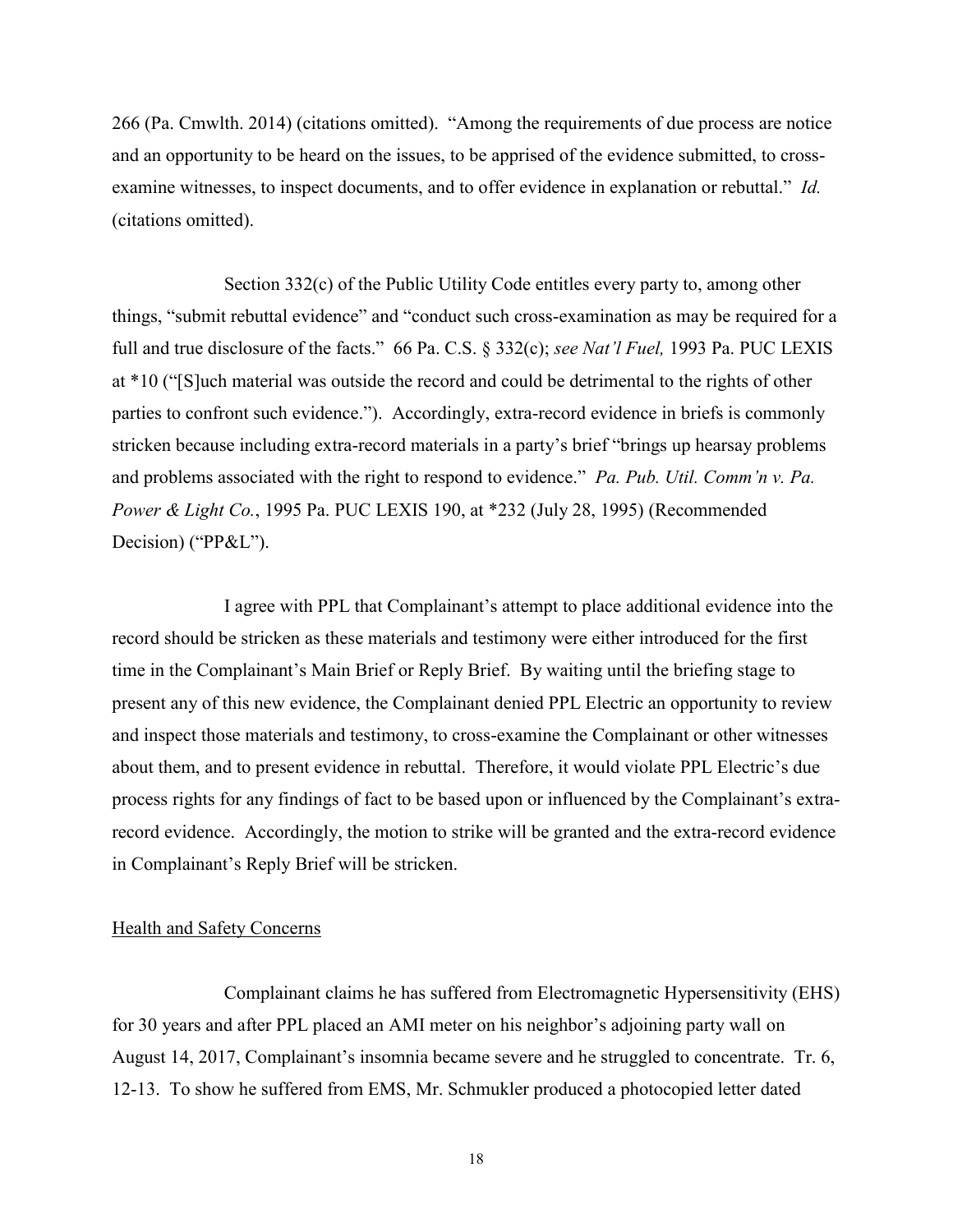January 9, 2018, purported to be from Michael J. McGee, M.D. of Family Medicine New Holland, which stated:

> Alan Schmukler has been a patient in my office since 3/4/2014. He has a long history of insomnia and was first diagnosed with phase lag sleep disorder at the NIH sleep lab many years ago. Around that same time, he was also diagnosed with electromagnetic sensitivity. Over the years he has been extremely sensitive to EMFs that are emitted by cell phones, smart meters and other specific electronic devices. This type of exposure makes him physically sick with nausea, lack of mental focus and market worsening of his chronic sleep difficulties. These symptoms are severe enough that they have an adverse effect on his health and well-being. It is my medical opinion that secondary to his significant electromagnetic sensitivity, that he should strictly avoid exposure to such EMF sources to include smart meters and cell phones.

C Exhibit 1.

Complainant also offered copies of letters from homeopathic physicians Dr. Manish Bhatia, Leela D'Souza Francisco, MD (hom, CIH (Cardiology); and Manfred Mueller MA DHM RSHom (NA) CCH all of which stated Complainant has electromagnetic hypersensitivity and insomnia. C Exhibit 1.

Complainant also showed a copy of a January 12, 1981 Discharge Summary Report from the National Institutes of Health (NIH) which shows he was diagnosed with " phase lag sleep disorder." The report stated in pertinent part: "Sleep and temperature were recorded on four days and were found to be markedly disturbed. The patient was unable to sleep before about 7 or 8 a.m. He was hypersomnic, sleeping up to 12 hours at a stretch with interruptions. His temperature fell throughout the day as he became increasingly fatigued and rose during the night, an inversion of the usual pattern." C Exhibit 1B.

Complainant believes his low levels of melatonin cause his sleep lag disorder and that the synchronizing agents of the circadian system are light and melatonin. C Exhibit 2. Complainant resides with his wife at 199 Strawberry Street in a semi-detached home next to 197 Strawberry Street, Leola, Pennsylvania. Mr. Schmukler alleges that AMI Meters at his and his neighbor's residences (on a party wall) will have a deleterious impact on his medical condition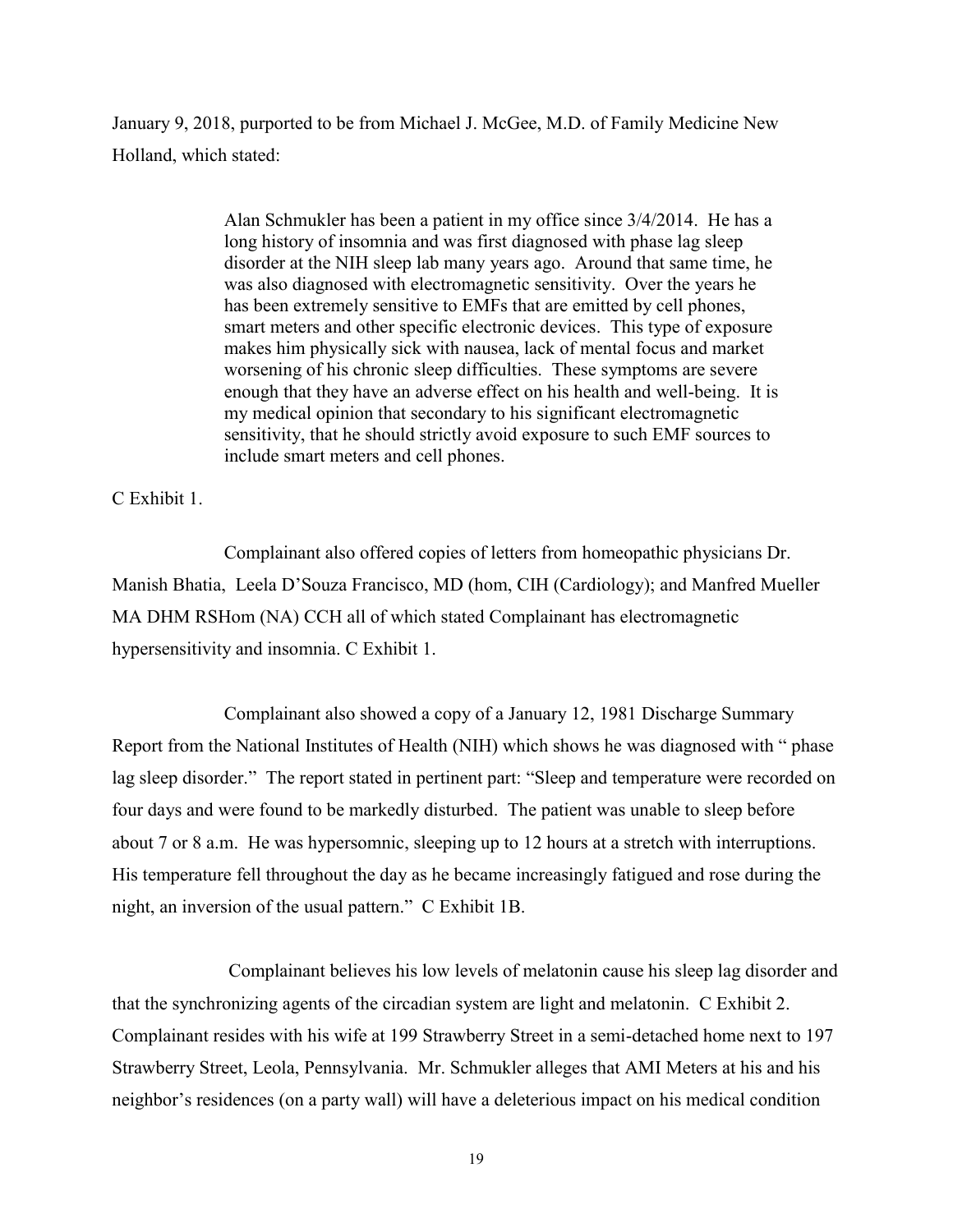of electromagnetic hypersensitivity syndrome (EHS) and will constitute a violation of the 66 Pa.C.S. § 1501 requirement that a utility company provide its customers with safe and reasonable service and facilities.

Mr. Schmukler claims EHS is a recognized disability under the Americans With Disabilities Act (ADA). He cites to the ADA's website at https://www.access-board.gov which states: "The Board recognizes that multiple chemical sensitivities and electromagnetic sensitivities may be considered disabilities under the ADA if they so severely impair the neurological, respiratory or other functions of an individual that it substantially limits one or more of the individual's major life activities." C MB at 27. Complainant believes AMI meters are exposing him to radio frequency (RF) radiation, which inhibit melatonin production, which is a key mediator of the sleep/wake cycle and necessary for sleep. C MB at 23. Mr. Schmukler contends that he suffers from chronic insomnia, which became much worse after the AMI meter was installed on a neighbor's adjoining wall on August 14, 2017. C MB 23.

Additionally, Complainant contends that AMI Meters emit radio frequency radiation 24 hours a day, 7 days a week and that this constant exposure to microwave radiation has been associated with adverse health effects ranging from insomnia and concentration deficits to cancer. C MB at 5. He contends the AMI meter creates high frequency voltage transients due to its "switched mode power supply" (SMPS) and that these transients are superimposed on the house wiring creating electromagnetic fields that extend into the rooms of any home with an AMI meter. Thus, Complainant argues it is unreasonable and unsafe service for PPL to expose an electromagnetically hypersensitive customer to an AMI meter's direct microwave radiation and the electromagnetic field created by the transient currents it produces. C MB at 5-6.

Mr. Schmukler offered as further evidence numerous exhibits raising concerns about increasing exposure to EMFs generated by electric and wireless devices. Specifically, he cites as authority for his position excerpts from the International Agency for Research on Cancer (IARC), of the World Health Organization (WHO), which he claims concluded RF-EMF radiation is carcinogenic to humans. C MB at 47. He also cited to the EUROPA EM-EMF Guideline 2016 for evidence that "long-term exposure to certain EMFs is a risk factor for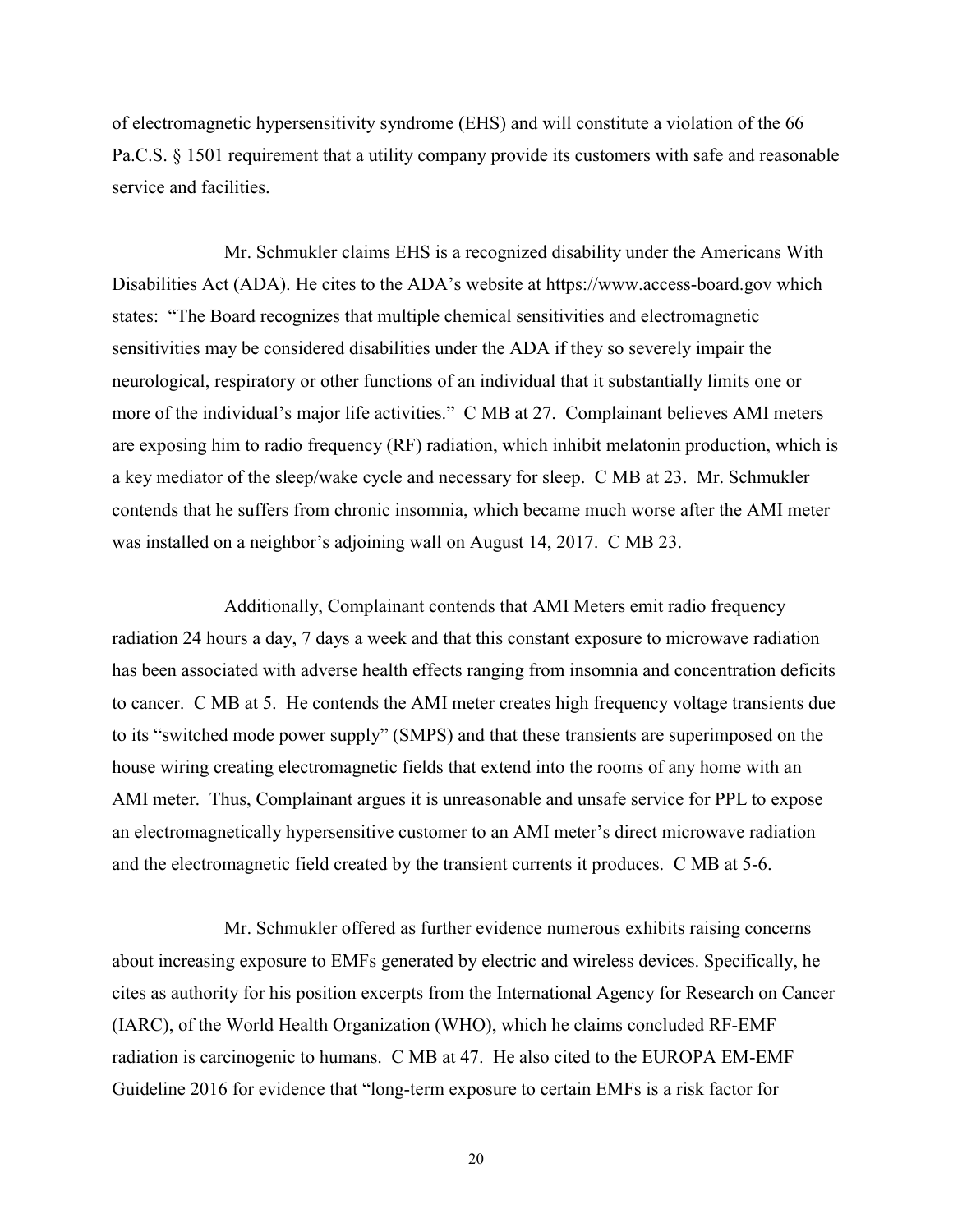diseases such as certain cancers, Alzheimer's disease, and male infertility…. According to these sources, common EHS symptoms include: headaches, concentration difficulties, sleep problems, depression, lack of energy, fatigue and flu-like symptoms." C MB at 47. Additionally, Complainant contends non-ionizing radiation is a class 2B carcinogen. C MB at 37.

Conversely, PPL contends radiofrequency fields are always non-ionizing, noncarcinogens and they do not inhibit melatonin production in the body. PPL Electric Statement No. 1 at 16-17. PPL contends Complainant may have Idiopathic Environmental Intolerance (IEI) and has failed in his burden of proving he has been medically diagnosed with any disability recognized under the ADA. Additionally, the Commission lacks jurisdiction to determine whether Complainant has a disability as defined under the ADA or to enforce its provisions. PPL R.B. at 16.

## Disposition

The Commission, not the ALJ, is the ultimate fact-finder in formal proceedings on a complaint of a public utility's quality of service; the Commission must weigh the evidence and resolve conflicts in the testimony. 66 Pa. C.S. § 335(a); see also *Milkie v. Pa. Pub. Util. Comm'n*, 768 A.2d 1217, 1220, n. 7 (Pa. Cmwlth. 2001).

As a Commonwealth agency, the Commission is governed by the Commonwealth's Administrative Agency Law, 2 Pa. C.S.§ 101, *et seq.* Section 505 of the Administrative Agency Law, 2 Pa. C.S. § 505, specifies that a Commonwealth agency is not bound by technical rules of evidence at an agency hearing. Specifically, 2 Pa. C.S. § 505, provides: "Commonwealth agencies shall not be bound by technical rules of evidence at agency hearings, and all relevant evidence of reasonably probative value may be received. Reasonable examination and cross-examination shall be permitted." Thus, if the evidence is relevant to the issues before the agency and of reasonable probative value, the agency may receive it. 2 Pa. C.S. § 505. Evidence is relevant if it tends to establish facts in issue. *LeRoi v. Pa. State Civil Service Commission,* 382 A.2d 1260 (Pa. Cmwlth. 1978).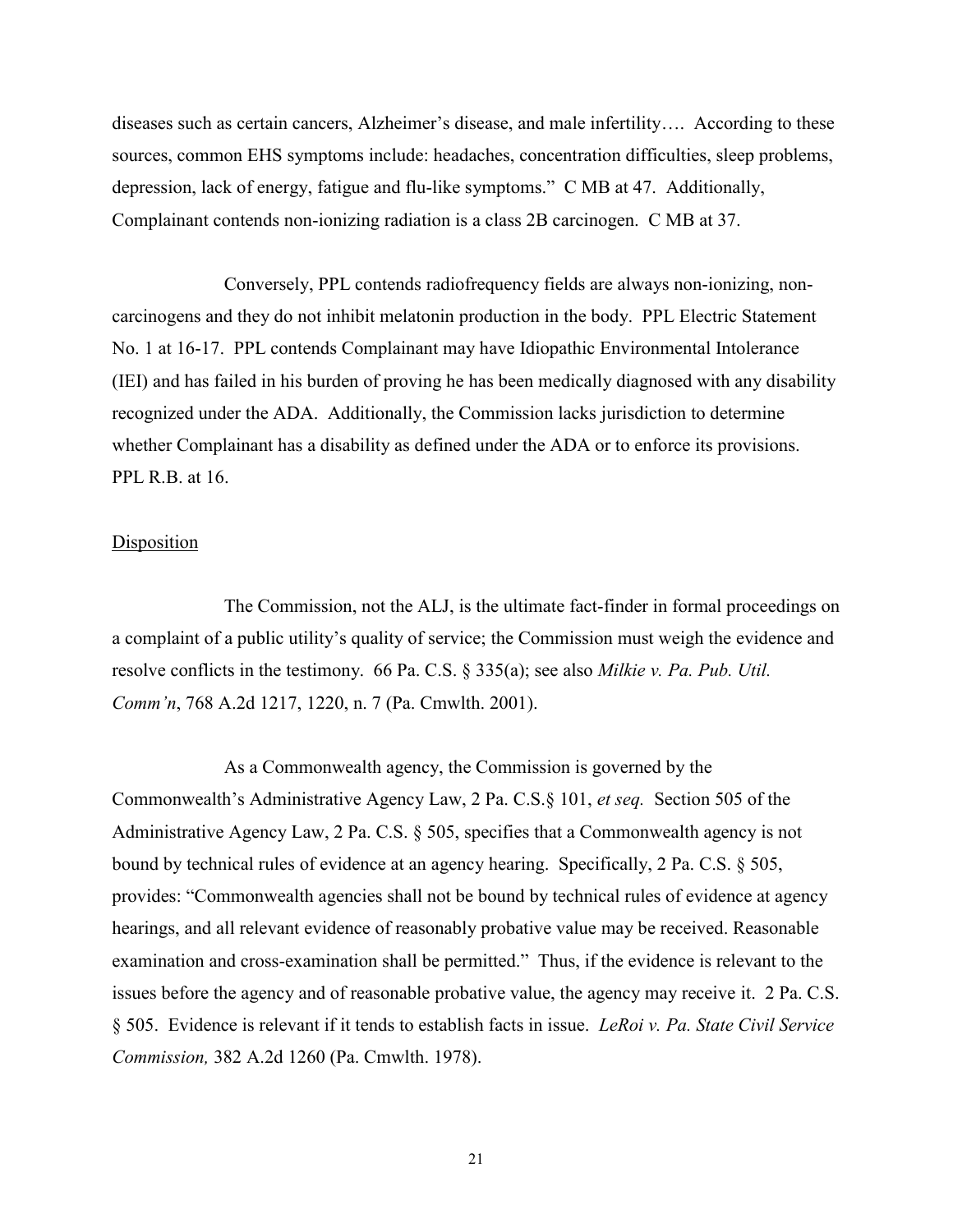The Pennsylvania Supreme Court has stated, however, that in order for evidence relied upon in an administrative proceeding to be considered "substantial evidence," the "... information admitted into evidence must have sufficient indicia of reliability . . . " *Gibson v. W.C.A.B,* 861 A.2d 938, 944, 580 Pa. 470, 480 (Pa. 2004). "If the evidence is both competent and sufficient, then the finding is supported by substantial evidence." Id.

Accordingly, while the strict rules of evidence have been relaxed in agency hearings under the Commonwealth's Administrative Agency Law, see 2 Pa. C.S. § 505, there has not been an abandonment of all rules. *Ronald and Beverly Dawes v. Pennsylvania Gas and Electric,* F-2013-2361655 (Initial Decision Issued January 14, 2014) (related to authentication per Pa. R.E. Rules 901 of a third-party recording of a customer call and application of Best Evidence Rule, Pa. R.E, Rules 1001 and 1002). For evidence relied upon in an administrative proceeding to be considered competent, the evidence must be authenticated and follow the applicable hearsay rules.

Under the Pennsylvania Rules of Evidence, Rule 901, parties to a hearing are required to satisfy the requirement of authenticating or identifying an item of evidence. To do so, "the proponent must produce evidence sufficient to support a finding that the item is what the proponent claims it is." Pa. R.E., Rule 901. The rationale for requiring authentication is that it provides a measure of protection against fraud or mistaken attribution of a writing to a person who fortuitously has the same name as the author. *Commonwealth v. Brooks*, 508 A. 2d 316 (Pa. Super. 1986); *Commonwealth v. Harrison*, 434 A.2d 808 (Pa. Super. 1981). Improper authentication can lead to reversal on appeal. *Kopytin v. Aschinger*, 947 A.2d 739 (Pa. Super. 2008). As it is the duty of the ALJ to ensure that the evidentiary record is solid and reliable, permitting improper authentication is a breach of that duty. *See Moore*.

Hearsay is an out-of-court statement made by a declarant that is offered by a party to prove the truth of the matter asserted in the statement. See Pa. R.E., Rule 801. The general rule against hearsay is that hearsay is inadmissible at trial unless it falls into one of the recognized exceptions to the hearsay rule pursuant to the Pennsylvania Rules of Evidence, other rules prescribed by the Pennsylvania Supreme Court, or statute. See Pa. R.E., Rules 801, 802,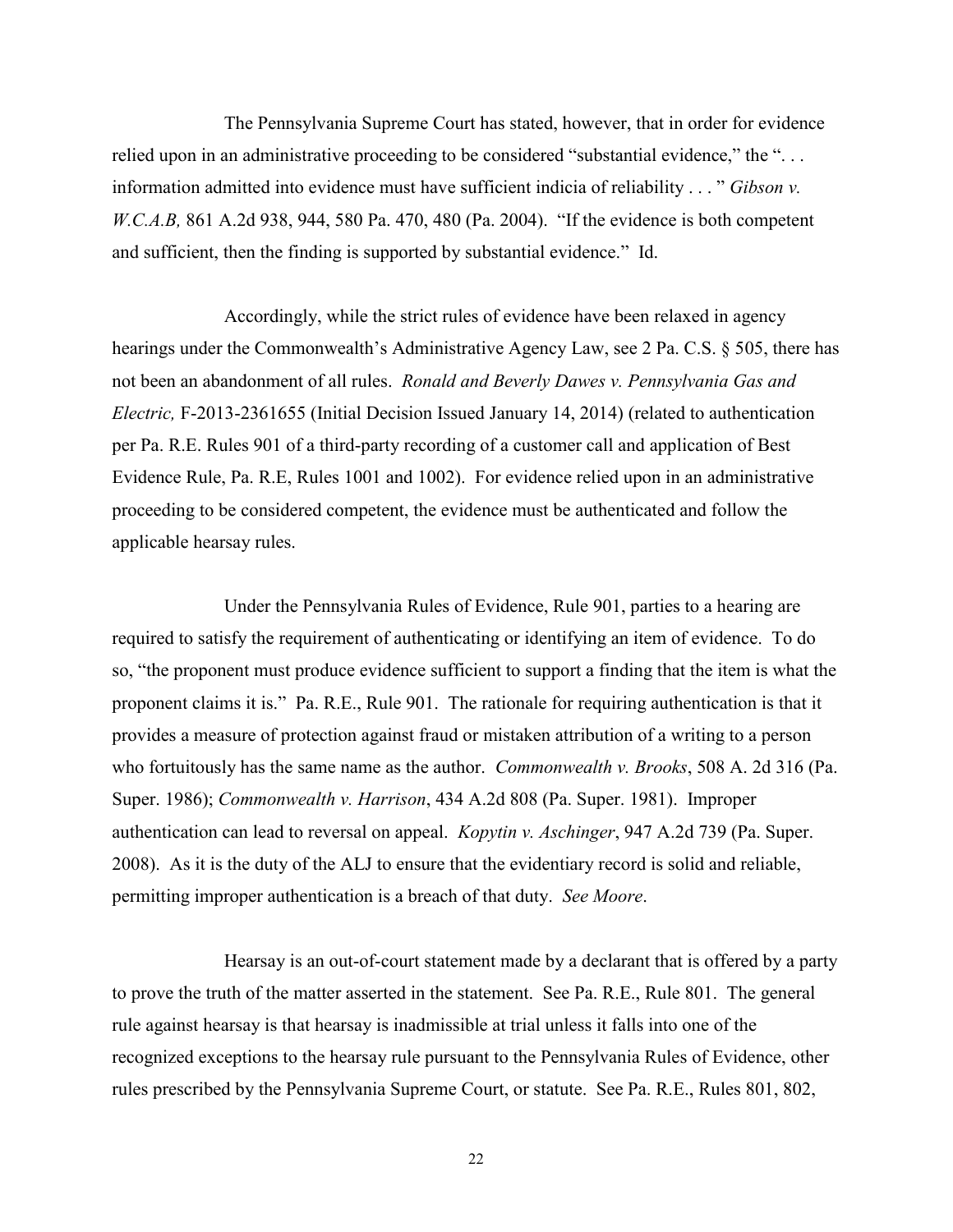803, 803.1, 804. The rationale for the rule against hearsay is that hearsay lacks the guarantees of trustworthiness to be considered by the trier of fact; however, exceptions have been fashioned to accommodate certain classes of hearsay that are substantially more trustworthy than hearsay in general, and thus merit exception to the rule against hearsay. See e.g. *Commonwealth v. Kriner,*  915 A.2d 653 (Pa. Super. 2007); *Commonwealth v. Cesar*, 911 A.2d 978 (Pa. Super. 2006); *Commonwealth v. Bruce*, 916 A.2d 657 (Pa. Super. 2007).

Under the relaxed evidentiary standards applicable to administrative proceedings, see 2 Pa. C.S. § 505, it is well-settled that simple hearsay evidence, which otherwise would be inadmissible at a trial, generally may be received into evidence and considered during an administrative proceeding. *D'Alessandro v. Pennsylvania State Police*, 937 A.2d 404, 411, 594 Pa. 500, 512 (2007) (*D'Alessandro)*. The Supreme Court of Pennsylvania stated:"Hearsay is a statement, other than one made by the declarant while testifying at the trial or hearing, offered in evidence to prove the truth of the matter asserted." Pa. R.E. 801(c). Hearsay evidence is normally inadmissible at trial unless an exception provided by the Pennsylvania Rules of Evidence, jurisprudence, or statute is applicable. Pa. R.E. 802. Complicating this general rule in the administrative law context, however, is Section 505 of the Administrative Agency Law: "Commonwealth agencies shall not be bound by technical rules of evidence at agency hearings, and all relevant evidence of reasonably probative value may be received. Reasonable examination and cross-examination shall be permitted." 2 Pa. C.S. § 505. Therefore, hearsay evidence may generally be received and considered during an administrative proceeding. *See A.Y. v. Commonwealth, Dep't of Pub. Welfare, Allegheny County Children & Youth Serv.,* 537 Pa. 116, 641 A.2d 1148, 1150 (1994).

However, whether simple hearsay may support a finding of an agency depends on whether the evidence meets the criteria of the *Walker/Chapman* rule. The *Walker/Chapman* rule provides that simple hearsay evidence may support an agency's finding of fact so long as the hearsay is admitted into the record without objection and is corroborated by competent evidence in the record. *See Walker v. Unemployment Compensation Board of Review*, 367 A. 2d 366, 370 (Pa. Cmwlth. 1976) (*Walker*) (citations omitted); see also *Chapman v. Unemployment Compensation Board of Review,* 20 A. 3d 603, fn. 8 (Pa. Cmwlth. 2011) (*Chapman*).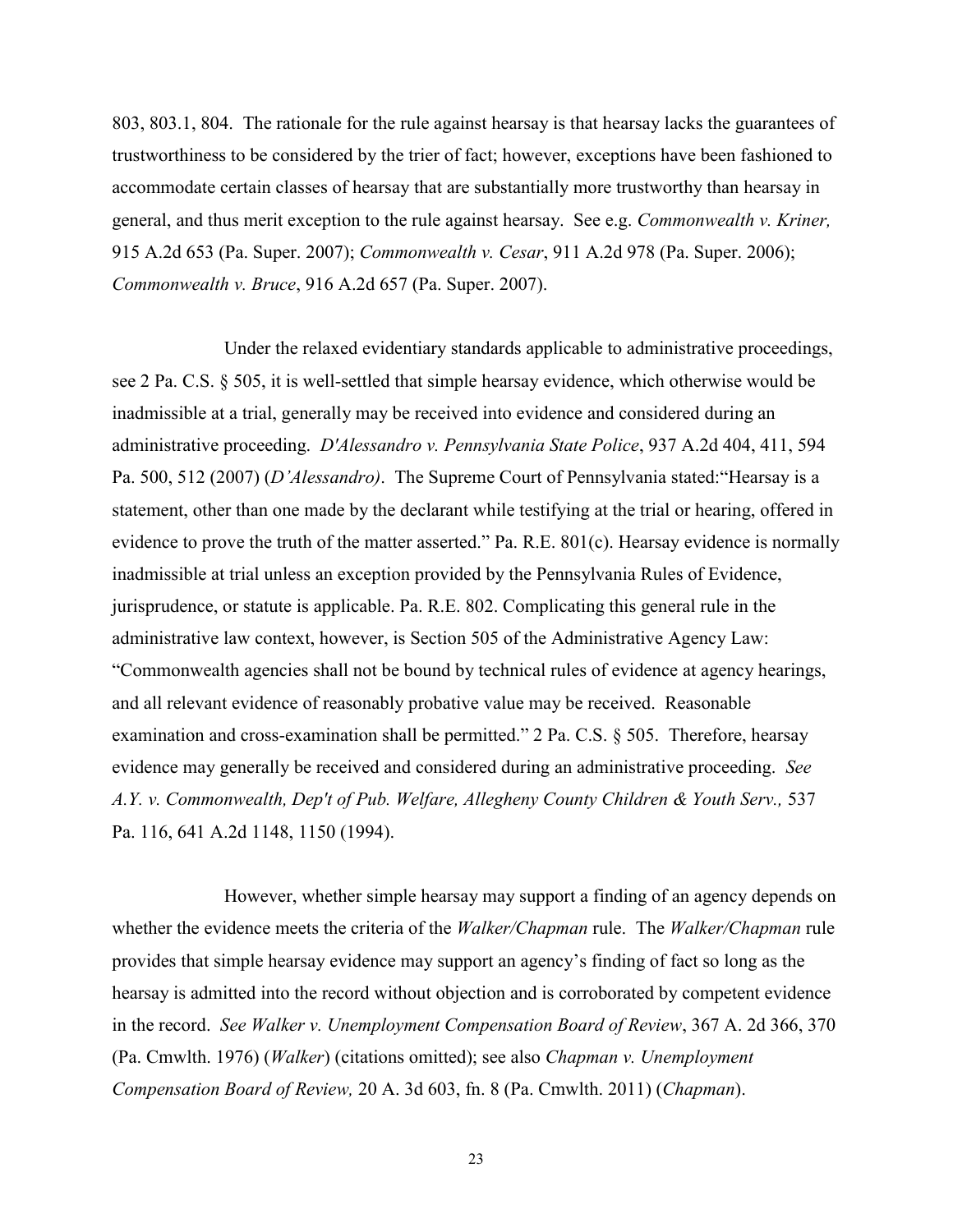Under Pennsylvania's *Walker/Chapman* Rule, it is well-established that "[h]earsay evidence, properly objected to, is not competent evidence to support a finding." Even if hearsay evidence is "admitted without objection," the ALJ must give the evidence "its natural probative effect and may only support a finding . . . if it is corroborated by any competent evidence in the record," as "a finding of fact based solely on hearsay will not stand." *Id.* at 370 (citations omitted).

To be "properly objected to" in an administrative proceeding, the hearsay evidence must not fall within one of the recognized exceptions to the rule against hearsay. Hearsay that falls within one of the recognized exceptions to the hearsay rule is competent evidence that may be relied upon by the agency. *See Chapman, supra*, n. 8 (finding that the Board properly relied upon a party's admission as competent evidence as a recognized exception to the hearsay rule); see also *Ruth Sanchez v. PPL Electric Utilities Corporation*, Docket No. C-2015-2472600 (Order entered July 21, 2016) (*Sanchez)* (finding that testimony related to the issuance of a termination letter fell within the business records exception to the hearsay rule, and, therefore, was not simple hearsay, and was competent evidence to be relied upon in the proceeding to determine whether the complainant satisfied her burden of proof); see also Pa. R.E., Rules 802, 803, 803.1, 804.

Moreover, hearsay cannot corroborate hearsay. See *Sule v. Philadelphia Parking Authority*, 26 A. 3d 1240, 1244 (Pa. Cmwlth. 2011), citing *J.K. v. Department of Public Welfare*, 721 A.2d 1127, 1133 (Pa. Cmwlth. 1998) (noting substantial evidence did not exist because there was no non-hearsay evidence to corroborate hearsay testimony).

I gave some weight to Exhibit No. 21 regarding fire hazards as this evidence was corroborated by the testimony of Mr. Larson that PECO had some fires regarding its first deployment of meters. Additionally, as Complainant had an expert witness in the field of electrical and mechanical engineering, the studies upon which Mr. Bathgate was basing his opinion were relevant. However, I gave little or no weight to some of the reports related to health issues including C-15 and 16, Daniel Hirsch Report and the BioInitiative Report, and other documents purporting to offer literature citations to multiple articles to support the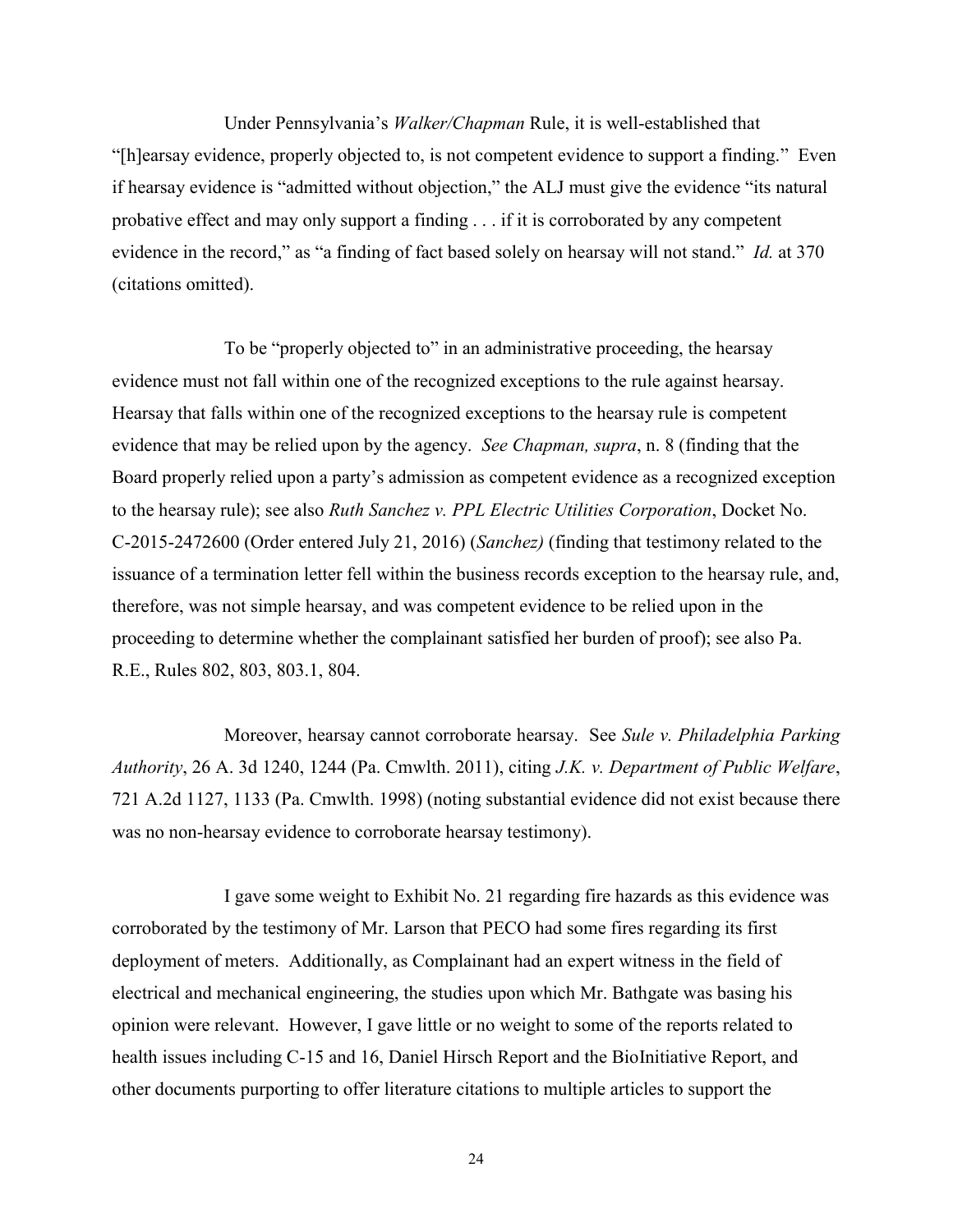existence of non-thermal health effects. The authors of these articles were not available for cross-examination. PPL was denied an opportunity to test the veracity of the authors' opinions or their qualifications to render such opinions. 66 Pa. C.S. § 332(c). *Answerphone, Inc. & Elite Answering Serv. v. The Bell Tele. Co. of Pa.,* 1993 Pa. PUC LEXIS 70, at \*29-30 (Order entered April 1, 1993).

I am giving little or no weight to the letters in Complainant's Exhibit 1 because the doctors were not present to be cross-examined, and PPL was denied an opportunity to test the veracity of their medical opinions or their qualifications to render such opinions. 66 Pa. C.S. § 332(c). *Answerphone, Inc. & Elite Answering Serv. v. Bell Tele. Co. of Pa.,* 1993 Pa. PUC LEXIS 70, at \*29-30 (Order entered April 1, 1993). Dr. McGee opined, "It is my medical opinion that secondary to his [Mr. Schmukler's] significant electromagnetic sensitivity, that he should strictly avoid exposure to such EMF sources to include smart meters and cell phones." However, PPL had no opportunity to cross-examine Dr. McGee; thus, under the *Walker* Rule, I am not relying upon this opinion to support a finding of fact that Complainant is electromagnetically hypersensitive or that the new AMI meters cause, contribute to, or exacerbate Complainant's illness. Dr. McGee appears to be a medical physician. The other three letters appear to have been written by doctors with homeopathic education. Homeopathy is defined as "a system of medical practice that treats a disease especially by the administration of minute doses of a remedy that would in healthy persons produce symptoms similar to those of the disease." *Webster's Collegiate Dictionary* at 554-555 (10<sup>th</sup> ed. 2001).

The installation of an AMI meter on 197 Strawberry St. on August 14, 2017 correlates to a self-reported worsening of Complainant's symptoms of lack of concentration and insomnia since August 14, 2017; however, there is insufficient evidence to prove the installation of the AMI meter caused the worsening of Complainant's symptoms as they are subjective by Complainant's own admissions. Complainant testified, "There is no test for electromagnetic sensitivity. You can't do a drug test or an x-ray. It's purely diagnosed clinically. That is based on the patient's self-report. So, when the symptoms are consistent with electromagnetic sensitivity, then that becomes a diagnosis." Tr. 113.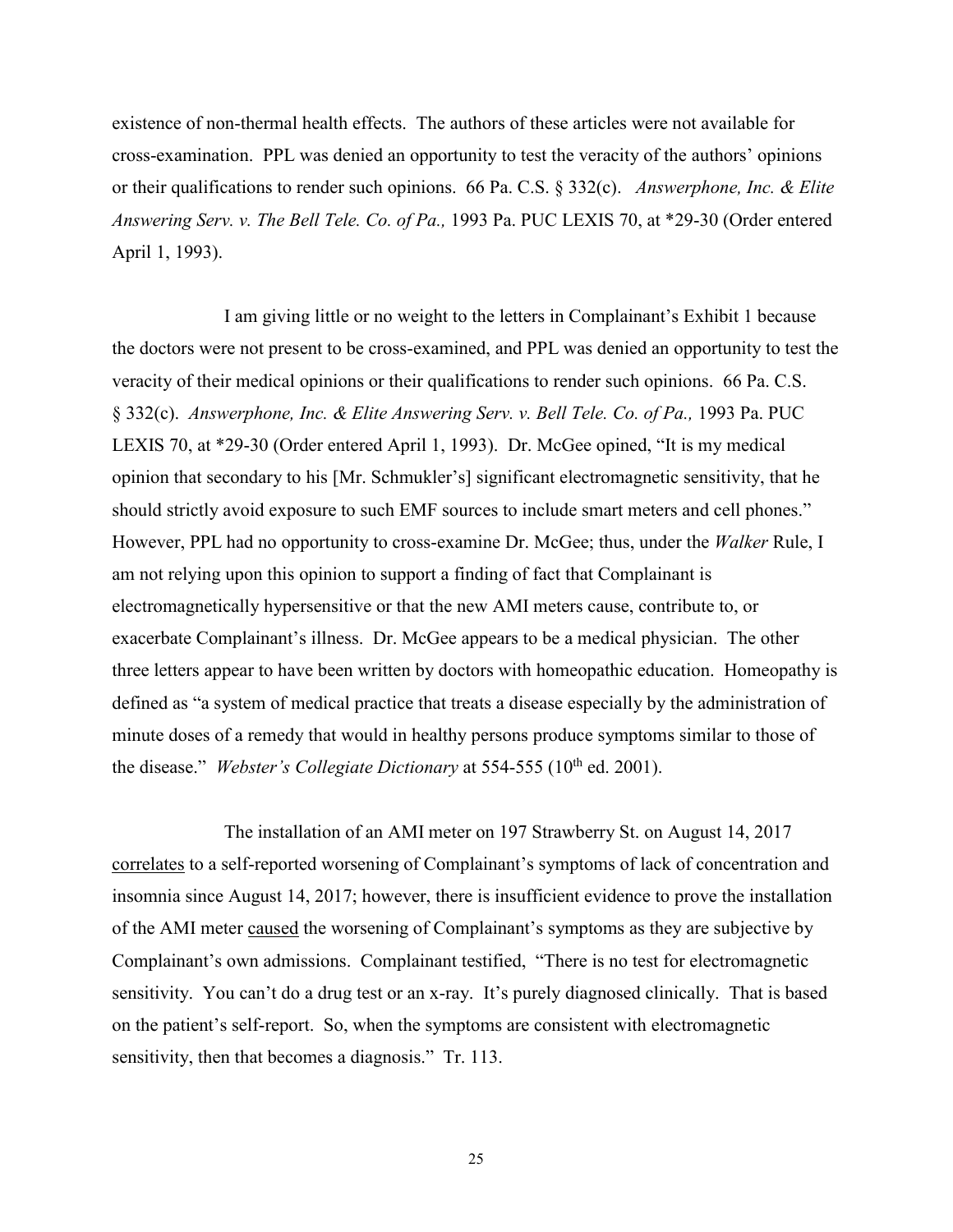Even if I were to give weight to C Exhibit 1 and find Complainant has EHS, a recognized ailment in the ADA, EHS is not a medical diagnosis that is widely accepted among medical practitioners given the credible testimony of Dr. Israel, who describes EHS as an idiopathic environmental intolerance, which has an unknown cause. Dr. Israel opined that Complainant's insomnia was not caused by radio frequency waves emitting from his neighbor's smart meter. I am persuaded to find Complainant suffers from insomnia and sleep lag disorder. However, I am not convinced EHS has a scientific basis as it appears to be based entirely upon self-reporting of adverse reactions to electromagnetic fields at intensities well below the maximum levels permitted by the FCC's radiation safety standards. The symptoms of EHS seem to vary widely and there is a psychological component to EHS. In giving his opinion, Dr. Israel relied on reports, "It is the IEI-EMF individuals' belief that exposure to RF EMFs will cause harm, rather than actual exposure itself, that results in the presence of symptoms in IEI-EMF individuals." PPL Electric Statement No. 2.

Further, the Commission has no jurisdiction to decide claims for ADA accommodations, even those related to the installation of an AMI meter. The Commission already held, "it is beyond the jurisdiction of the Commission to determine whether the Complainant has a disability or a cause of action under the American[s] with Disabilities Act." *Frompovich v. PECO Energy Co*., Docket No. C-2015-2474602, p. 43 (Opinion and Order entered May 3, 2018). As the Commission held in *Frompovich,* if the Complainant "believes that [he] has a valid ADA claim," then he "must work through the federal courts or one of the federal enforcement agencies, which include the Department of Labor, the Equal Employment Opportunity Commission, the Department of Transportation, the Federal Communications Commission or the Department of Justice, but not this Commission." *Id.* Thus, in keeping with the Commission's recent ruling in *Frompovich* and the plain language of the Public Utility Code, the Commission lacks jurisdiction over the Complainant's claim that he has a disability and should be granted an accommodation under the ADA.

I am persuaded by the credible testimony of Dr. Israel, who testified he would not rely upon either the Bio Initiative Report or World Health Organization press release entitled, "IARC Classifies Radiofrequency Electromagnetic Fields as Possibly Carcinogenic to Humans"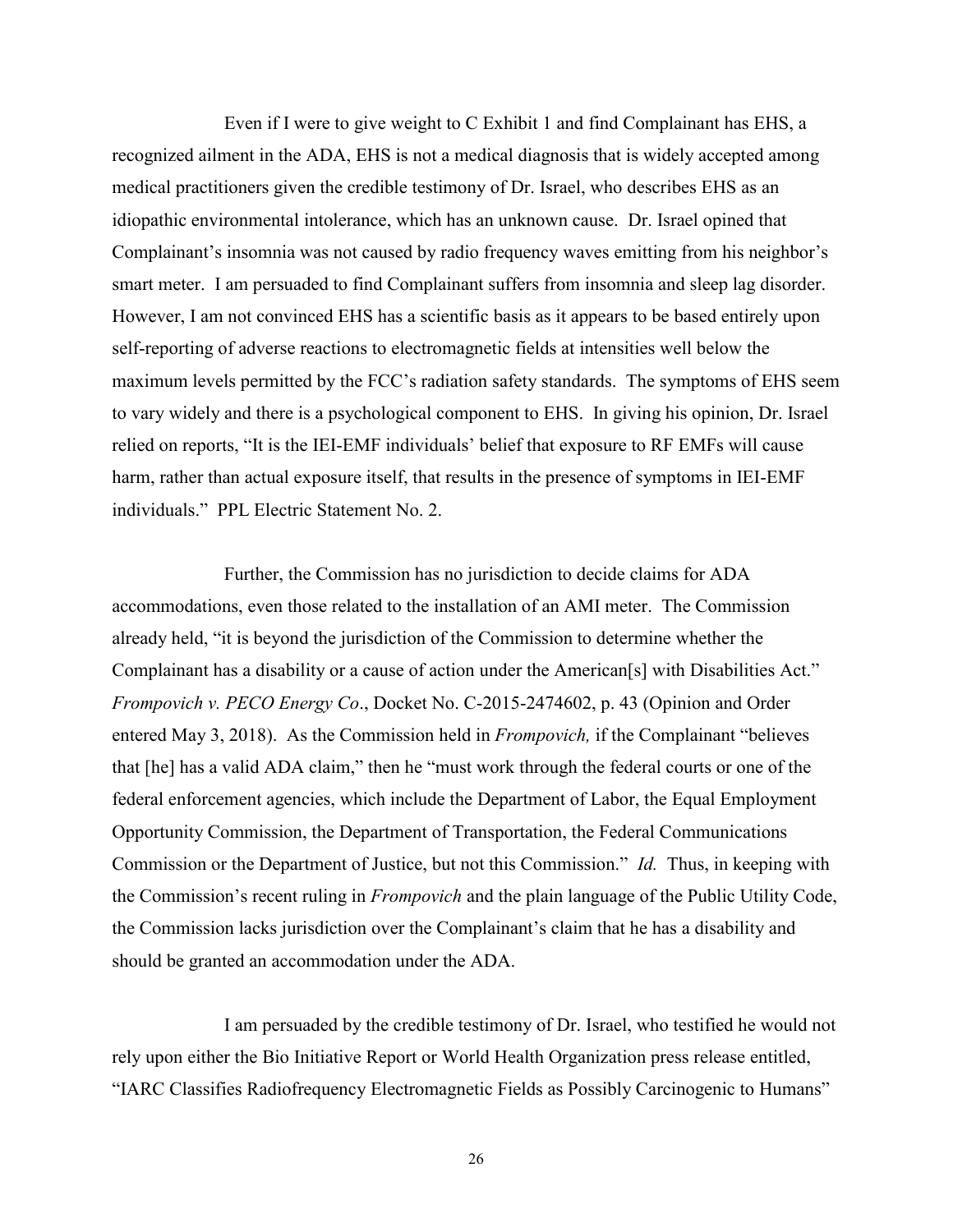dated May 31, 2011 as reliable scientific studies. C Exhibits 16 and 17, PPL Electric Statement No. 2 at 17-20. They are insufficient evidence that AMI meters cause or exacerbate Complainant's insomnia or EHS. Dr. Israel testified that the letters in C Exhibit 1 did not provide any useful diagnostic medical information but "have the appearance of reiterating information that likely was provided by the patient." PPL Electric Statement No. 2 at 16.

In forming his medical opinion, Dr. Israel relied upon studies from the United Kingdom Health Protection Agency (2012), the Royal Society of Canada (2013), the New Zealand Ministry of Health (2015), and the European Commission's Scientific Committee on Emerging and Newly Identified Health Risks (2015). These entities concluded there is no reliable scientific evidence that exposure to RF fields causes claimed IEI symptoms. The World Health Organization has found that, "There is little scientific evidence to support the idea of electromagnetic hypersensitivity." These findings from public health entities and expert panels show that the theory of IEI caused by exposure to RF fields has not been generally accepted in the medical community. PPL Electric Statement No. 2 at 10-11.

Dr. Israel also evaluated whether there is a credible scientific basis for Complainant's claim that RF fields caused him to have insomnia or aggravated his insomnia. There have been a number of studies on whether sleep quality is adversely affected by RF fields from everyday sources such as cell phone and radio towers. PPL Electric Statement No. 2 at 11- 13. Overall, this body of scientific research has found no adverse effects on sleep quality related to exposure to RF fields from cell phones or RF communications towers. PPL Electric Statement No. 2 at 11. Similarly, laboratory studies with human volunteers exposed to RF fields have reported no consistent adverse effects on sleep quality due to RF exposures. PPL Electric Statement No. 2 at 11.

Dr. Israel also evaluated scientific research on RF fields and adverse health effects generally. He examined controlled animal laboratory studies, which "provide a reliable basis for determining whether RF fields have the capability to cause or contribute to adverse health effects in animals," such as cancer or adverse effects on growth, development, or reproduction. PPL Electric Statement No. 2 at 12-13. These studies found no such adverse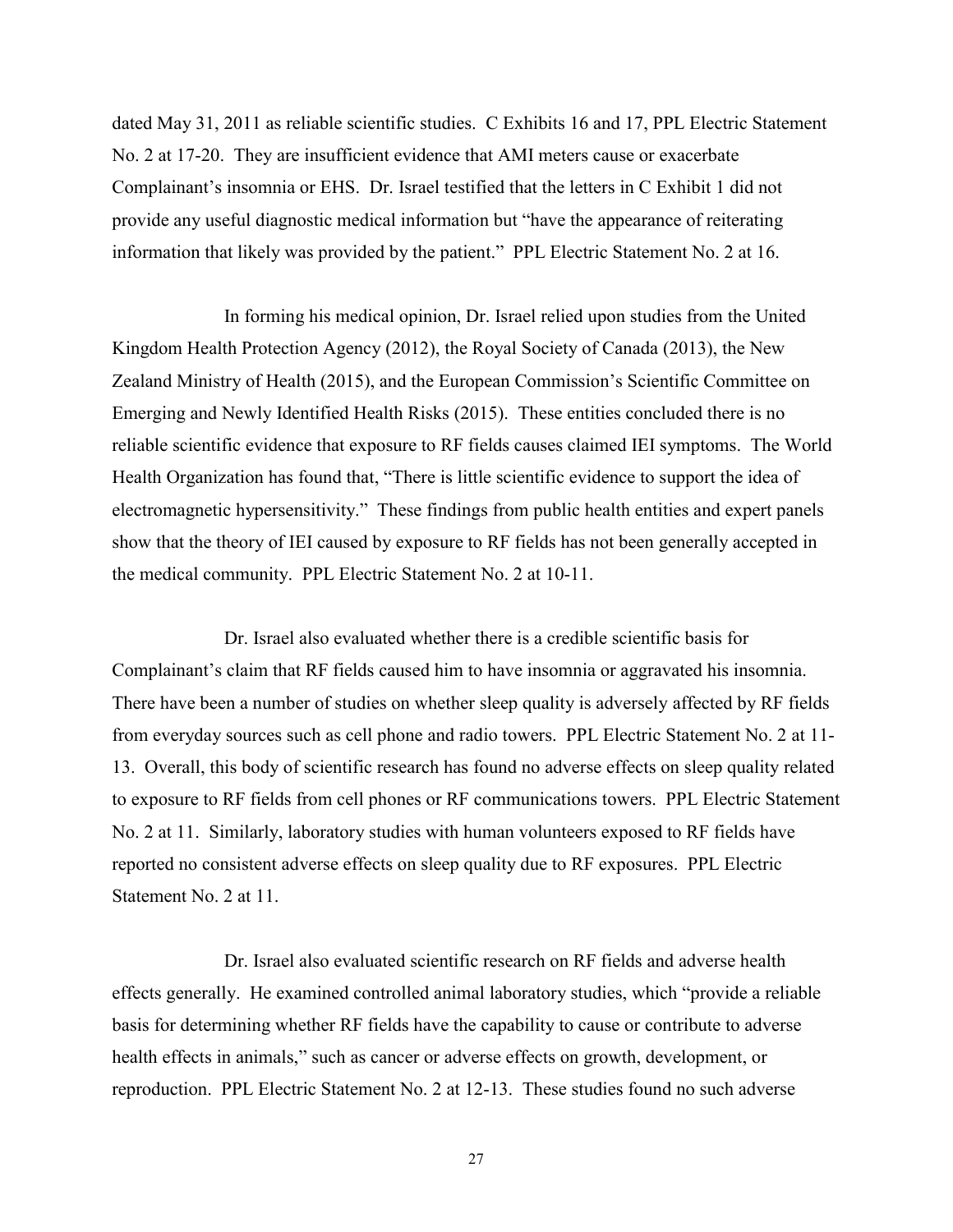health effects. PPL Electric Statement No. 2 at 12-13. Dr. Israel further reported that the World Health Organization and a number of other public health authorities have concluded that the scientific research on RF exposures from cell phone use, which are far higher than the RF from PPL's smart meters, has not shown that RF fields cause adverse health effects. PPL Electric Statement No. 2A at 11, PPL Electric Statement No. 2B at 10-11. Several U.S. state public health authorities also have investigated claims about health effects from smart meters and have concluded that there is no credible scientific evidence that RF fields from smart meters will cause or contribute to any adverse health effects. PPL Electric Statement No. 2A at 12, PPL Electric Statement No. 2B at 11.

Dr. Israel reviewed all of the exhibits offered by Complainant. Dr. Israel found that none of Complainant's exhibits are actual scientific studies and most appeared to be taken from activist websites. He testified that these exhibits lack scientific objectivity, do not offer a balanced assessment of the scientific research on RF fields, and do not provide scientifically reliable or useful data for reaching conclusions about RF fields and the causation of any symptom or health effect. As a medical doctor and scientific researcher, Dr. Israel would not rely on any of the documents provided by Complainant. PPL Electric Statement No. 2 at 17.

Overall, as an expert in medicine and medical research, particularly as related to RF fields and health, Dr. Israel found, based on his medical education, training and experience, and his evaluation of the scientific research, and to a reasonable degree of medical certainty, that: 1) There is no reliable medical basis to conclude that RF fields from the AMI meters being used by PPL will cause or contribute to the development of illness or disease; and 2) There is no reliable medical basis to conclude that RF fields from the AMI meter being used by PPL would cause, contribute to, or exacerbate any of the symptoms claimed by the Complainant, or any other adverse health effects. PPL Electric Statement No. 2 at 17-22.

At the hearing, I accepted Mr. Bathgate as an expert in electrical engineering based upon his education and work experience. I did not accept him as a medical expert. I am not persuaded by his testimony that RF fields can be both non-ionizing and ionizing. To him, ionizing means that the field will produce a heating effect on water and biological systems. Tr.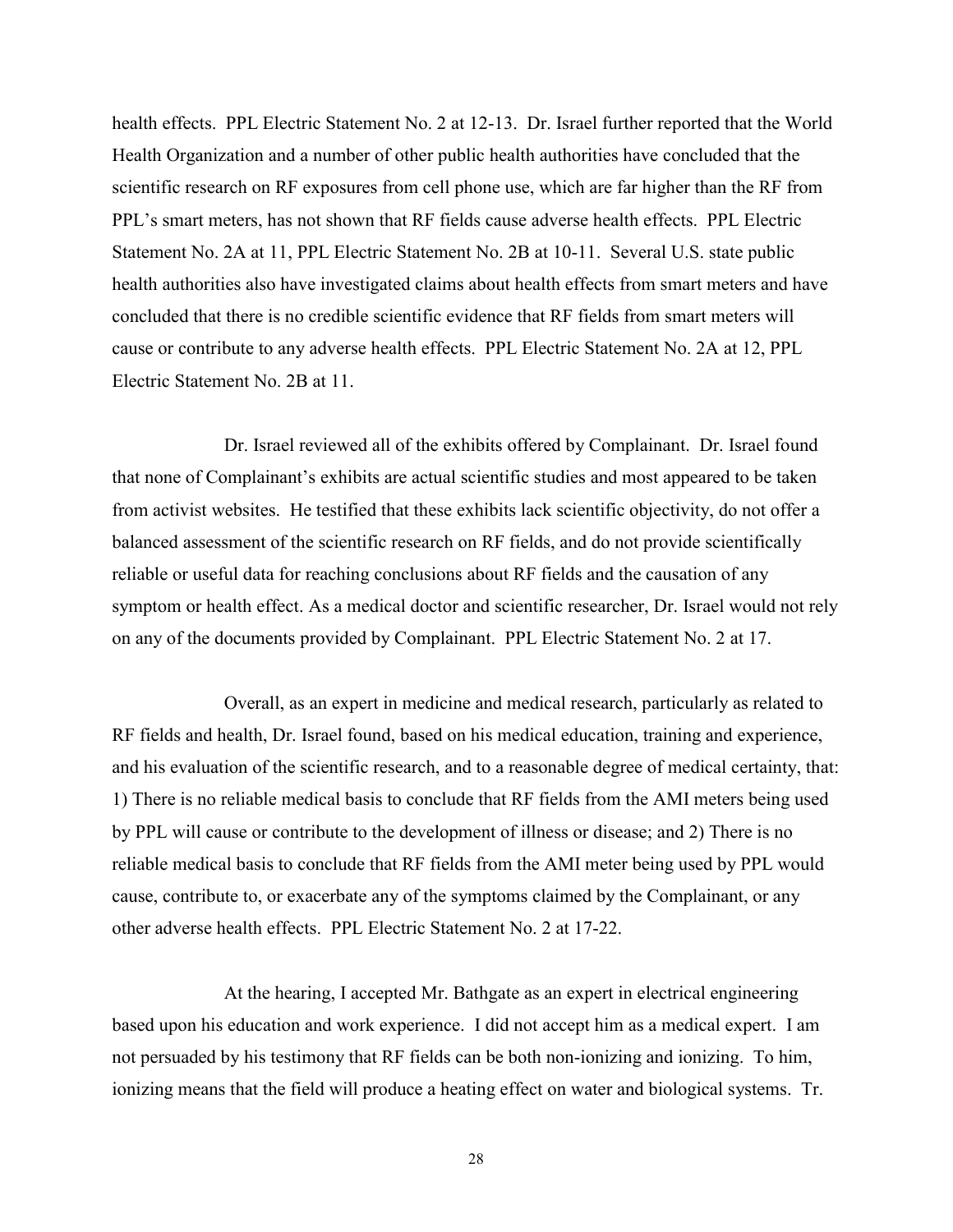106. Rather, I give Dr. Davis's testimony more weight. RF fields are always non-ionizing because they do not have sufficient energy to break chemical bonds. Tr. 256, PPL Electric Exhibit CD1, PPL Electric Statement No. 1 at 5-6. RF fields are not capable of being in the ionizing portion of the electromagnetic spectrum and cannot switch back and forth as claimed by Mr. Bathgate. Tr. 258. Given Mr. Bathgate's lack of knowledge about the science of RF fields, I find his testimony about RF fields from the AMI meters to be unpersuasive.

In addition, Mr. Bathgate claims that an AMI meter, allegedly like the one the Company plans to install, produces voltage transients even when "nothing in the house [is] on," such as lights or appliances, because the meters do not have sufficient filters. Tr. 64. However, Mr. Bathgate's exhibit states that these measurements were performed "with few appliances running except a refrigerator and a few lights on," which contradicts his testimony that the measurements were made with "nothing in the house on." Complainant's Exhibit 27 at 2, Tr. 64.

The Complainant also has alleged that the meter can tell if certain appliances are being used by a person, such as a hair dryer or TV. Tr. 225-226. Mr. Bathgate performed his experiment and calculations using a different AMI meter—an Itron meter that is attached to his house in Michigan. Tr. 81-83. Based upon his experiment with an Itron meter, Mr. Bathgate opines that the AMI meter produces voltage transients even when no appliances are on. Tr. 64. Mr. Bathgate never established that he would get the same results from the Company's Landis + Gyr meter. Mr. Bathgate conducted his measurements when his Itron meter had the ZigBee radio inside of it turned on, which attempts to connect with smart appliances even if such appliances are not installed. Tr. 96-97. PPL agrees that when the ZigBee radio is on, the meter produces additional signals. Tr. 97. However, the evidence shows that the ZigBee radios in PPL's new AMI meters are always turned off unless a customer specifically requests that the ZigBee radio be activated. Tr. 239.

For these reasons, Mr. Bathgate's opinions were based on some incorrect assumptions, and his testimony is unreliable to prove Complainant's claim that voltage transients are produced by the Landis  $+$  Gyr meter when all appliances are shut off because of insufficient filters. I find in favor of Respondent on the issue of health and safety concerns.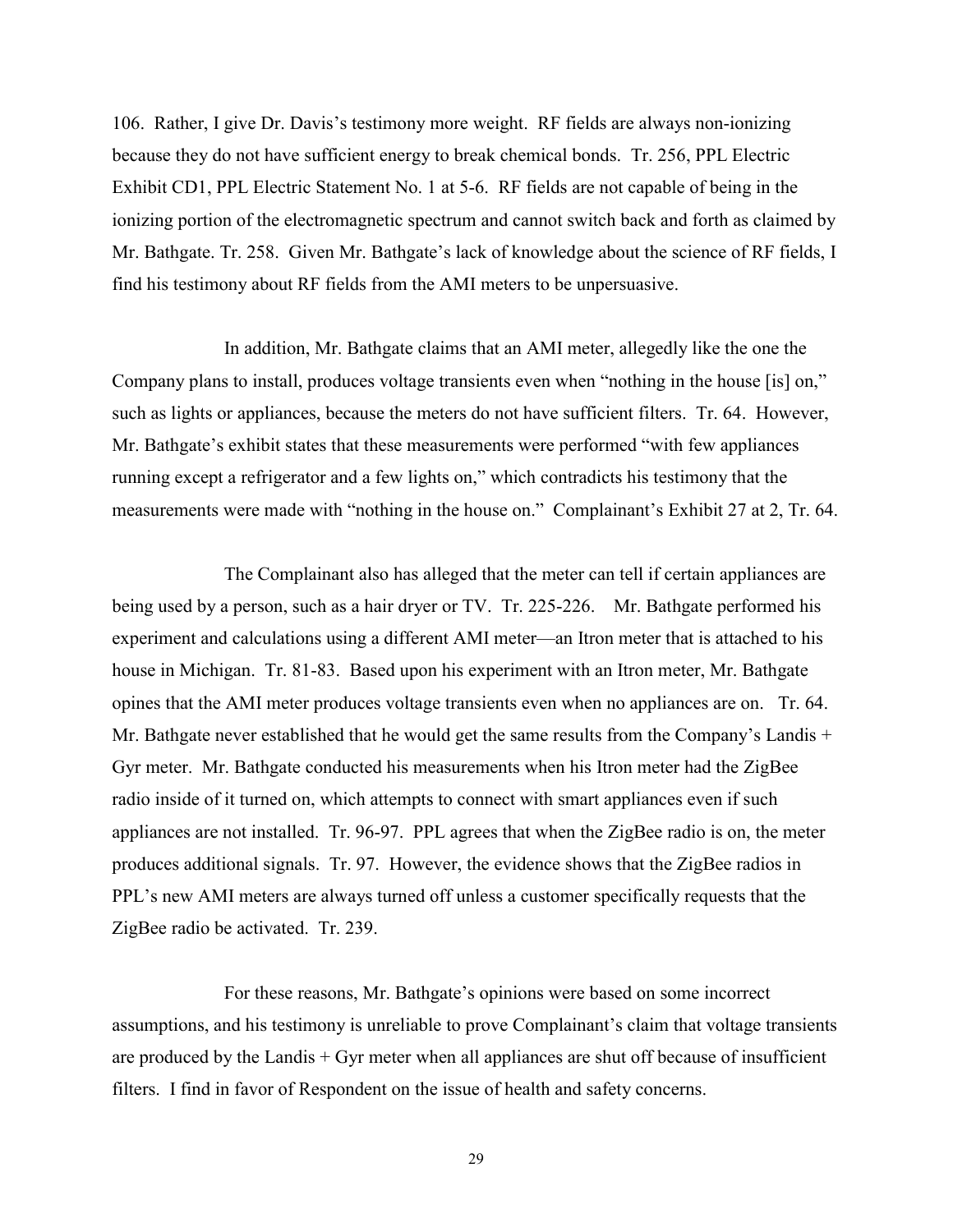#### Fire Concerns

Complainant contends AMI meters have design defects making them fire hazards in comparison to analog meters, as AMI meters are neither grounded nor contain any fuse or circuit breaker. He contends an AMI meter could burst into flames from a power surge and explode. He claims the meter has design defects. Complainant stated that evidence of these defects is in an article from a website, Green Tech Media at www.greentechmedia.com entitled, "Pennsylvania-based Utility PECO Halted Installation of Sensus Meters After Reports of About Two Dozen Fires" (2012). C Exhibit 21. Complainant claims an analog meter can withstand much higher power surges without exploding because there is a ground connection that allows a surge to short, to ground. C MB at 7, C Exhibit 19 and 21.

Complainant contends PPL's witness Larsen admitted that the meter is not designed as a protection device, that surge protection is not of foremost importance in the meter's design, and that although PPL could remotely shut off a meter if a heat alarm is triggered, PPL does not employ the remote shut off due to a temperature alarm. C M.B. 227 citing Tr. 244 - 248. Complainant avers that if the AMI meter's temperature alarm went off, PPL would send a technician within two hours, but help would not likely arrive in time to prevent a fire. C MB at 228-231.

Complainant also alleges that the new AMI meter is unsafe and would cause fires because, according to him, there have been other incidents where electric arcing in AMI meters have caused fires, the meter has inadequate surge protection, and the meter has not been certified by Underwriters Laboratories ("UL"). Complainant's Introduction at 4. Mr. Bathgate also claimed that his neighbor's Itron meter in Michigan exploded and caught on fire in May 2016. Tr. 78, 101, C Exhibits 19 and 21.

Conversely, PPL argues that the new AMI meters are not a fire hazard because they are equipped with software and mechanisms that better alert the Company if there is an issue with overheating. Additionally, the Company claims it has conducted substantial research and has taken many steps to prevent fires involving loose "jaws" at the customer's meter base,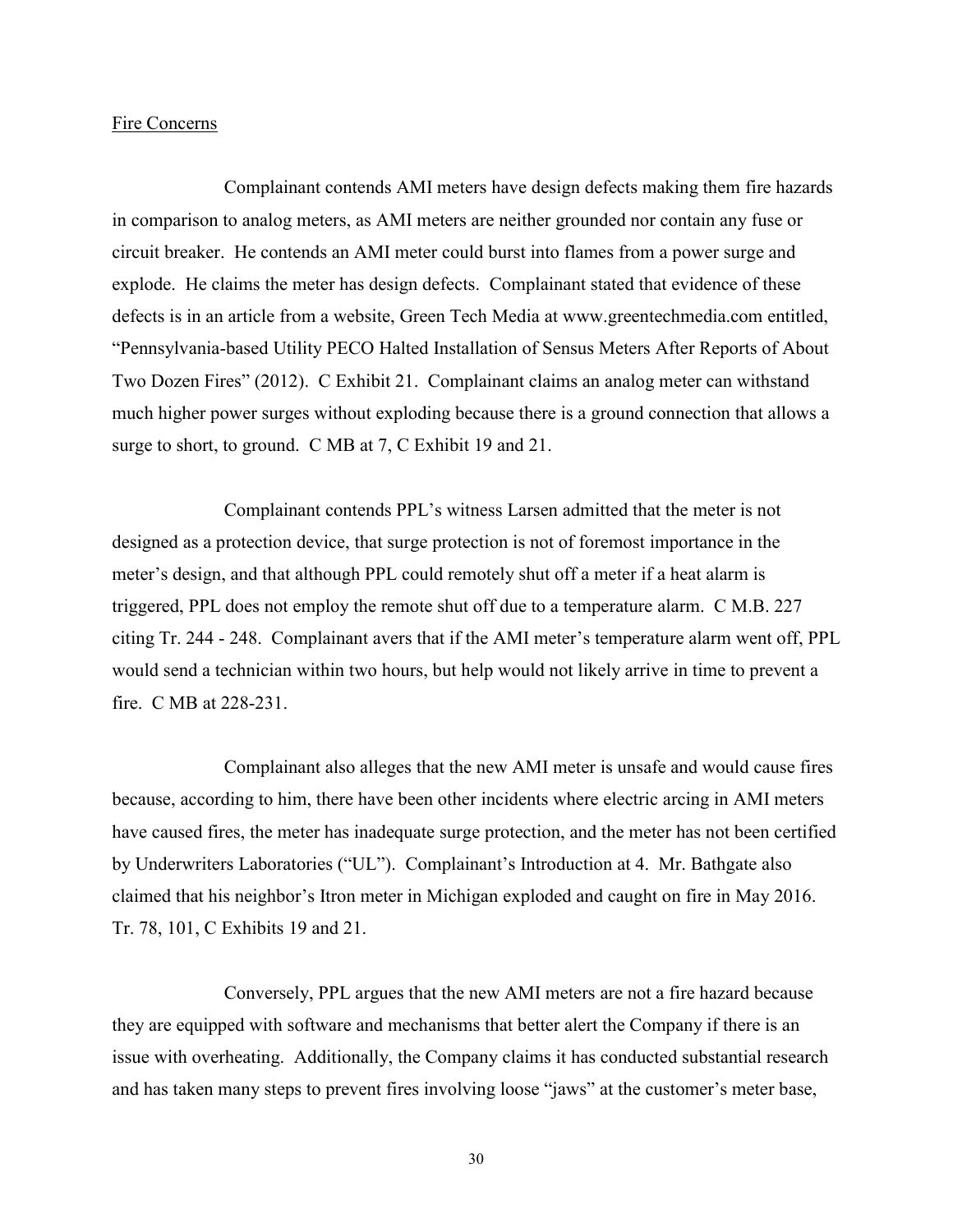which could cause the micro-arcing of electricity between the jaw and blade of the AMI meter.

Tr. 235-247. PPL also contends the Landis + Gyr meter meets the American National Standards Institute (ANSI) and Institute of Electrical and Electronics Engineers (IEEE) requirements and is certified by Underwriters Laboratories. N.T. 235-236.

# Disposition

In the *Frompovich* case, the Commission recognized PECO Energy Company

(PECO) did have an issue with the initial deployment of Sensus smart meters. The Commission held:

> Specifically, as to the Complainant's fire hazard claim, PECO satisfied its burden of production, or the burden of going forward with the evidence, to show that the brand of AMI to be installed at the Complainant's home – the Landis + Gyr meter – does not present a fire hazard. PECO presented evidence in this case that previously there was a fire hazard problem with a particular brand of meter PECO had initially used in the AMI deployment. However, in approximately 2012, those meters were all removed and replaced with the Landis + Gyr Focus meters. PECO showed that since the installation of over 1.2 million of Landis  $+$  Gyr Focus meters, there have been no reports of fire incidents related to the meters. Tr. at 143. PECO showed that a Landis + Gyr meter would be installed at Ms. Frompovich's home.

Additionally, we take judicial notice here that the fire hazard issue involving the prior brand of AMI meter was raised to our attention during PECO's Smart Meter Phase II Plan proceeding at Docket No. M-2009- 2123944, discussed *supra*, fn 3. In the Recommended Decision for that case, it was noted that PECO had experienced several meter events involving overheating during the Phase I deployment. PECO initiated corrective action including replacement of the installed smart meters with meters manufactured by a different contractor, Landis + Gyr. PECO had completed replacing the meters on or before January 18, 2013, the date PECO filed its Smart Meter Phase II Plan. *See* Phase II R.D. at 9.

Moreover, the Complainant did not present any competent evidence in this record to show that the Landis + Gyr brand of meters causes fires or otherwise presents a fire hazard. Therefore, we agree with the ALJ's conclusion that the Complainant did not satisfy her burden of proving that the type of AMI meter to be installed at her home would constitute an unsafe fire hazard in violation of 66 Pa. C.S. § 1501.

*Frompovich* at 56-57.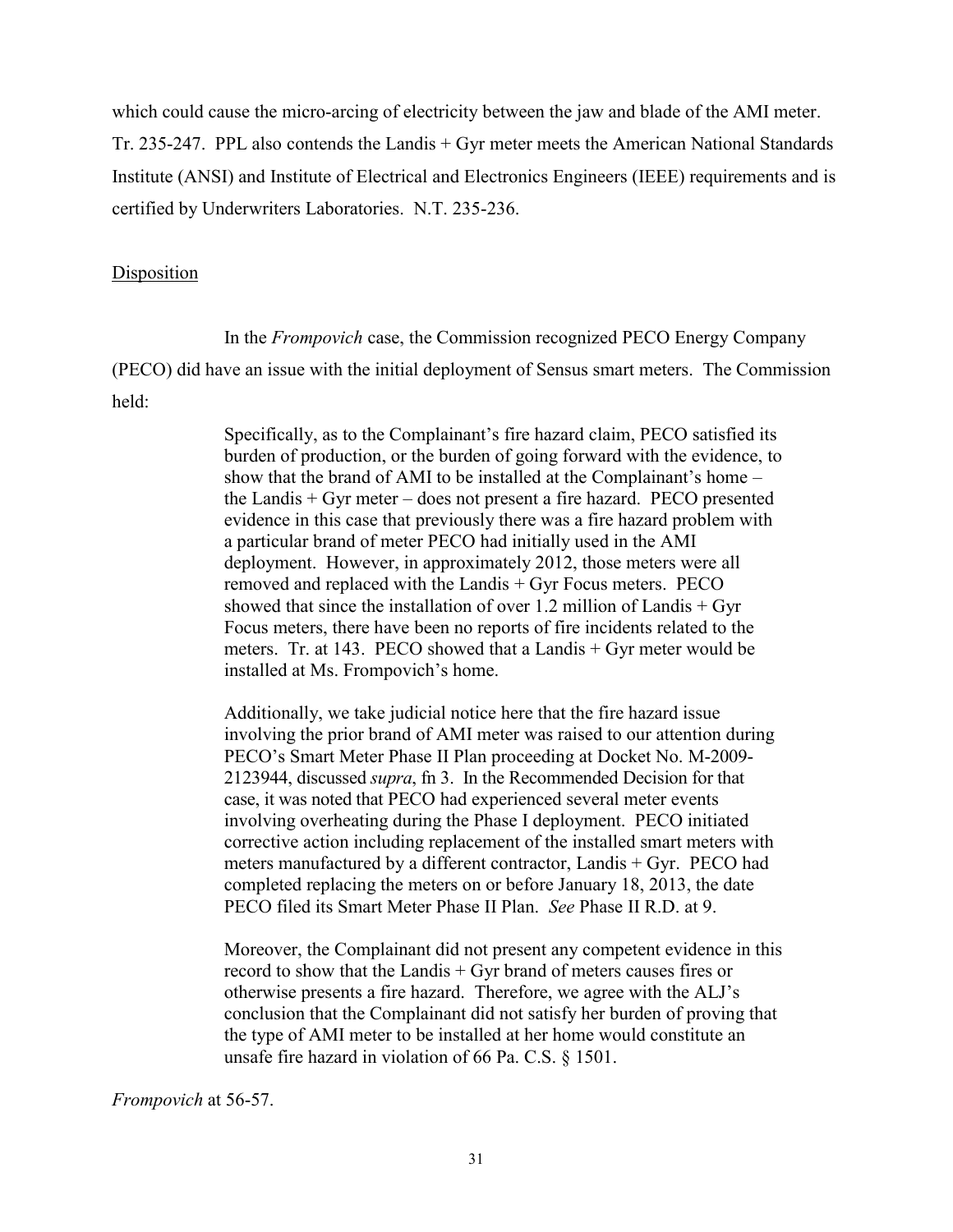PECO had an overheating issue with its initial deployment of Sensus AMI meters; however, these Sensus AMI meters were eventually removed by PECO and replaced with Landis + Gyr Focus AXR-SD meters, the same as are being deployed at residences by PPL through its Agent Grid One Solutions. *Id.* at 56, C Exhibit 21. It is unknown how the communications systems between PECO and PPL compare; however, the Commission has already deemed it to be reasonable and not a fire hazard within the meaning of 66 Pa. C.S. § 1501 to allow another electric distribution company to install the Landis + Gyr Focus AXR-SD meter on residential dwellings with its service territory. The Commission found that, since the installation of over 1.2 million Landis + Gyr Focus meters, there have been no reports of fire incidents related to the meters. *Id.* At 56-57. Similarly, there is no evidence to show PPL has had any fire incidents related to the same make and model meter after deploying 700,000 such meters.

In the instant case, PPL showed that there is a heat alarm set within the meter software program, so when the temperature of the meter hits an established level, the Company is alerted of the issue. Tr. 247. Further, PPL takes 15-minute interval temperature readings from the meter, so it can track the meter's temperature and identify any current issues or problematic trends. Tr. 247. If the Company detects an issue with the meter's temperature, PPL will dispatch a technician to investigate. Tr. 247-248. Thus, as PPL's expert witness Dr. Davis stated, "the smart meters can actually help people from having a fire" because of the temperature alarms. Tr. 283-284.

The fact that Mr. Bathgate witnessed a fire and explosion of an Itron AMI meter installed by a different electric utility after a lightning strike, is insufficient to show the Landis + Gyr AMI meter is unsafe or a fire hazard. Tr. 101.

PPL has conducted substantial research and taken many steps to prevent fire incidents similar to the ones alleged by the Complainant. From the Company's research, "the root cause of the vast majority" of any fires involving new meters is the customer-owned meter bases wearing out and producing loose connections between the "blade" of the meter and the "jaw" of the meter base. Tr. 235. Based on that research, PPL has taken several steps to mitigate the risk of these worn out meter bases. The Company analyzed the materials utilized for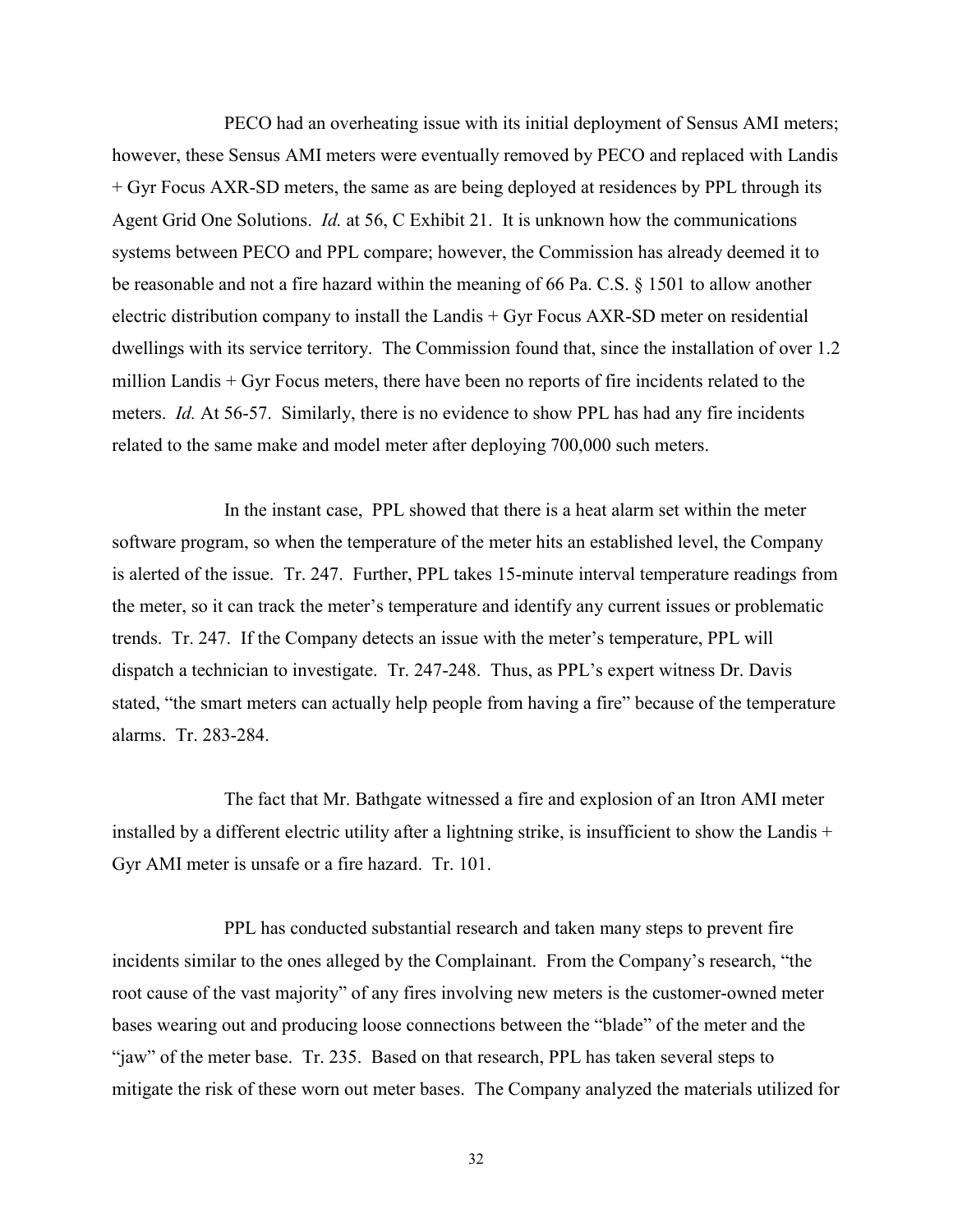meter bases and enhanced its inspection criteria so that its service technicians are better able to "identify loose jaws in the field." Tr. 236. PPL also ensures that the new AMI meters meet the ANSI and IEEE requirements. Tr. 238.

PPL Witness Larson admitted fire safety is of national concern regarding smart meters and certain deployments had "come into the papers." Tr. 235. PPL found the root cause of the vast majority of fire incidents related to installation issues in which the customers' meter base jaws are spread out too far for a tight fit with the blade insert of the AMI meter, "which causes excessive arcing." Tr. 235. Mr. Larson admitted, "a little bit of micro arcing inside there, which depending on the severity could greatly increase the temperature of that meter, eventually leading to a fire." Tr. 235. Mr. Larson testified that PPL has done a number of measures to mitigate the risk of fire by analyzing the base materials and enhancing inspection criteria. PPL has deployed at least 700,000 out of 1.4 million AMI Meters. Tr. 238.

Since there is evidence of some fires in the past due to micro-arcing from loose jaws per the testimony of Mr. Larson, I encourage PPL and/or its Agents (i.e. Grid One Solutions) to perform a statistically relevant sample audit on its past meter installations and going forward to perform certain customer meter base checks (if it is not already doing so) prior to setting any meters as an added precaution against fires caused by micro-arcing. I am taking judicial notice of ANSI/UL 414 (Safety Standards for Meter Sockets), which defines maximum allowable insertion force at Section 17; UL 2735, Standard for Electric Utility Meters; ANSI C12.7 American National Standard Requirements for Watthour Meter Sockets; ANSI Z535.4 Product Safety Signs and Labels; and ANSI C12.10, American National Standard for Electromechanical Watthour Meters. Also, I am taking judicial notice of a White Paper entitled TESCO Hot Socket Gap Research and the use of this data in the development of tools for the early detection and handling of dangerous field conditions. http://www.tescoadvent.com/pdf/TESCO-hot-sockets-white-paper.pdf. 52 Pa. Code § 5.40 (relating to official and judicial notice of fact). The article addresses the deployment of new AMI meters and the need for early detection devices and inspection processes to identify dangerous field conditions prior to catastrophic failure. The article recommends testing jaws for insertion force and replacing jaws with tested forces less than a threshold of 3-5 pounds of force per jaw.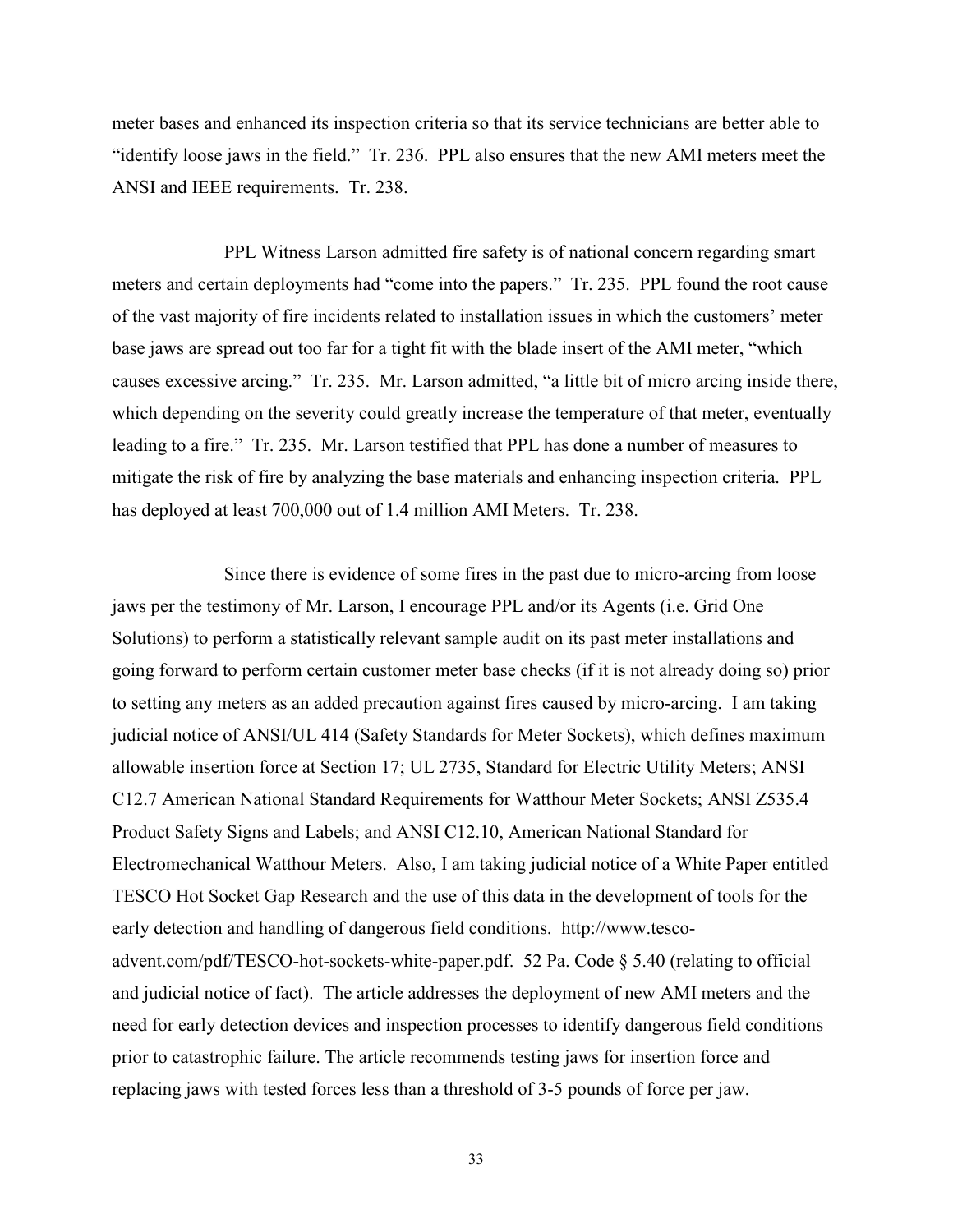Based upon these above-standards and White Paper article, I recommend PPL and its Agents consult with other peer EDCs to determine and adopt the best practices regarding customer meter base inspections. At a minimum, customer meter base checks should include the following tests. First, verify conductor terminals are tight. Second, identify and address any defects during installation, i.e., loose or broken socket jaws, significantly corroded and rusty socket jaws, and compromised meters that leak or are degraded by rodent or insect infestation. Third, check that the common neutral is common to all exposed metal surface. Fourth, employ a jaw tension test to ensure proper socket jaw tension force prior to connecting a meter into a customer's meter base. Fifth, replace a customer's equipment at PPL's cost if the customer's meter base socket jaws have an unsafe low socket jaw retention force. A hot socket gap indicator device may be used for such tests and socket safety clips(s) might be used to temporarily restore a safe retention force on socket jaw(s) until the customer's meter base can be replaced. Load side socket jaws should be tested to ensure there is no voltage or continuity indicated. In summary, PPL should perform tests that serve to minimize any potential fires due to micro-arcing.

I am persuaded by the credible testimony of Dr. Davis to find that the new meter is not a fire risk due to any alleged inadequate surge protection. Tr. 283. His opinion was corroborated by PPL witness Larson, who testified that the "new digital meter, as compared to the analog meter," can better withstand damage from a surge "because of the padding materials that are utilized when building transformers." Tr. 245. These padding materials are tested to withstand up to 6,000 volts. Tr. 245. I find the surge protection on the new AMI meter is no different in function than the Complainant's current meter. Tr. 236-37. Additionally, although Complainant contends the meter is not UL certified, Complainant's expert witness, Mr. Bathgate, acknowledged that the new AMI meter to be installed by PPL is in fact certified by UL. Tr. 78 As explained by Mr. Bathgate, the meter has a specific safety certification "called UL 2735." Tr. 78-79. Therefore, I find in favor of PPL on this issue; however, I recommend PPL and its Agents verify that the Underwriter's Inspection Certificate is present on every AMI meter prior to its installation as an additional precaution. UL 2735, Standard for Electric Utility Meters and ANSI Z535.4 (Product Safety Signs and Labels).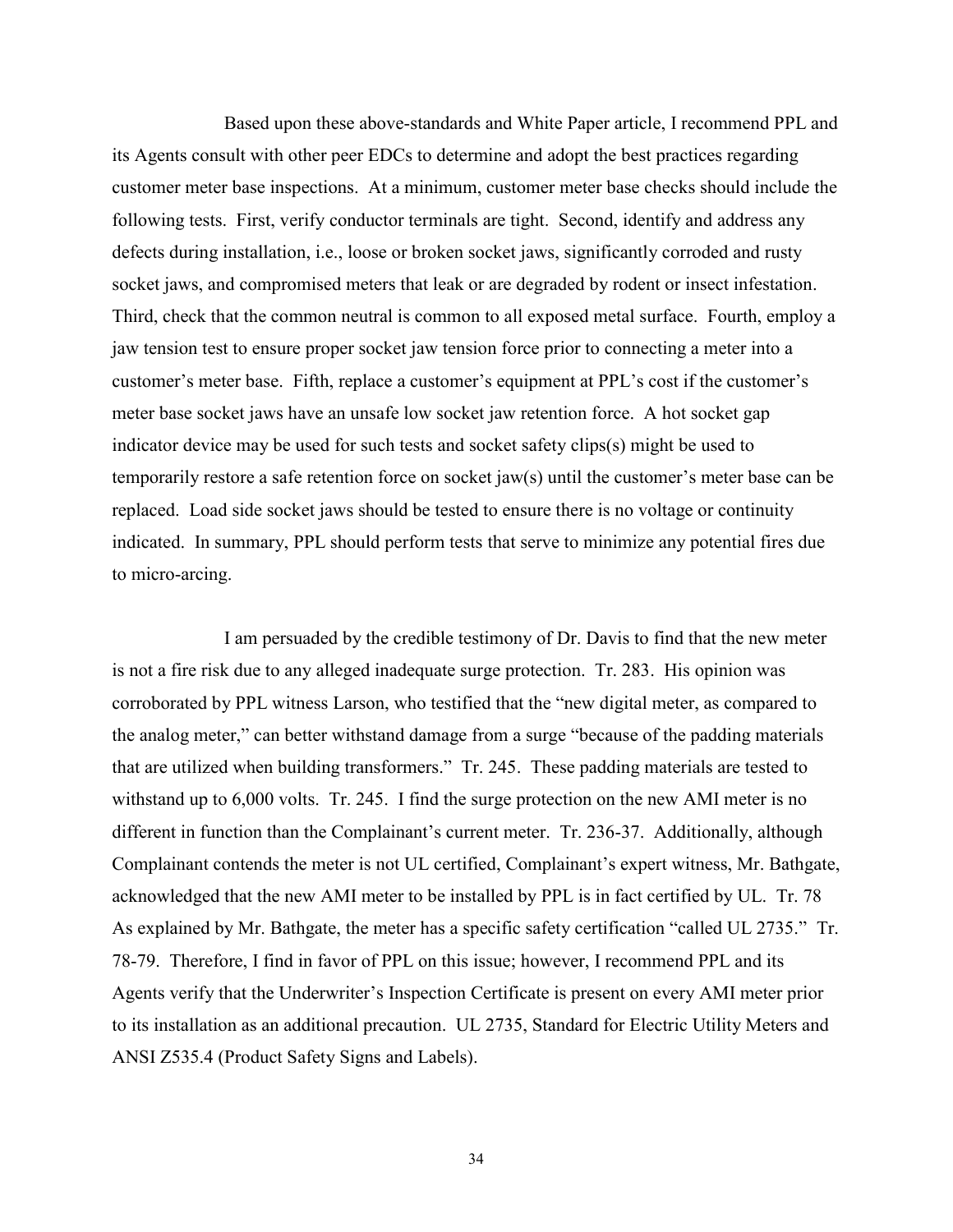## Privacy Concerns

The Complainant also has raised privacy issues with the new AMI meter, specifically whether the meter can tell if certain appliances are being used by a person, such as a hair dryer or television. Tr. 225-226. I am persuaded to find credible the testimony of PPL witness Hennegan, who testified that the meter cannot detect such use by a customer and that he possesses the technical knowledge and qualifications to answer that question with certainty. Tr. 225-228. As part of its Smart Meter Plan proceeding, PPL filed a detailed AMI Customer Privacy Policy, which sets forth the data PPL will collect through the new smart meter, the steps the Company will take to protect the data, and the ways in which PPL will use the data. Tr. 221, PPL Electric Exhibit No. 5. Consistent with that policy, the Company claims that it will collect data on the total amount of electricity used at the premises as well as significant event information, such as outages, voltage, heat alarms, and meter tampering alerts. Tr. 221-22; PPL Electric Exhibit No. 5, Section 1.2.

Additionally, if Complainant is concerned about the AMI meter's connection to smart appliances in his home, he can decline to have the ZigBee radio activated. Tr. 94-97, 238- 239. For these reasons, I find in favor of PPL on the privacy issue.

### Neighbor's Meter Concerns

The Complainant has requested that the new AMI meter on his neighbor's property, located at 197 Strawberry Street, be removed as well. Tr. 192. The new AMI meter was installed on the neighbor's property on or about August 14, 2017. Specifically, Complainant contends the Company could replace the AMI meter with an analog meter without violating any of his neighbor's due process rights. Complainant argues he does not require consent of his neighbor. Complainant contends the neighbor's consent was not required to place the AMI meter at 197 Strawberry Street, and if she had denied consent, PPL would have placed the AMI meter there anyway barring a court action by her. PPL replaced his neighbor's meter in August 2017 with only prior notice but without his neighbor's express consent and they could do it again. Introduction at 5.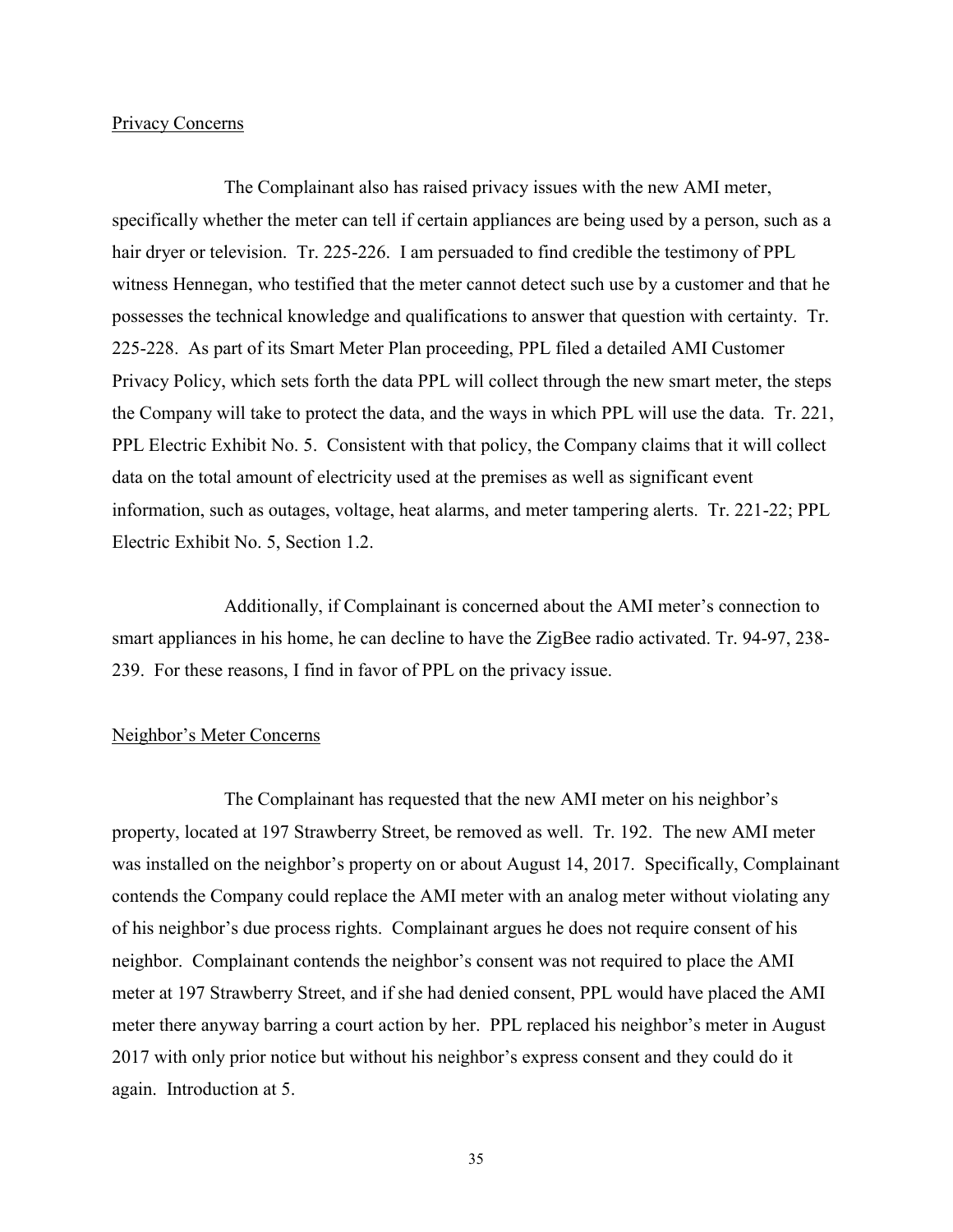Conversely, PPL contends that the neighbor has rights and is entitled to due process before this Commission about decisions made that directly affect the meter for her account. *See Schneider v. Pa. Pub. Util. Comm'n*, 479 A.2d 10, 15 (Pa. Cmwlth. 1984) (citation omitted). Due process is satisfied when a party is "afforded notice and the opportunity to appear and be heard." Id. Here, nothing in the record indicates that the neighbor wants the meter removed. In fact, the Complainant has not even spoken with his neighbor about the meter installed on her residence, nor does the Complainant believe that she is even aware of these issues. Tr. 192, 212. The Complainant also conceded that he is not authorized to appear on his neighbor's behalf. Tr. 212. Therefore, the neighbor has not been afforded any notice or the opportunity to be heard on this matter. For these reasons, the Complainant cannot represent his neighbor and contest the installation of the AMI meter on his neighbor's property because it would violate the neighbor's due process rights. I find in favor of PPL on this issue.

## Opt-In versus Opt-Out Program

Complainant argues Act 129 created an opt-in program as opposed to an opt-out program whereby the General Assembly intended AMI meter deployment to be on a voluntary basis. C MB at 228-229. Complainant contends the Commission recognized deployment should be to customers requesting smart meters per Act 129 and cites to the Commission's Implementation Order *In re: Smart Meter Procurement and Installation,* M-2009-2092655 (Implementation Order entered June 24, 2009 at 6). Complainant contends the Commission intended for customers to be enticed by pricing and features to request the meter, not to impose the meter on all customers and threaten termination of service for refusals to allow access to meters for a meter change.

Additionally, Complainant contends ten other States including: Maryland, Vermont, Maine, Texas, California, Arizona, Washington, Florida, Hawaii and Oklahoma have offered residents the freedom of opting out of a smart meter. C Exhibits 22, 23. Complainant contends the Commission never held public hearings regarding smart meter opt out provisions before removing consumers' choice. Complainant contends placement of an AMI meter on his home violates Item 4 of the Castle Doctrine, House Bill No. 40 Session 2011, which addresses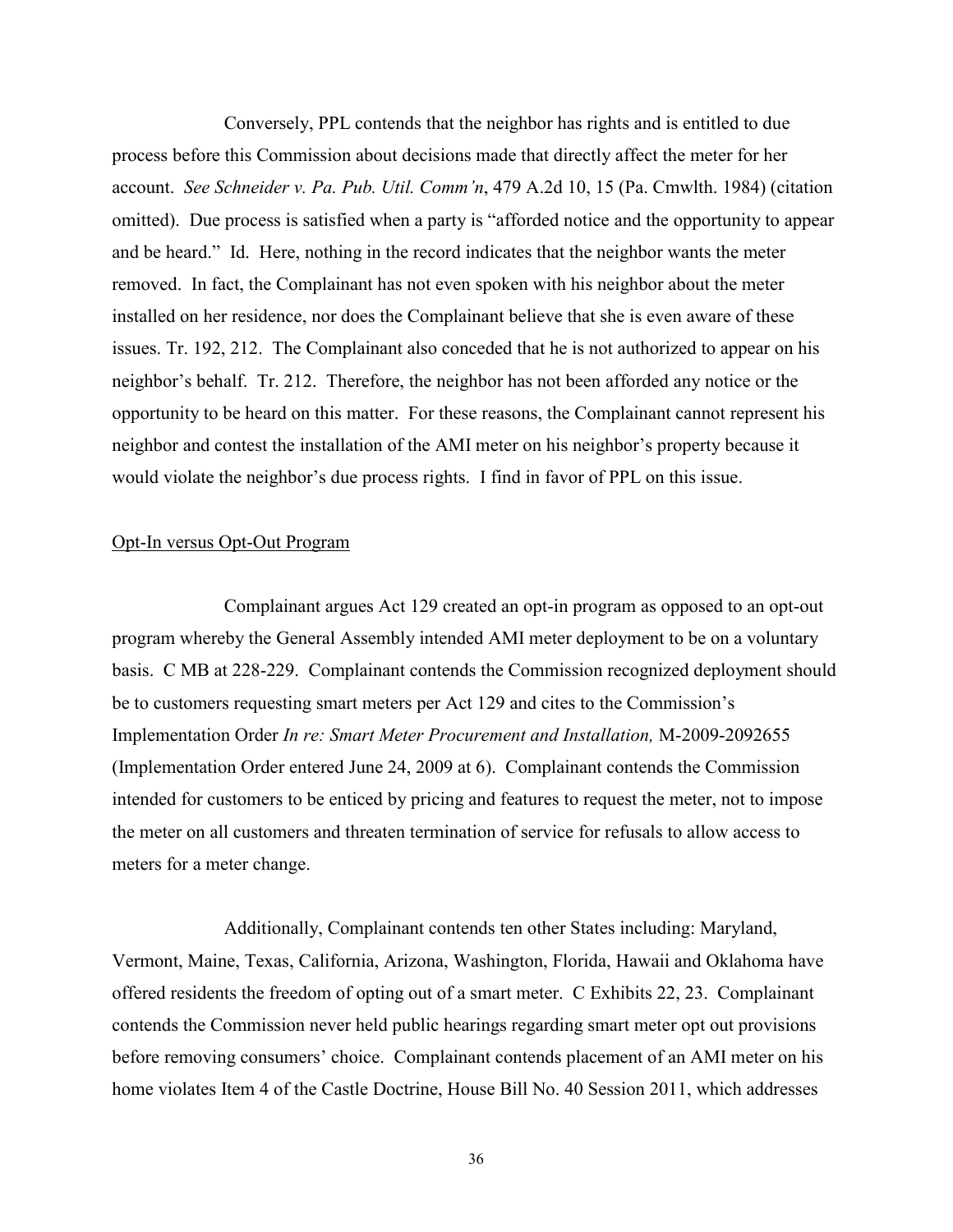the Crimes Code, title 18 Pa. Consolidated Statutes. He claims his neighbor's AMI meter, which is one foot from his residence, is sending microwaves into his home and creating EMFs due to transients being on the house wiring 24 hours a day, which constitutes a high degree of molestation within the meaning of the Crimes Code. C MB at 243.

Conversely, PPL contends its installation of an AMI Meter is required by Pennsylvania law and that it would not constitute unreasonable or unsafe service to keep the AMI Meter as installed at Complainant's neighbor's property located at 197 Strawberry Street, and to install an AMI meter at Complainant's residence, 199 Strawberry Street. PPL argues Complainant has failed to demonstrate that any AMI meter causes, contributes to or exacerbates any adverse health effect. PPL denies the AMI meter causes fires or is a privacy risk. Further, PPL contends Complainant did not produce his neighbor as a witness to the proceeding and failed to show the neighbor consented to his request that the AMI Meter installed at 197 Strawberry Street be removed and exchanged for an analog meter. PPL argues Complainant cannot contest the installation of an AMI Meter on his neighbor's property without violating the neighbor's due process rights. PPL MB at 7-9.

## Disposition

Regarding the claim that placement of an AMI meter on his home violates Item 4 of the Castle Doctrine, at House Bill No. 40 Session 2011, which addresses the Crimes Code, a house bill is neither enacted nor effective legislation. Even if it were, the Commission can only determine whether PPL violated the Public Utility Code or Commission regulations, not whether its conduct rises to criminal "molestation" within the meaning of the Crimes Code. It is the province of the criminal courts, not the Commission, to determine violations of the Crimes Code. Similarly, it is the province of the civil courts to determine fraud, negligence or other causes of action that do not require the Commission's specialized knowledge. Such cases can be fully and adequately addressed before the courts. *DeFrancesco v. Western Pennsylvania Water Co.*, 499 Pa. 374, 453 A.2d 595 (1982).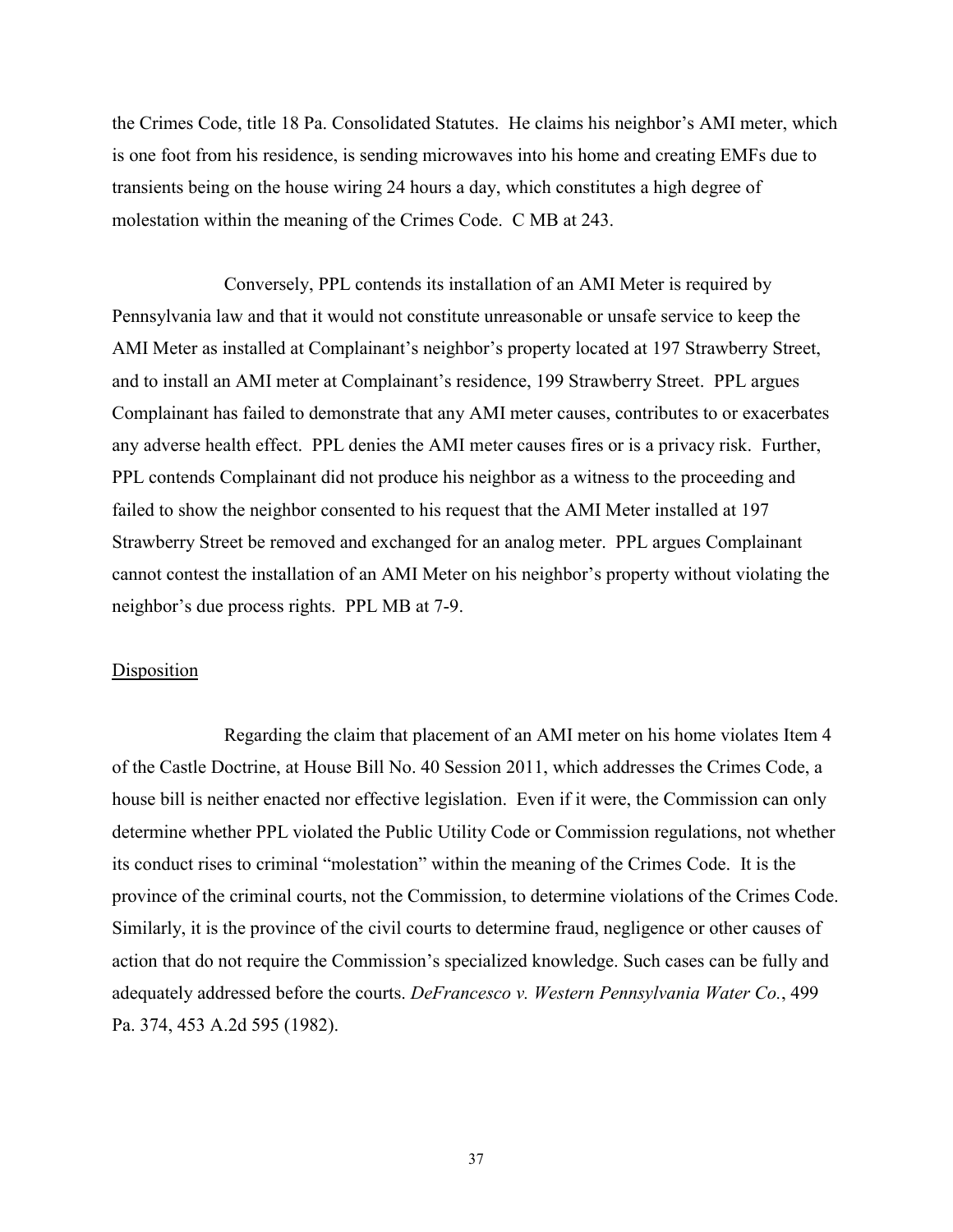The Commission has ruled that there is no provision in the Code, the Commission's Regulations or Orders that allows a PECO customer to "opt-out" of smart meter installation. 66 Pa.C.S. § 2807(f); See *Povacz v. PECO Energy Company*, Docket No. C-2012- 2317176 at 10 (Order and Opinion entered January 24, 2013); *Povacz v. PECO Energy Company*, Docket No. C-2015-2475023 (ALJ Heep Initial Decision dated January 26, 2018). Moreover, the Commonwealth Court has held that federal law does not preempt the Commission's interpretation. See *Romeo v. Pa. Pub. Util. Comm'n*, 154 A.3d 422 (Pa. Cmwlth. 2017). The Commonwealth Court did not expressly address whether Mr. Romeo could opt-out of a smart meter installation. The Court held that Mr. Romeo's claim that smart meters cause safety and fire hazards and have a negative health impact, is not legally insufficient pursuant to 66 Pa. C.S. § 1501, which requires utilities to maintain adequate, efficient, safe and reasonable service and facilities for their customers. *Id.* 

I infer from the *Romeo* decision, that it is legally sufficient to plead the injunctive relief requested in the instant case and claim that smart meters are generally unsafe and unhealthy, and the installation of them is unreasonable service in violation of 66 Pa. C.S. § 1501. However, the Commonwealth Court did not expressly address the opt-in versus opt-out argument. Although Complainants similarly situated to Mr. Romeo are entitled to an evidentiary hearing, there is still horizontal *stare decisis* precedent at the Commission level to hold there is no opt-out provision in the current law in Pennsylvania. The fact that other States have opt-in provisions in their law is noted but is non-binding.

On October 15, 2008, Governor Edward G. Rendell signed Act 129 of 2008 into law, which directed electric distribution companies with at least 100,000 customers to file, with the Commission, a smart meter deployment and installation plan. Thus, there is a statute requiring smart meter deployment by large electric distribution companies operating within the Commonwealth. 66 Pa. C.S. § 2807(f).

The implementation of the Respondent's Smart Meter Deployment Plan and the approval of the costs associated with its implementation have been found by the Commission to be in accordance with Act 129 of 2008, 66 Pa. C.S. § 2807(f). The Respondent is required by statute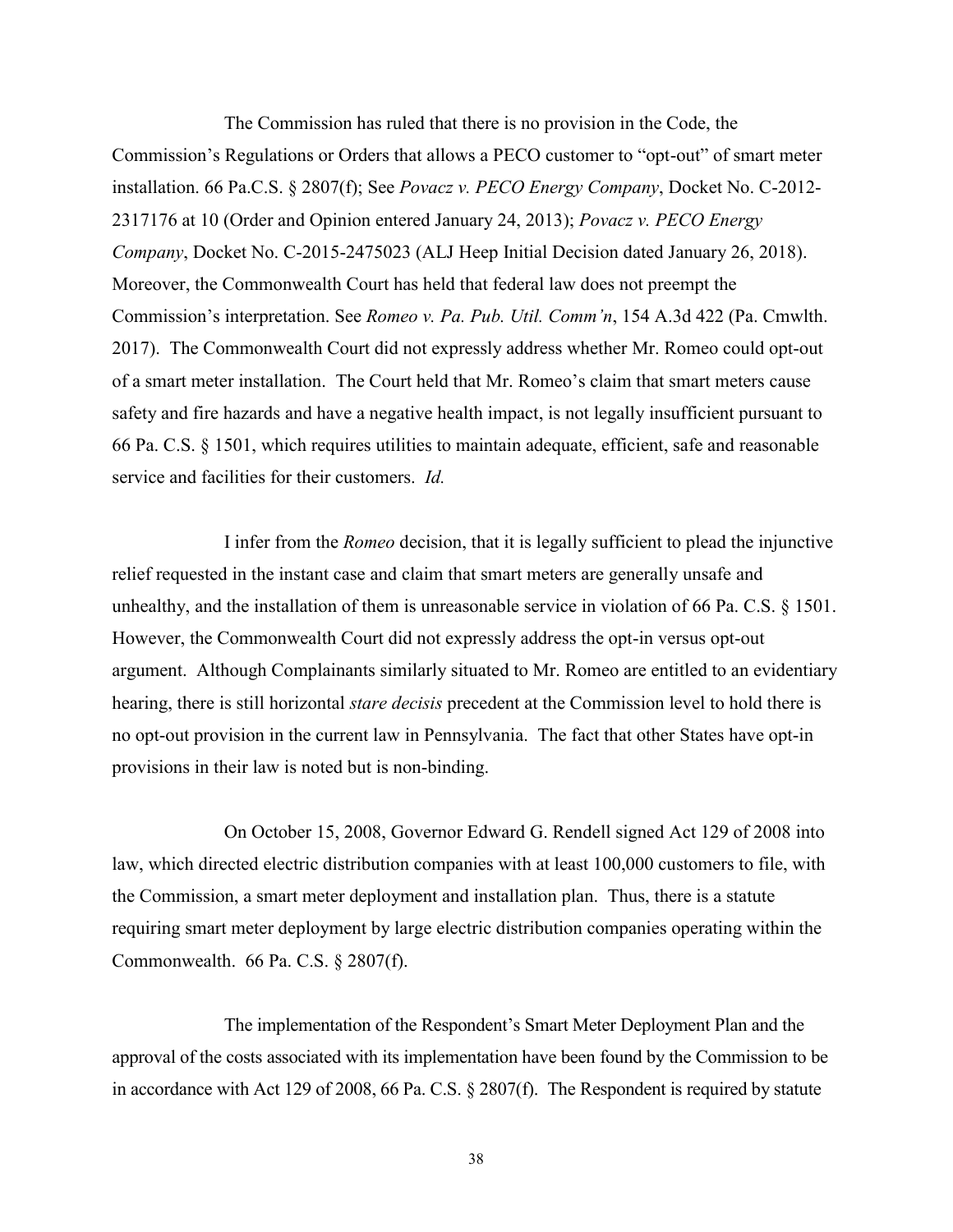and Commission Order to implement a Smart Meter Program, install smart meters throughout its service territory, and to charge a Smart Meter Technology Surcharge to all of its metered customers.

As the Commission stated in its April 21, 2016 Opinion and Order in the case of

## *Frompovich*:

In past cases involving Smart Meter installation, we have evaluated on an individual case-by-case basis the specific allegations presented in each complaint and reached a conclusion based on those particular circumstances. While PECO is correct that as adopted Act 129 does not provide a general opt out provision, where a complainant's objection to installation of a Smart Meter was not based upon a general objection to Smart Meters *per se*, but rather upon facts specific to the individual complainant, we have denied preliminary relief and allowed the complaint to proceed to hearing. *See Kreider v. PECO Energy Company*, Docket No. P-2015-2495064 (Order on Material Question entered September 3, 2015; Order on Reconsideration entered January 28, 2016) (*Kreider*); *Paul v. PECO Energy Company*, Docket No. C-2015-2475355 (Order entered March 17, 2016). As we stated previously, "the law does not prohibit us from considering or holding a hearing on issues related to the safety of Smart Meters, consistent with our statutory authority in Section 1501 of the Code, when a legally sufficient claim is presented." *Kreider*, Order on Material Question at 17.

As in *Kreider* and *Paul*, Ms. Frompovich has alleged factual averments specific to her that, *if proven*, could implicate, under her particular circumstances, a violation of Section 1501 of the Code, a statute the Commission has jurisdiction to administer.

*Frompovich v. PECO Energy Co.,* Docket No. C-2015-2474602 at 11-12 (Opinion and Order entered April 21, 2018) (emphasis added).

To the extent that Mr. Schmukler desires the ability to opt out of the smart meter installation, he could advocate for such ability before the General Assembly, which is currently considering amending Section 2807(f) in some pending bills including: PA House Bill Nos. 1564 and 1565; and Senate Bill No. 443. These bills are not yet law. The Commission has held that it does not have the authority, absent a directive in the form of legislation, to prohibit the Respondent from installing a smart meter where a customer does not want one. *See Povacz v. PECO Energy Company*, Docket No. C-2012-231716 (Opinion and Order entered January 24,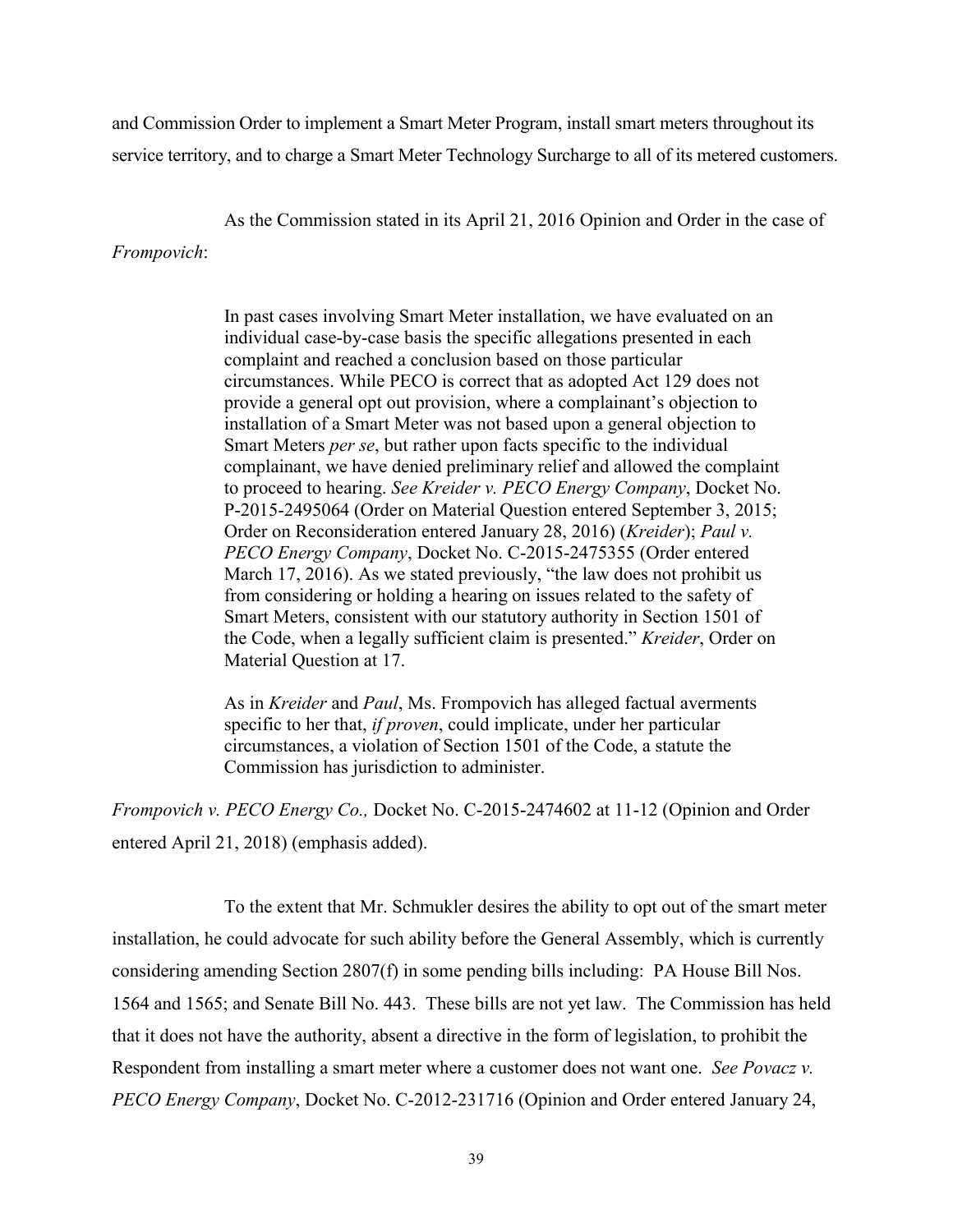2013). The Commission held that similarly situated Respondents would be in violation of law if they did not install a smart meter at similarly situated Complainants' residences. *Id., Frompovich*  at 10. Thus, I find in favor of PPL on this issue.

#### Termination of Service

Complainant claims PPL has no right to terminate his electric service if he denies PPL access to replace his existing meter. Conversely, Respondent argues it is required to install AMI, or smart meters, for all AMR customers and that it has the right to terminate service for failure of the customer to permit access to the meter.

I agree with PPL that if the Commission denies and dismisses this Complaint, PPL will have a legal right to initiate termination procedures if it is denied reasonable access to the Company's meter per its tariff, the Commission's Regulations, and Chapter 14 of the Public Utility Code. See 66 Pa. C.S. § 1406(a)(4); 52 Pa. Code § 56.81(3). PPL Electric Exhibits Nos. 6, and7.

A public utility's Commission-approved tariff is prima facie reasonable, has the full force of law and is binding on the utility and the customer. 66 Pa.C.S. § 316, *Kossman v. Pa. Pub. Util. Comm'n*, 694 A.2d 1147 (Pa.Cmwlth. 1997) (*Kossman*); and *Stiteler v. Bell Telephone Co. of Pennsylvania,* A.2d 339 (Pa.Cmwlth. 1977) (*Stiteler*).

Rule  $10(B)(2)(g)$  of PPL Electric's tariff states that the Company is authorized to terminate service when: (1) its "representatives cannot gain admittance or are refused admittance to the premises for the purpose of reading meters, making repairs, making inspections, or removing Company property"; (2) "the customer interferes with Company representatives in the performance of their duties; or (3) "the meters or other equipment of the Company are not accessible during reasonable hours." PPL Electric Exhibit No. 7 at 2. Similarly, Rule 2F of PPL's Tariff, Supplement No. 42, Electric Pa. PUC No. 201 provides that PPL "shall have access at all reasonable hours to customer's premises, without charge for the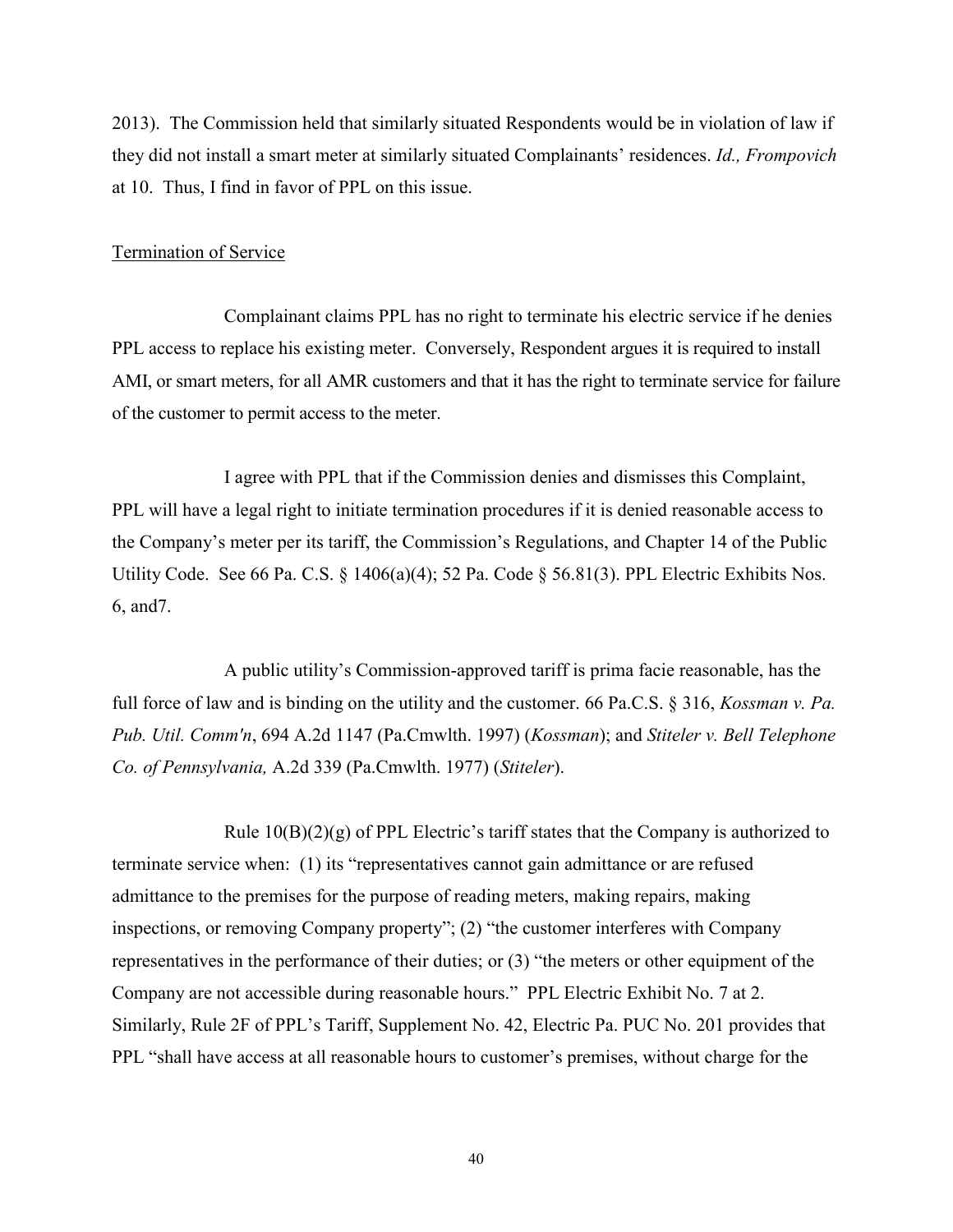purpose of inspecting, installations, installing meters, reading, testing, removing, replacing, or otherwise maintaining or disposing of any of Company's property." PPL Electric Exhibit No. 6.

It is well-settled that where a customer refuses a utility access to its meter, the utility may terminate service after required notice is provided. The Commission's Regulations, at 52 Pa. Code § 56.81(3), provide, in pertinent part, the following:

> A public utility may notify a customer and terminate service provided to a customer after notice as provided in §§ 56.91-56.100 (relating to notice procedures prior to termination) for any of the following actions by the customer . . . Failure to permit access to meters, service connections or other property of the public utility for the purpose of replacement, maintenance, repair or meter reading.

52 Pa. Code § 56.81(3). Additionally, the Commission held in *Frompovich*,

Based on our adjudication of Ms. Frompovich's claims herein, we find that PECO's proposed termination of electric service to the Complainant's service address for the Complainant's refusal to permit PECO access to its meter, so that PECO's employees can replace the existing AMR meter with an AMI meter, to be consistent with and authorized under Section 1501 of the Code, the Commission's Regulations at 52 Pa. Code § 56.81(3), and the Company's Tariff. We remind PECO, however, that prior to taking any steps related to such termination of service, it must adhere to the applicable provisions of the Commission's Regulations relating to Notice Procedures Prior to Termination at 52 Pa. Code §§ 56.91-100. In the applicable written notice(s) required under the Commission's Regulations, PECO is requested to inform or instruct Ms. Frompovich as to how she may avoid termination related to the meter.

*Frompovich* at 59. Accordingly, given this *stare decisis* precedent, I find in favor of PPL on this issue.

### **CONCLUSION**

For all of these aforementioned reasons, the complaint will be dismissed for failure to prove by a preponderance of evidence that the installation of this smart meter constitutes unsafe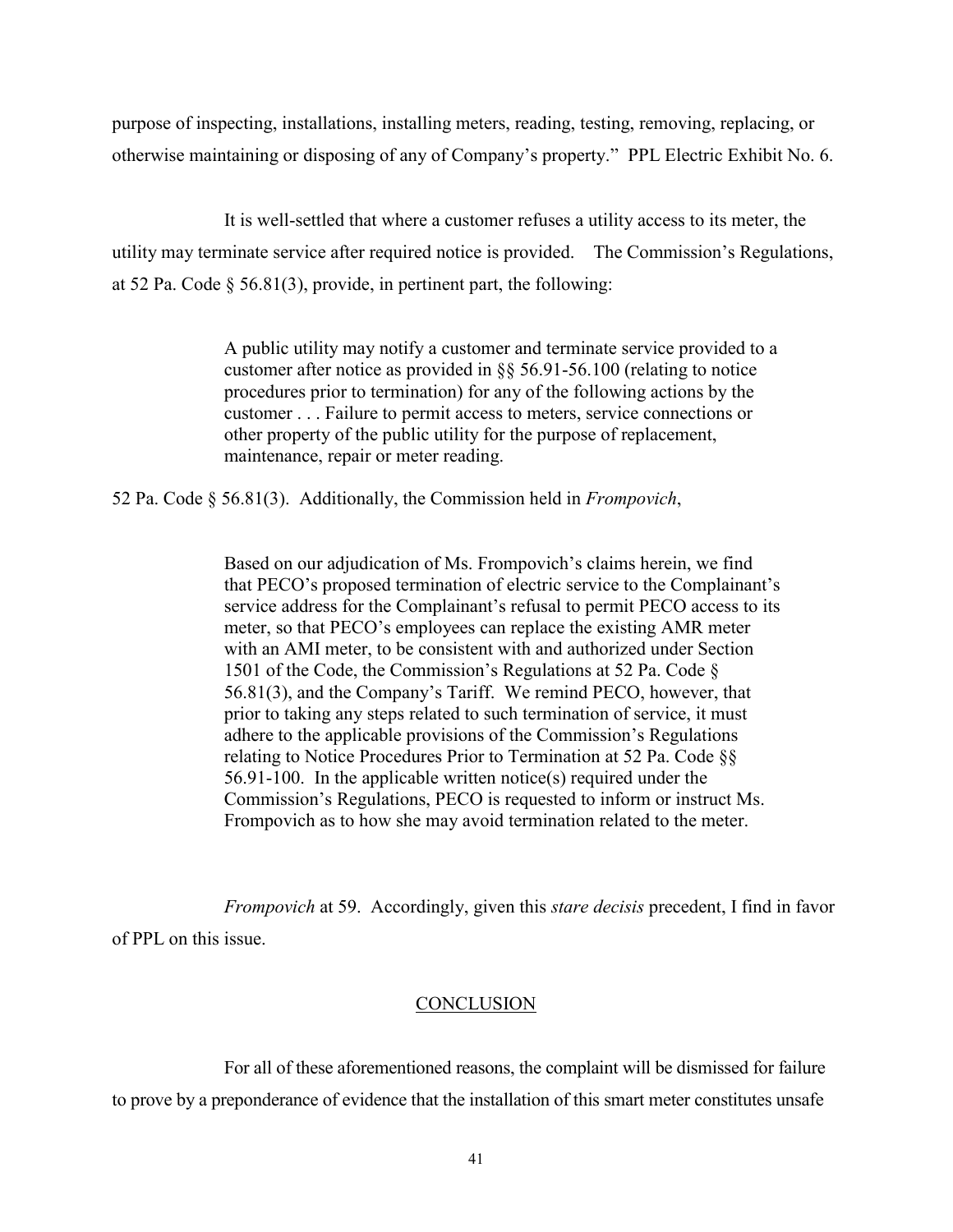or unreasonable service under 66 Pa. C.S. § 1501. Although the Complainant is genuine in his concerns, the Commission's decisions cited above are controlling.

## CONCLUSIONS OF LAW

1. The Commission has jurisdiction over the parties and the subject matter in this proceeding. 66 Pa. C.S. § 701.

2. PPL Electric Utilities Corporation's smart meter procurement and installation plan, which was approved by Commission Order in the case of *Petition of PPL Electric Utilities Corp. for Approval of Its Smart Meter Technology Procurement and Installation Plan*, Docket No. M-2014-2430781, p. 24 (Order Entered Sept. 3, 2015) ("2015 Smart Meter Order") does not contain a provision for customers to opt out of smart meter installation.

3. Under Section 332(a) of the Pennsylvania Public Utility Code, the proponent of a rule or order has the burden of proof. 66 Pa. C.S. § 332(a). It is well established that "[a] litigant's burden of proof before administrative tribunals as well as before most civil proceedings is satisfied by establishing a preponderance of evidence which is substantial and legally credible." *Samuel J. Lansberry, Inc. v. Pa. Pub. Util. Comm'n*, 578 A.2d 600, 602 (Pa. Cmwlth. 1990).

4. The preponderance of evidence standard requires proof by a greater weight of the evidence. *Commonwealth v. Williams*, 557 Pa. 207, 732 A.2d 1167 (1999). This standard is satisfied by presenting evidence that makes the existence of a contested fact more likely than its nonexistence. *Brown v. Commonwealth*, 940 A.2d 610, 614 n.14 (Pa. Cmwlth. 2008) (citation omitted).

5. A person does not sustain his or her burden of proof in an electric and magnetic field exposure case when the record evidence, "taken as a whole, leads to the ultimate finding and conclusion that the scientific studies at present are inconclusive" rather, the person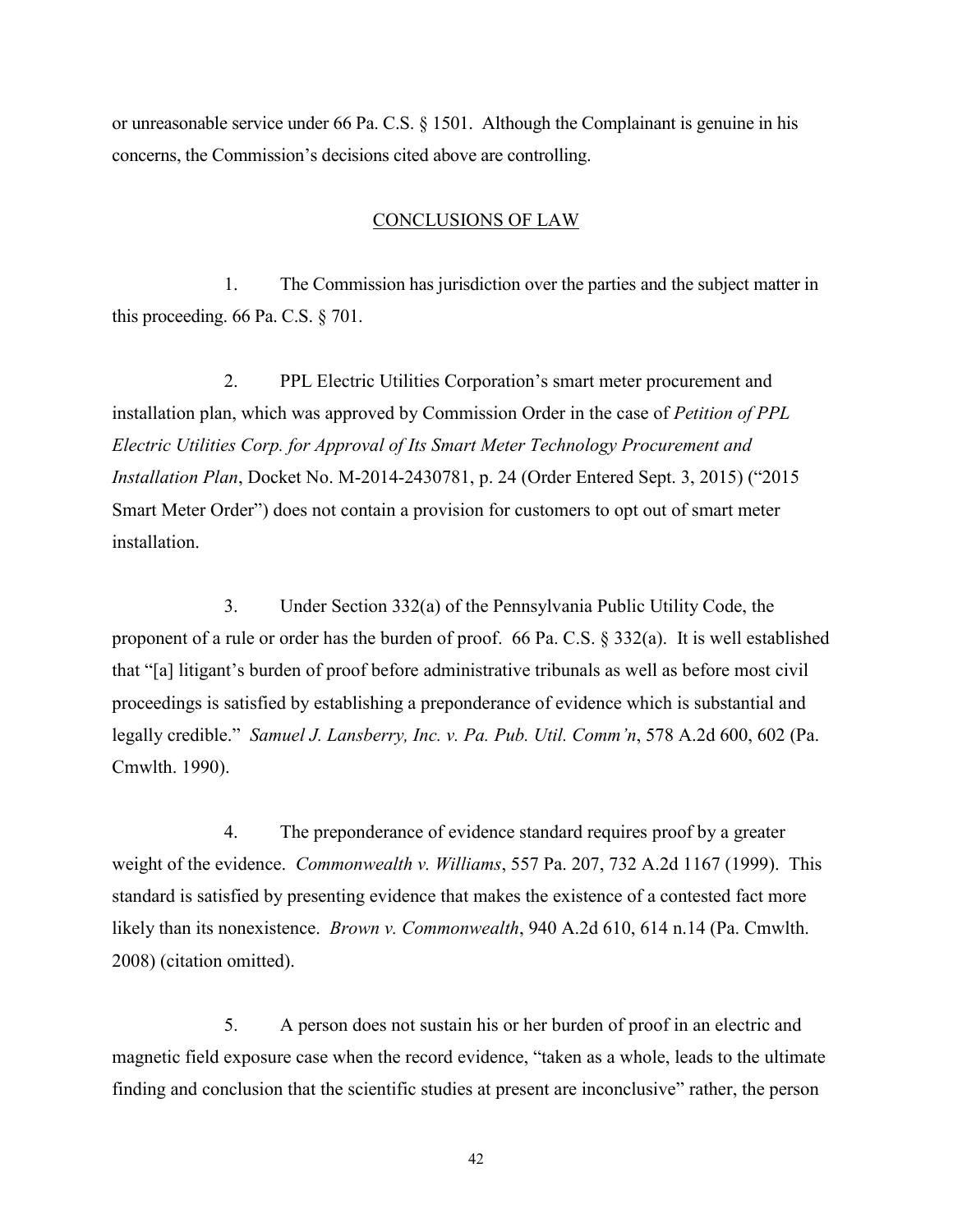must demonstrate by a preponderance of the evidence that such exposure actually causes adverse health effects. *Letter of Notification of Phila. Elec. Co. Relative to the Reconstructing and Rebuilding of the Existing 138 kV Line to Operate as the Woodbourne-Heaton 230 kV Line in Montgomery and Bucks Counties*, 1992 Pa. PUC Lexis 160, at \*210-11 (June 29, 1992) (Initial Decision) ("Woodbourne-Heaton").

6. In AMI meter-related matters, the Commission has held that "[t]he Complainant will have the burden of proof during the proceeding to demonstrate, by a preponderance of the evidence, that [the utility] is responsible or accountable for the problem described in the Complaint." *Kreider v. PECO Energy Co*., Docket No. P-2015-2495064, p. 18 (Order entered Sept. 3, 2015).

7. Section 701 of the Public Utility Code provides that "any person . . . having an interest in the subject matter . . . may complain in writing, setting forth any act or thing done or omitted to be done by any public utility in violation, or claimed violation, of any law which the commission has jurisdiction to administer, or of any regulation or order of the commission." 66 Pa. C.S. § 701.

8. Complainant has failed to sustain his burden of proof that Respondent violated Section 1501 of the Public Utility Code. 66 Pa. C.S. § 1501.

9. The Commission has exclusive jurisdiction to adjudicate "issues involving the reasonableness, adequacy, and sufficiency" of a public utility's facilities and services. See *Elkin v. Bell of Pa.,* 420 A.2d 371, 374 (Pa. 1980) (citations omitted).

10. When presented with a challenge to an AMI meter installation, the Commission has pronounced that "[t]he ALJ's role . . . will be to determine based on the record in this particular case, whether there is sufficient evidence to support a finding that the Complainant was adversely affected by the smart meter or whether [the utility's] use of a smart meter will constitute unsafe or unreasonable service in violation of Section 1501 under the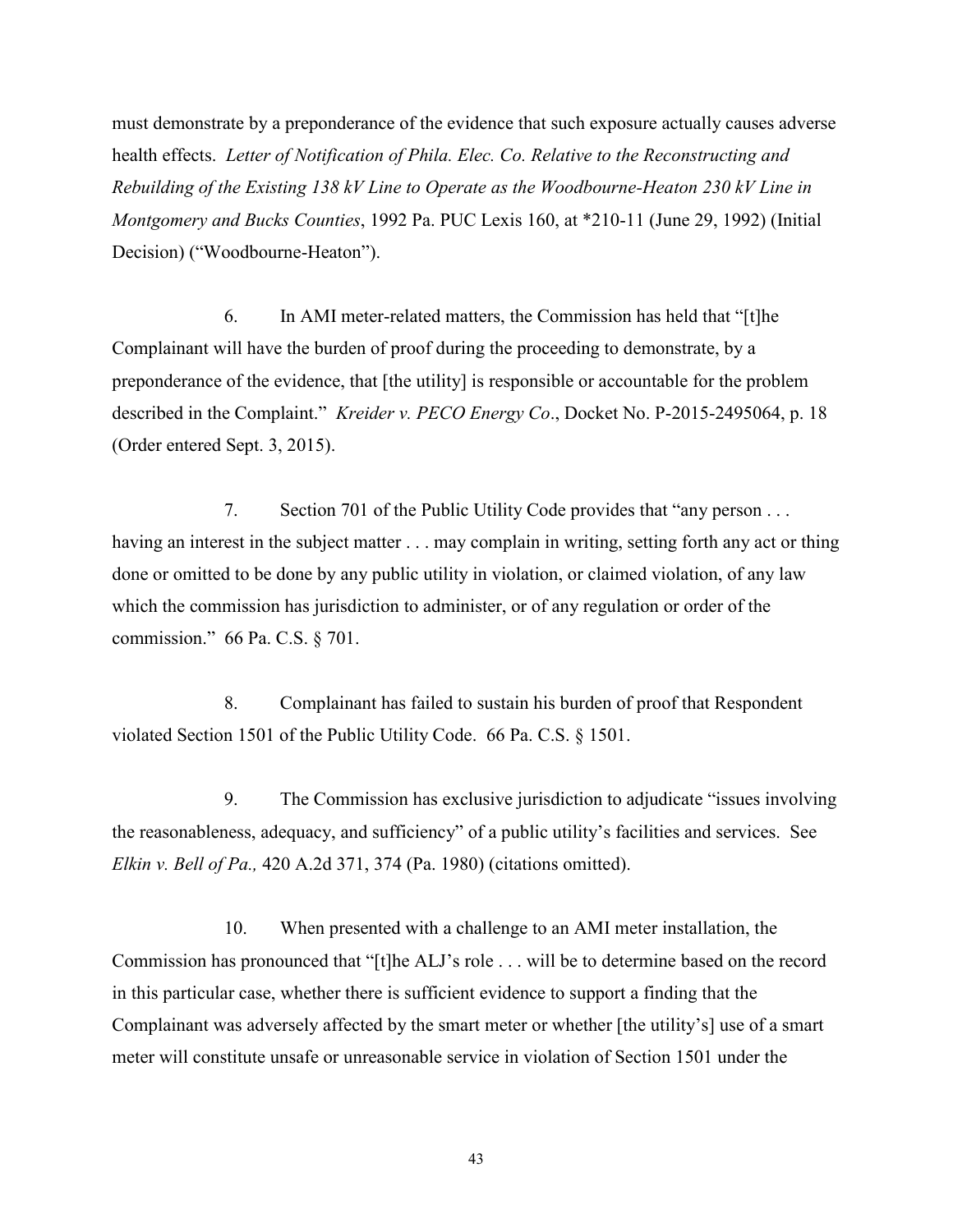circumstances in this case." *Kreider v. PECO Energy Co.,* Docket No. P-2015-2495064, p. 23 (Order entered Jan. 28, 2016) (citing Woodbourne-Heaton, 1992 Pa. PUC Lexis 160, at \*12-13).

11. Under Pennsylvania's "*Walker Rule*," it is well-established that "[h]earsay evidence, properly objected to, is not competent evidence to support a finding." *Walker v. Unemployment Comp. Bd. of Review*, 367 A.2d 366, 370 (Pa. Cmwlth. 1976) (citations omitted).

12. Even if hearsay evidence is "admitted without objection," the ALJ must give the evidence "its natural probative effect and may only support a finding  $\dots$  if it is corroborated by any competent evidence in the record," as "a finding of fact based solely on hearsay will not stand." *Id.* at 370.

13. Complainant has failed to sustain his burden of proof that installing the new AMI meter would violate the Public Utility Code or any Commission regulation or order. See 66 Pa. C.S. §§ 332(a), 701.

14. PPL is legally required to install the RF Mesh meter on the Complainant's property by Act 129 and Commission orders. See 66 Pa. C.S. § 2807(f); Smart Meter Procurement and Installation, Docket No. M-2009-2092655, pp. 9, 14 (Order entered June 24, 2009) ("Smart Meter Implementation Order").

15. Nothing in Act 129 permits a customer to "opt-out" of a smart meter installation. See, e.g., *Starr v. PECO Energy Co.,* Docket No. C-2015-2516061, p. 11 (Order Entered Sept. 1, 2016).

16. The Commission previously determined that the Company's existing PLC meters are not compliant with Act 129 and the Commission's Smart Meter Implementation Order. *See Petition of PPL Electric Utilities Corporation for Approval of Smart Meter Technology Procurement and Installation Plan,* Docket No. M-2009-2123945, p. 24 (Order entered June 24, 2010) ("2010 Smart Meter Order").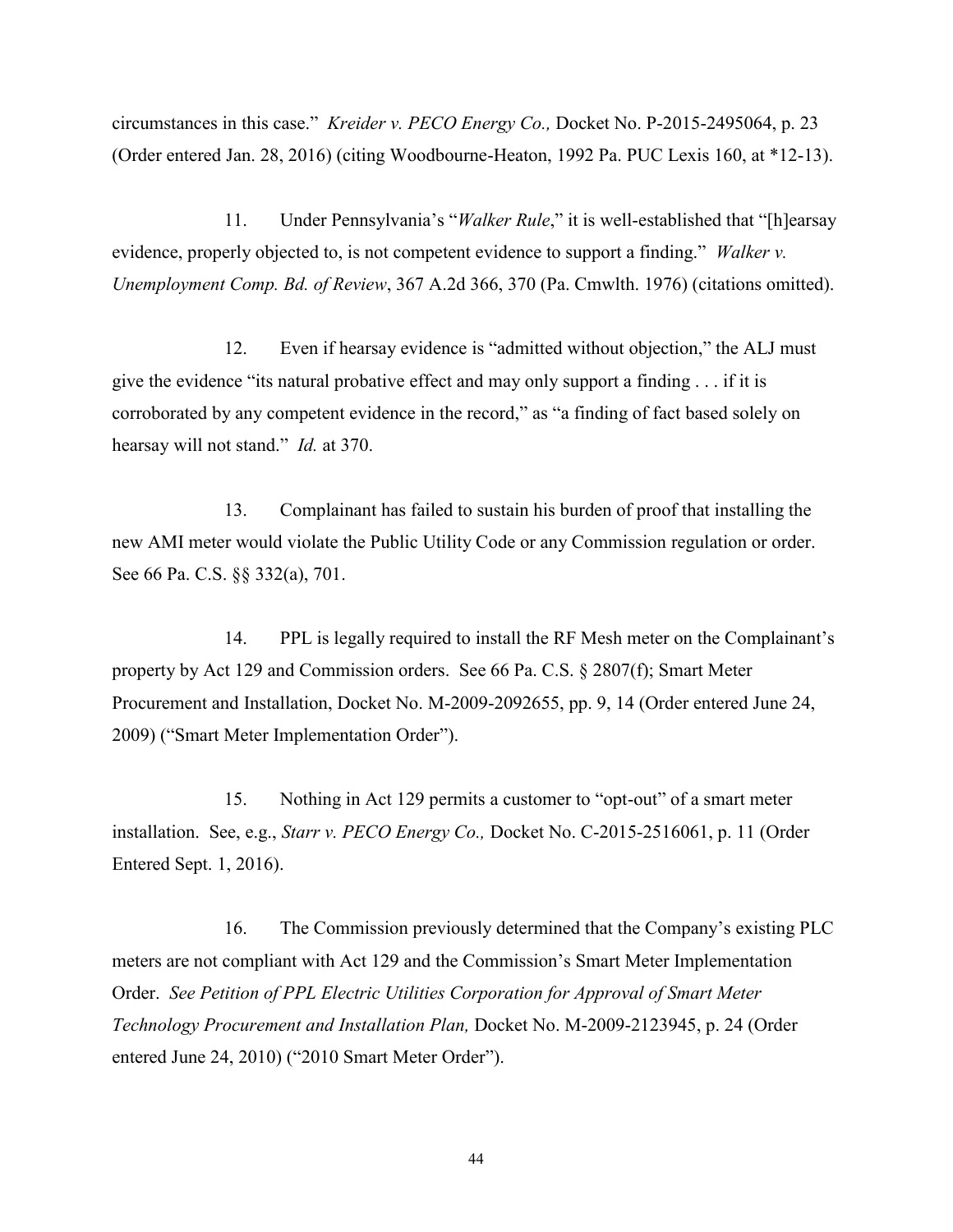17. Under the Company's Commission-approved Smart Meter Plan, PPL must replace all of the PLC meters with the RF Mesh meters, which the Commission declared as meeting all of the requirements of Act 129 and the Commission's Smart Meter Implementation Order. See *Petition of PPL Electric Utilities Corp. for Approval of Its Smart Meter Technology Procurement and Installation Plan,* Docket No. M-2014-2430781, p. 24 (Order Entered Sept. 3, 2015) ("2015 Smart Meter Order").

18. The Complainant has failed to demonstrate that the new AMI meter causes, contributes to, or exacerbates any adverse health effect.

19. The Complainant has failed to sustain his burden of proof that installing the new AMI meter would constitute unsafe or unreasonable service in violation of 66 Pa. C.S. § 1501.

20. Persons are entitled to due process before the Commission. *See Schneider v. Pa. Pub. Util. Comm'n,* 479 A.2d 10, 15 (Pa. Cmwlth. 1984).

21. Due process is satisfied when a party is afforded notice and the opportunity to appear and be heard. *See Schneider v. Pa. Pub. Util. Comm'n*, 479 A.2d 10, 15 (Pa. Cmwlth. 1984).

22. The Complainant cannot contest the installation of the AMI meter on his neighbor's property without violating the neighbor's due process rights because the neighbor has not been afforded any notice or an opportunity to be heard on this matter.